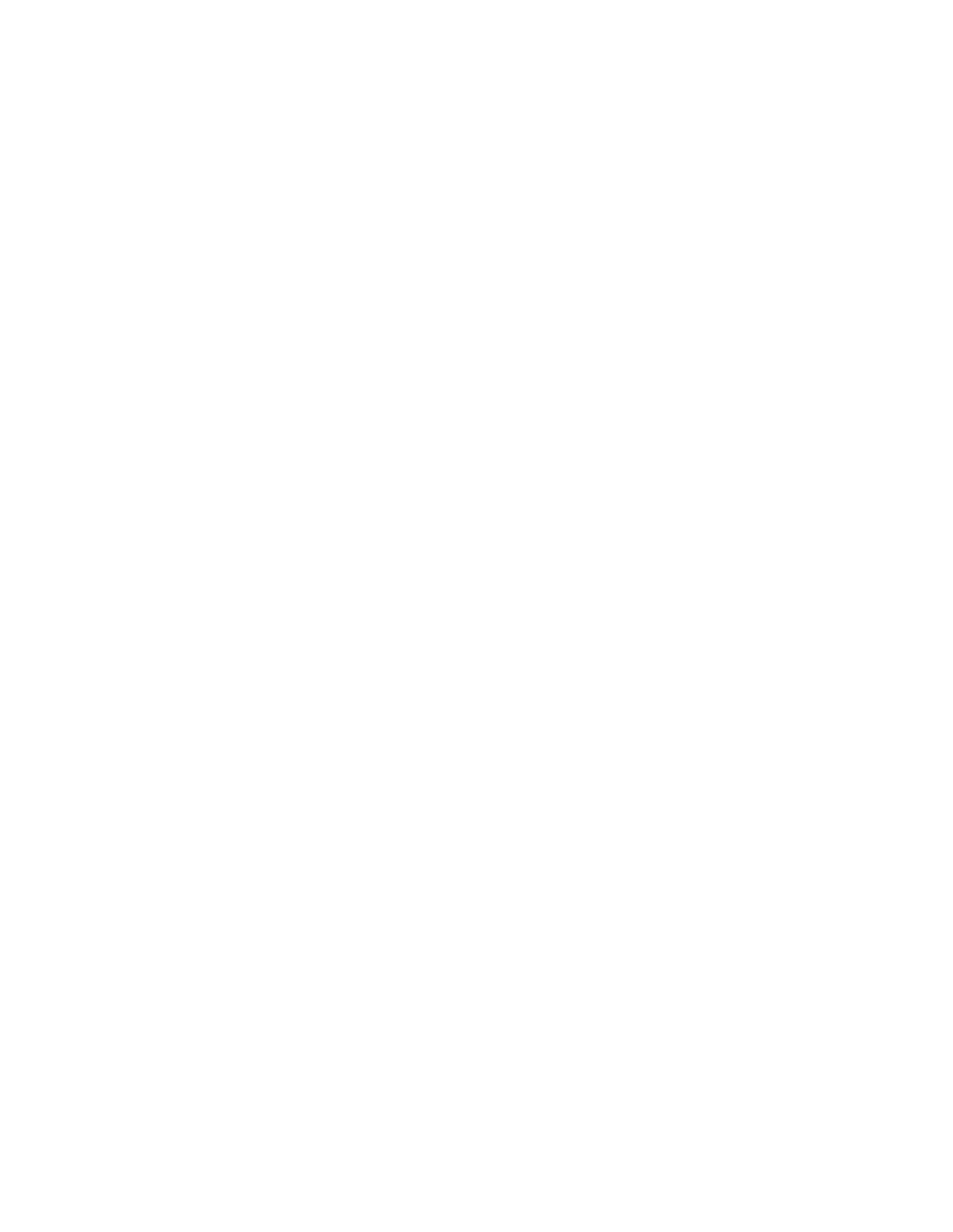# **BEHAVIORAL SCIENCE PERSPECTIVES ON RESILIENCE**

Fran H. Norris

Dartmouth Medical School National Center for PTSD National Center for Disaster Mental Health Research National Consortium for the Study of Terrorism and Responses to Terrorism

> Report Prepared for The Community and Regional Resilience Institute (CARRI) Oak Ridge National Laboratory

> > June 2010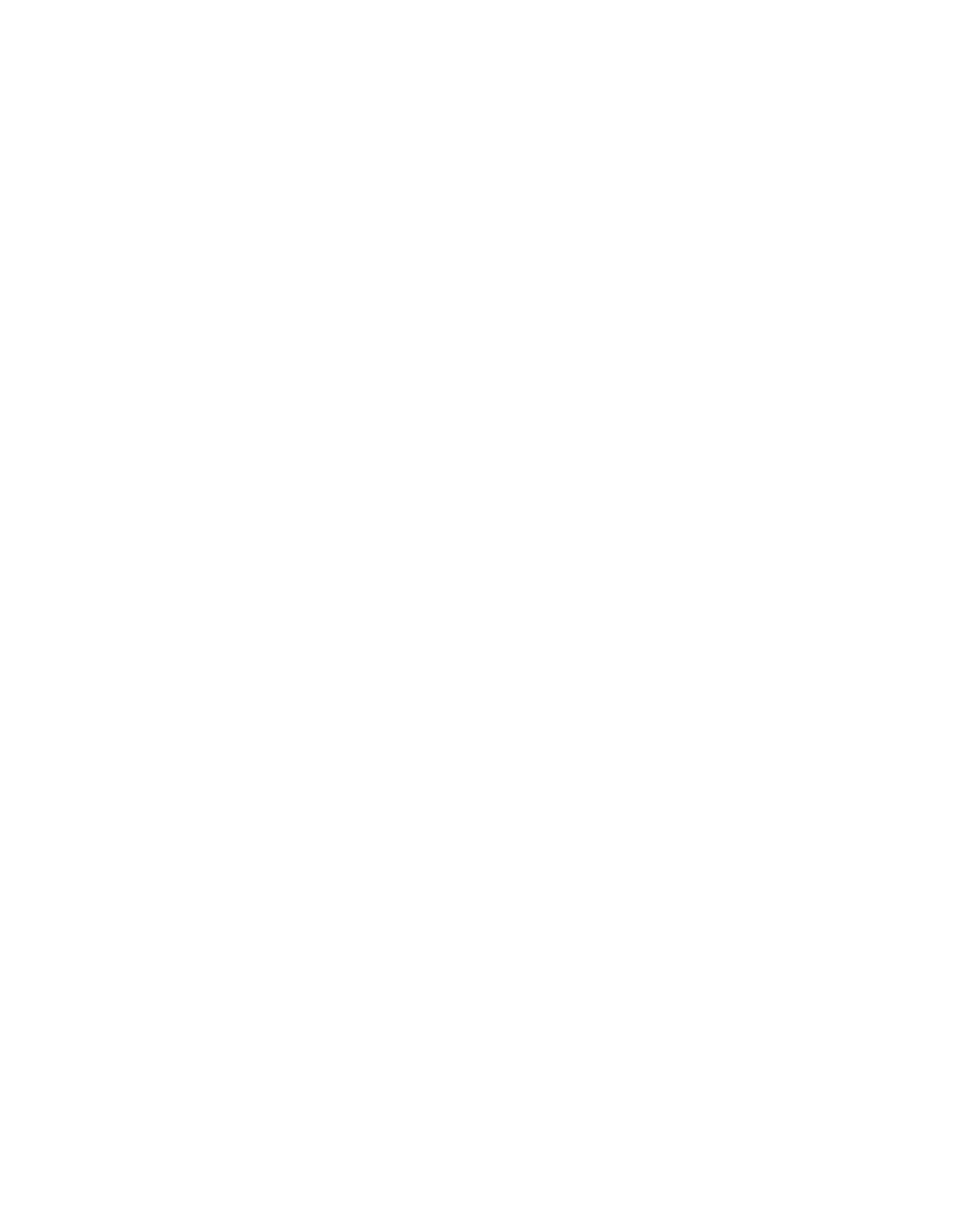### **RESEARCH FINDINGS ABOUT COMMUNITY AND REGIONAL RESILIENCE**

<span id="page-4-0"></span>One of the commitments of the Community and Regional Resilience In stitute (CARRI) is to understand what resilience is and how to get there, based on research evidence.

As one resource for this effort, CARRI has commissioned a number of summaries of existing knowledge about resilience, arising from a number of different research traditions. This paper is one in a series of such summaries, which will be integrated with new resilience explorations in several CARRI partner cities and with further discussions with the research community and other stakeholders to serve as the knowledge base for the in stitute.

For further information about CARRI's research component, contact Thomas J. Wilbanks, [wilbankstj@ornl.gov](mailto:wilbankstj@ornl.gov), or Sherry B. Wright, [wrightsb@ornl.gov](mailto:wrightsb@ornl.gov).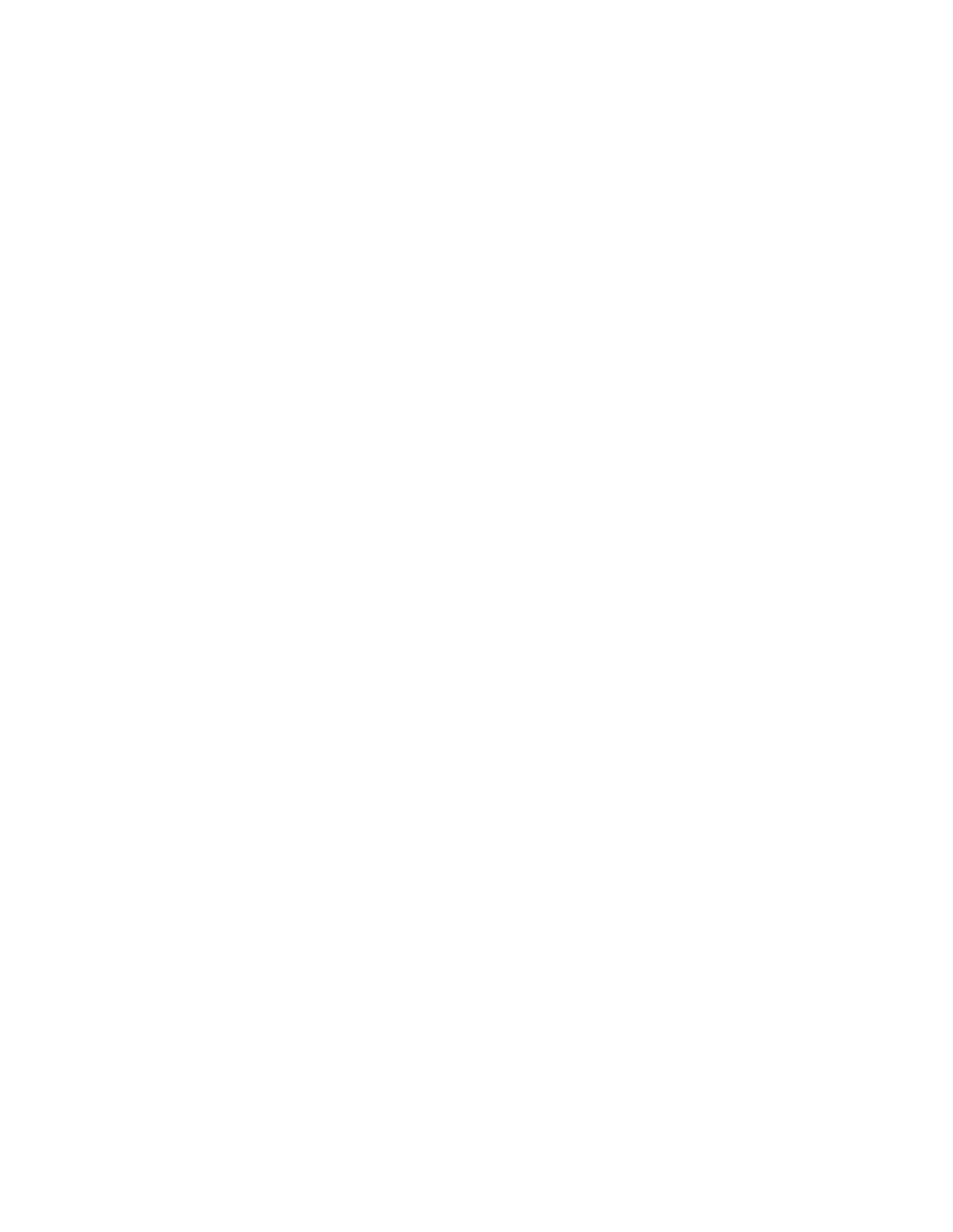#### **COMMUNITY AND REGIONAL RESILIENCE IN STITUTE**

<span id="page-6-0"></span>Oak Ridge National Laboratory's (ORNL) Community and Regional Resilience In stitute (CARRI) is a program of the Congressionally funded Southeast Region Research Initiative. CARRI is a regional program with national implications for how communities and regions prepare for, respond to, and recover from catastrophic events. CARRI will develop the processes and tools with which communities and regions can better prepare to withstand the effects of natural and human-made disasters by collaboratively developing an understanding of community resilience that is accurate, defensible, welcomed, and applicable to communities across the region and the nation.

CARRI is presently working with three partner communities in the Southeast: Gulfport, Mississippi; Charleston/ Low Country, South Carolina; and the Memphis, Tennessee, urban area. These partner communities will help CARRI define community resilience and test it at the community level. Using input from the partner communities, lessons learned from around the nation, and the guidance of ORNL-convened researchers who are experts in the diverse disciplines that comprise resilience, CARRI will develop a community resilience framework that outlines processes and tools that communities can use to become more resilient. Of critical importance, CARRI will demonstrate that resilient communities gain economically from resilience investments.

From its beginning, CARRI was designed to combine community engagement activities with research activities. Resilient communities are the objective, but research is critical to ensure that CARRI's understanding is based on knowledge-based evidence and not just ad hoc ideas we want to get it right. To help with this, CARRI has commissioned a series of summaries on the current state of resilience knowledge by leading experts in the field. This kind of interactive linkage between research and practice is very rare.

In addition to its partner communities and national and local research teams, CARRI has established a robust social network of private businesses, government agencies, and non governmental associations. This network is critical to the CARRI research and engagement process and provides CARRI the valuable information necessary to ensure that we remain on the right path. Frequent conversation with business leaders, government officials, and volunteer organizations provide a bottom -up knowledge from practitioners and stakeholders with realworld, on-the-ground experience. We accept that this program cannot truly understand community resilience based only on studies in a laboratory or university. CARRI seeks to expand this social network at every opportunity and gains from each new contact.

#### [www.resilientUS.org](http://www.resilientus.org/)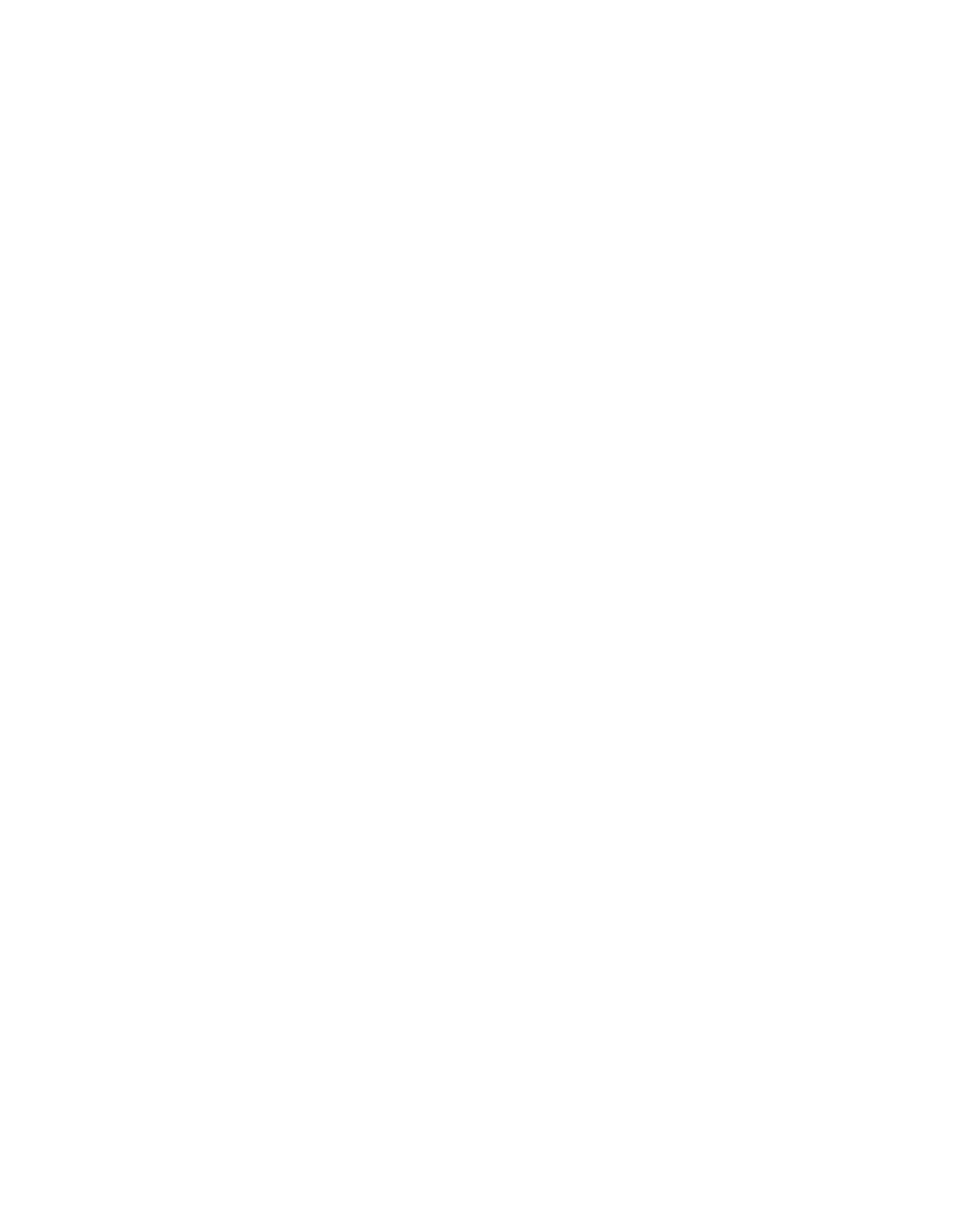# **LIST OF RESEARCH REPORTS BY NUMBER**

<span id="page-8-0"></span>

| <b>CARRI Report 1:</b> | Susan L. Cutter, Lindsey Barnes, Melissa Berry, Christopher Burton, Elijah<br>Evans, Eric Tate, and Jennifer Webb, Community and Regional Resilience:<br>Perspectives from Hazards, Disasters, and Emergency Management,<br>September 2008. |
|------------------------|---------------------------------------------------------------------------------------------------------------------------------------------------------------------------------------------------------------------------------------------|
| <b>CARRI Report 2:</b> | Susanne C. Moser, Resilience in the Face of Global Environmental Change,<br>September 2008.                                                                                                                                                 |
| <b>CARRI Report 3:</b> | Craig Colten, Robert Kates, and Shirley Laska, Community Resilience: Lessons<br>from New Orleans and Hurricane Katrina, September 2008.                                                                                                     |
| <b>CARRI Report 4:</b> | Betty Hearn Morrow, Community Resilience: A Social Justice Perspective,<br>September 2008.                                                                                                                                                  |
| <b>CARRI Report 5:</b> | Lance Gunderson, Comparing Ecological and Human Community Resilience,<br>January 2009.                                                                                                                                                      |
| <b>CARRI Report 6:</b> | Kathleen Tierney, Disaster Response: Research Findings and Their Implications<br>for Resilience Measures, March 2009.                                                                                                                       |
| <b>CARRI Report 7:</b> | Thomas J. Wilbanks, How Geographic Scale Matters in Seeking Community<br>Resilience, August 2009.                                                                                                                                           |
| <b>CARRI Report 8:</b> | Adam Rose, <i>Economic Resilience to Disasters</i> , November 2009.                                                                                                                                                                         |
| <b>CARRI Report 9:</b> | Craig Colten, Building Community Resilience: A Summary of Case Studies from<br>Charleston, Gulfport, and Memphis, April 2010.                                                                                                               |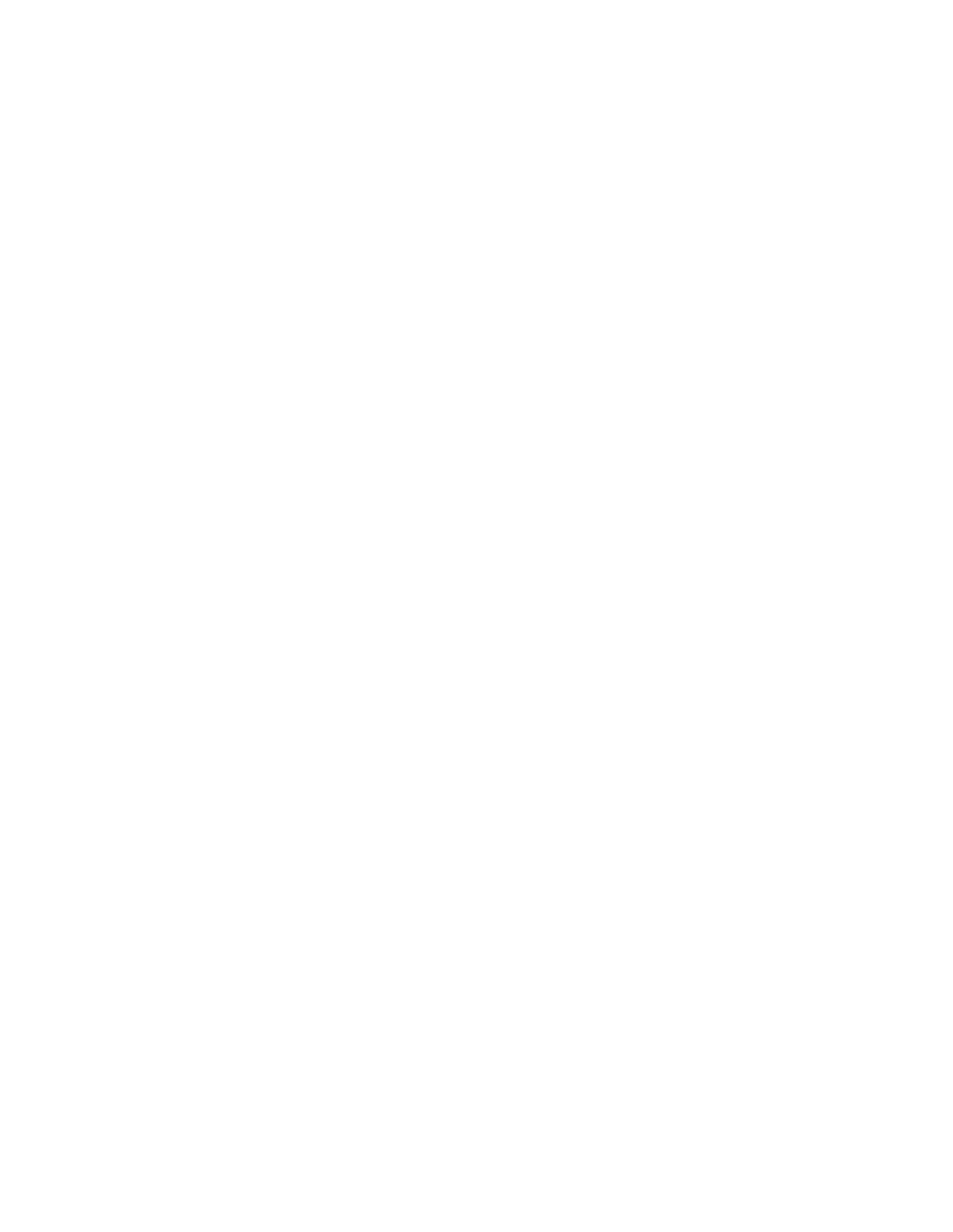# **CONTENTS**

#### **Page**

|    | RESEARCH FINDINGS ABOUT COMMUNITY AND REGIONAL RESILIENCE                                                                                                                                                                                                         |  |  |  |  |
|----|-------------------------------------------------------------------------------------------------------------------------------------------------------------------------------------------------------------------------------------------------------------------|--|--|--|--|
|    |                                                                                                                                                                                                                                                                   |  |  |  |  |
|    |                                                                                                                                                                                                                                                                   |  |  |  |  |
|    |                                                                                                                                                                                                                                                                   |  |  |  |  |
|    | BEHAVIORAL SCIENCE PERSPECTIVES ON RESILIENCE: INTRODUCTION                                                                                                                                                                                                       |  |  |  |  |
|    |                                                                                                                                                                                                                                                                   |  |  |  |  |
| 1. | OVERVIEW: RESILIENCE FRAMEWORKS, CORE CONCEPTS, AND PRINCIPLES<br>1.1<br>1.2<br>1.3<br>1.4<br>1.4.1                                                                                                                                                               |  |  |  |  |
|    | 1.4.2<br>Intelligence, Problem-Solving, Information-Processing, and Self-<br>1.4.3<br>1.4.4<br>1.5                                                                                                                                                                |  |  |  |  |
| 2. | ANTICIPATION AND REDUCTION OF VULNERABILITIES: HOW INDIVIDUALS<br>Roots of Anticipation: Cognitive Schemas, Assumptions, and Illusions 11<br>2.1<br>2.2<br>2.3<br>From Risk Perception to Action: the Precaution Adoption Process  13<br>2.4<br>2.5<br>2.6<br>2.7 |  |  |  |  |
| 3. | RESPONSE AND RECOVERY: HOW INDIVIDUALS REACT TO, COPE WITH,<br>3.2<br>3.3<br>3.4<br>3.5                                                                                                                                                                           |  |  |  |  |
| 4. | IMPLICATIONS OF BEHAVIORAL SCIENCE: RESILIENCE AND                                                                                                                                                                                                                |  |  |  |  |
| 5. |                                                                                                                                                                                                                                                                   |  |  |  |  |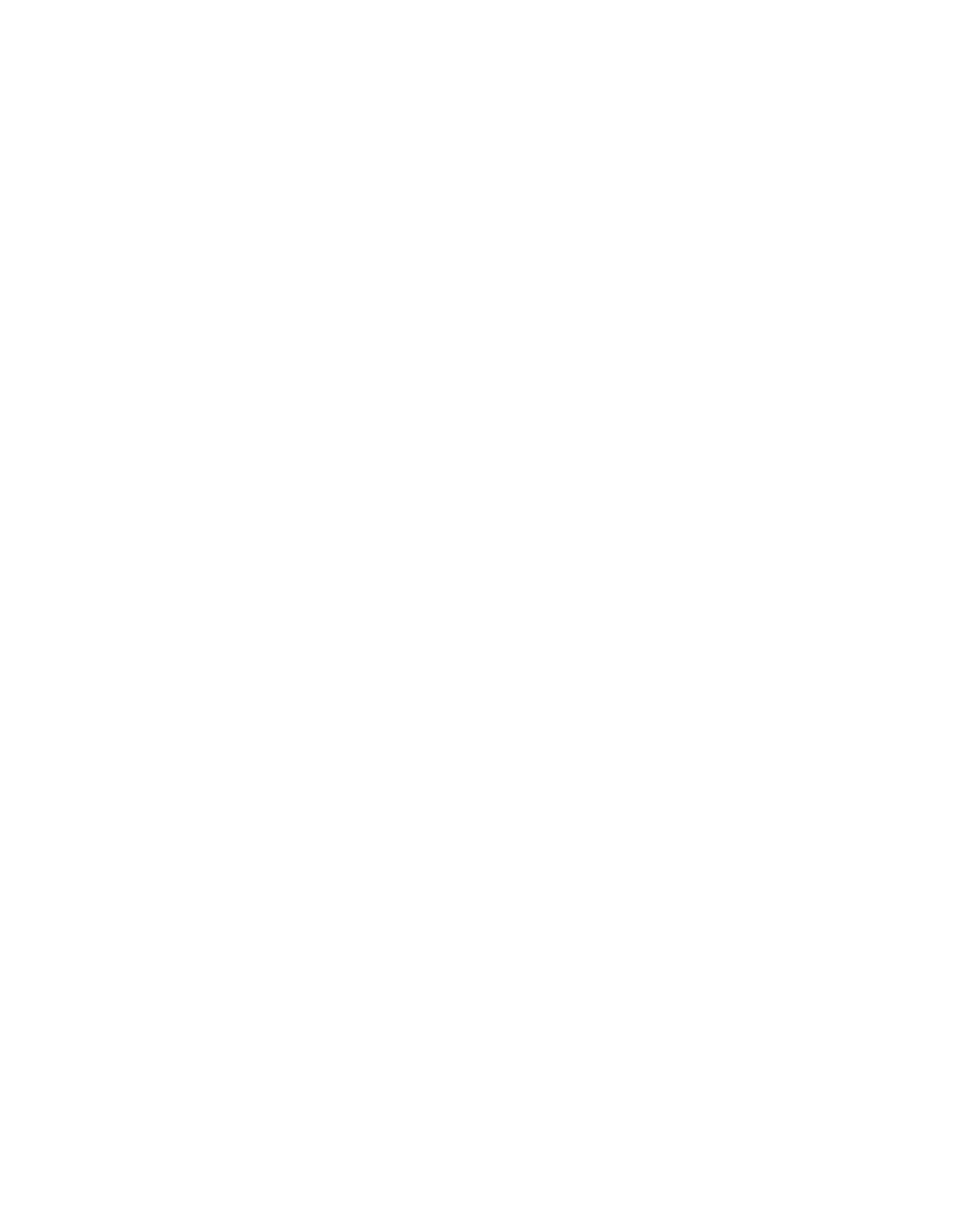# **LIST OF FIGURES**

#### <span id="page-12-0"></span>**Figure** Page

| The direct effects of injustice, identity, and efficacy (paths $a, b$ , and $c$ ) on |  |
|--------------------------------------------------------------------------------------|--|
| collective action; identity also has indirect effects through injustice $(d^*a)$ and |  |
|                                                                                      |  |
|                                                                                      |  |
|                                                                                      |  |
| A model of the process whereby psychosocial stress induces psychopathology           |  |
|                                                                                      |  |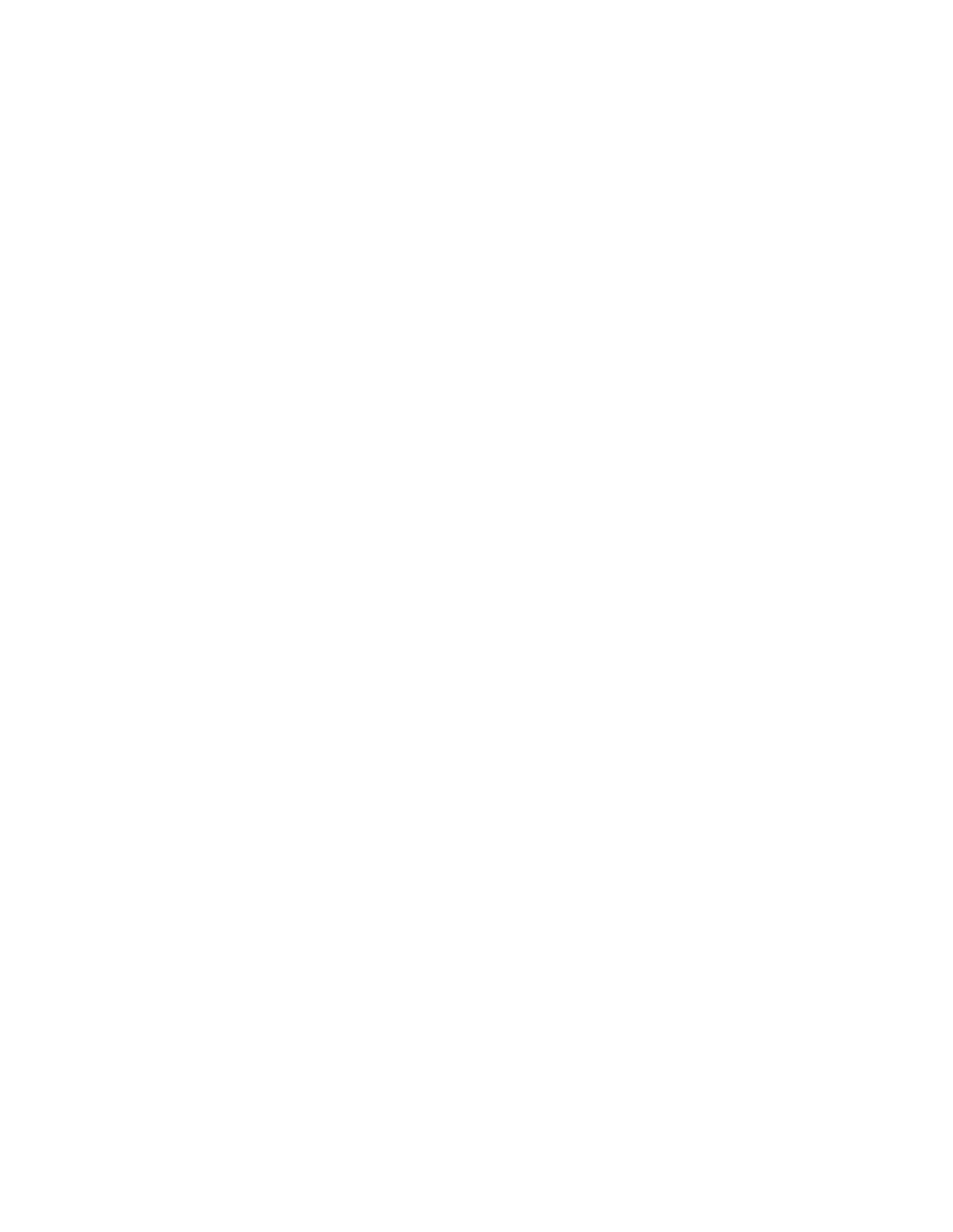# **BEHAVIORAL SCIENCE PERSPECTIVES ON RESILIENCE: INTRODUCTION TO THE REVIEW**

<span id="page-14-0"></span>Decades of research on the human stress response, both experimental and observational in method, have yielded a wealth of knowledge that is directly relevant to understanding the human capacity to adapt to a wide variety of stressful events and situations. The behavioral sciences, especially the various disciplines of psychology, have been concerned primarily with the resilience of individuals, in particular with understanding the biological, cognitive, emotional, and behavioral processes that protect persons from harm and promote their wellbeing and growth.

Given CARRI's mission to promote *community* resilience, it is important that leading scholars in behavioral science have recognized that the resilience of individuals is depen dent upon the resilience of the communities in which they are embedded. Such an ecological perspective is especially appropriate in the context of collective stressors, such as disaster. After all, community members' postdisaster well-being depends in part on the effectiveness of organizational responses, and u ltimately the purpose of disaster management is to ensure the health and safety of the public. For this reason, the prevalence of psychological wellness in the community is one important criterion for evaluating community resilience in the aftermath of extreme events. Within limits, postdisaster distress is normal, but when highly prevalent, severe, or persistent, it points to systemic needs, societal problems, or response failures. In short, community mental health is the *sine qua non* of community resilience.

It is equally important to recognize that the resilience of communities is dependent upon the resilience of the individuals who compose them. Influences between individual and community are mutual, transactional, and bidirectional. Effective promotion of community resilience therefore requires knowledge of the various psychological factors that influence individual and collective behavior before and after adverse events. Accordingly, the purpose of this review is to summarize perspectives from behavioral science that are useful for understanding the resilience of individuals. The review gives particular attention to those concepts that are likely to be most specific to a behavioral science perspective, relative to sociological or natural science perspectives. Thus, the review focuses heavily on how human cognitions (e.g., core belief systems, appraisals, attributions) influence action (i.e., goal-directed behavior).

The review is organized into four primary parts. Section 1 presents an overview of resilience perspectives in behavioral science. Here the emphasis is on the big picture: What is resilience, how is it manifested, how common is it, and where does it come from? The next two sections of the review are organized according to the four "characteristics" of a resilient community outlined by CARRI.

- It *anticipates* problems, opportunities, and the potential for surprise.
- It *reduces* vulnerabilities to development paths, socioeconomic conditions, and identified threats.
- It *responds* effectively, fairly and legitimately.
- It *recovers* rapidly, safely, and fairly.

As will be seen, the behavioral science literature makes clear linkages between the characteristics outlined by CARRI; for example, anticipation of harm leads to actions that reduce vulnerabilities. Section 2 of this review (Anticipation and Reduction of Vulnerabilities) describes core belief systems (schemas) that underlie the human ability to anticipate problems and opportunities and focuses on precaution adoption and collective action as illustrative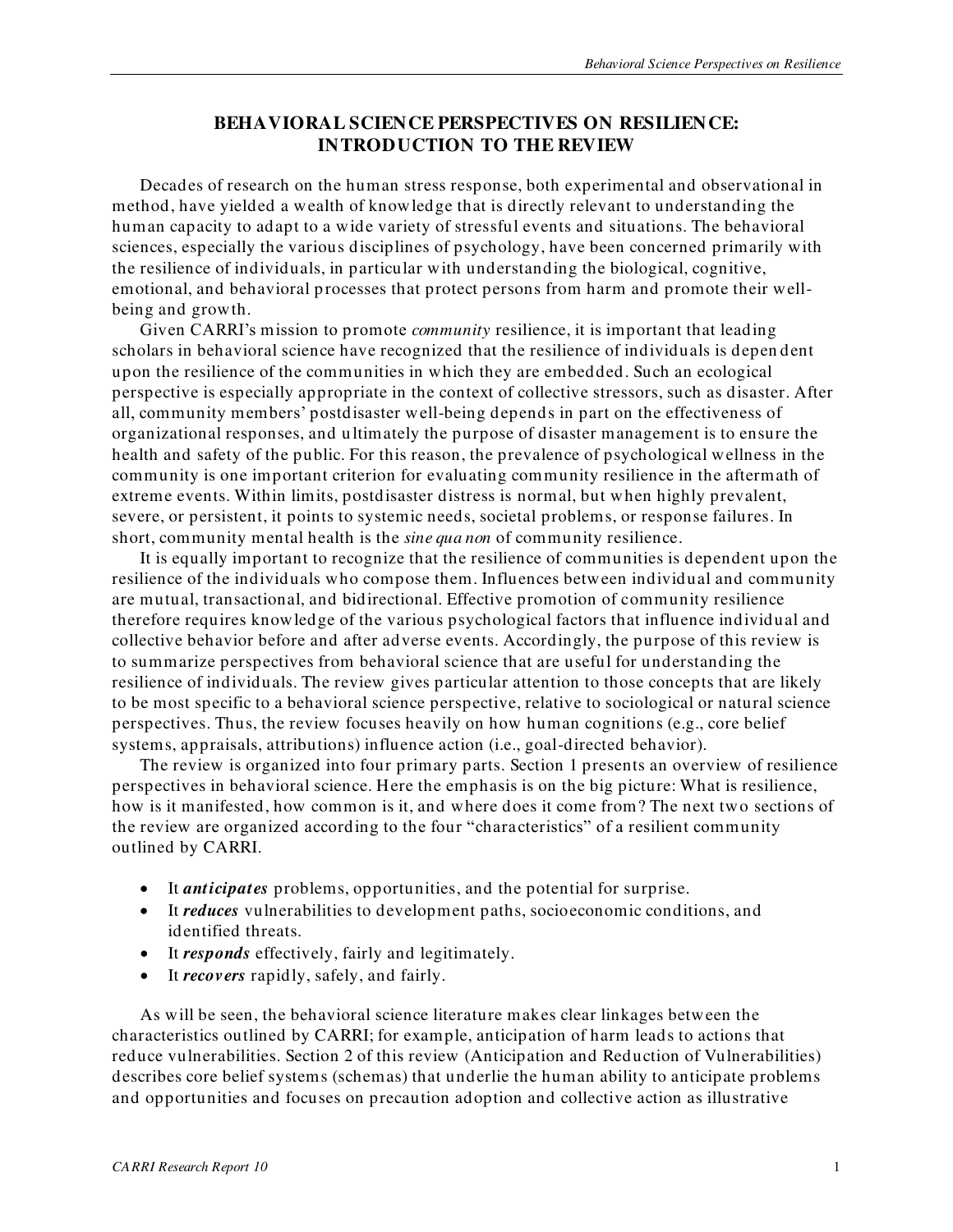behaviors that aim to reduce vulnerabilities of individuals and groups. Section 3 (Response and Recovery) describes core concepts from stress research that indicate how individuals respond to adversity, with a focus on cognitive appraisals, ways of coping, and social support dynamics. The final section, Section 4 (Implications), describes how the concept of resilience creates a coherent framework for integrating interventions that vary in their timing and target.

Before proceeding, I should add a note about how this review was conducted. The material came from three primary sources: a systematic search for recently published articles on psychological resilience; the author's preexisting knowledge of key writings in stress research and theory over the past 25 years; and a specific search for relevant reviews and meta -analyses in journals such as *Psychological Bulletin* and *Clinical Psychology Review*. The challenge was to be neither too narrow nor too broad in scope. A review limited to the results of a search on ―resilience‖ would be severely flawed. Relatively little of the relevant work in behavioral science explicitly mentions resilience, leading many previous writers to conclude that resilience has been under-recognized and under-studied. However, a careful reading of the stress and coping literature challenges this view and instead points to a long-standing concern with factors that promote human adaptation, development, and well-being. Thus this review summarizes major works that identify the cognitive, emotional, and behavioral underpinnings of stress anticipation, mitigation, response, and recovery regardless of whether or not a resilience frame was used by the authors. On the other hand, it was not possible to review the thousands of studies that have addressed this report's major themes. For this reason, I relied heavily on key conceptual papers, prior reviews, and noteworthy meta-analyses to identify the most important perspectives to summarize. While I aimed to be specific enough to show the attention to mechanism that is characteristic of behavioral science, I glossed over some nuances that seemed less essential. I tried to strike a balance between old and new, by including references to classic papers, as well as recent advancements.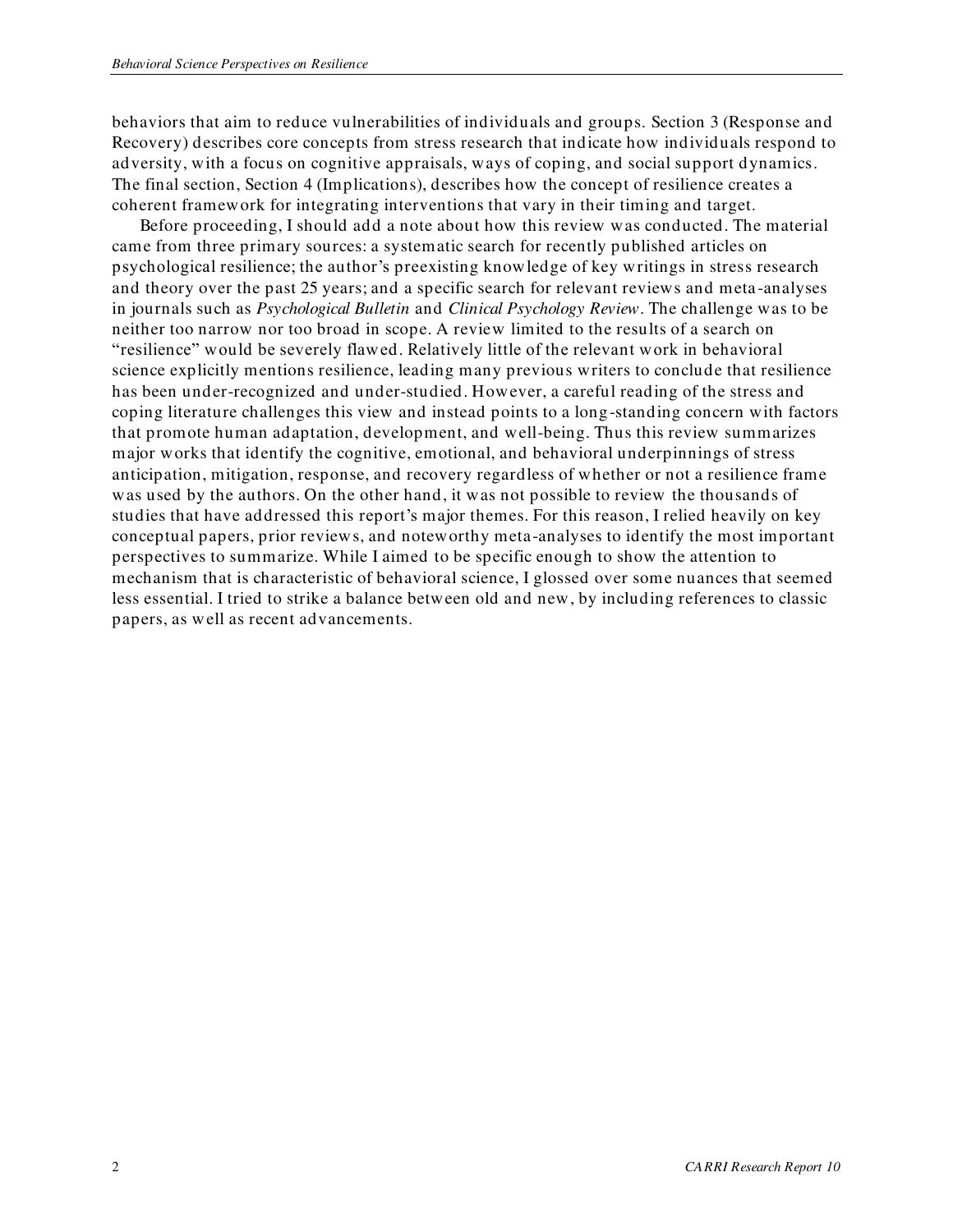### <span id="page-16-0"></span>**1. OVERVIEW: RESILIENCE FRAMEWORKS, CORE CONCEPTS, AND PRINCIPLES FROM BEHAVIORAL SCIENCE**

#### <span id="page-16-1"></span>**1.1 Meanings of Resilience**

In the behavioral sciences, resilience has been defined variously as the process of, capacity for, or outcome of successful adaptation after trauma, adversity, or severe stress. In his influential *American Psychologist* article, George Bonanno (2004) argued that it is important to distinguish resilience from recovery. *Recovery,* he argued, connotes a trajectory (pattern of change) in which the individual's normal functioning deteriorates, usually for a period of several months, and then gradually returns to pre-event levels. By contrast, *resilience* reflects an ability to maintain a stable equilibrium. Resilient individuals may experience transient perturbations in normal functioning (e.g., restless sleep) but generally exhibit a stable trajectory of healthy functioning after stress (p. 20).

This notion that resilience must be understood as a longitudinal *trajectory* of good functioning has since become a major theme in behavioral science resilience theory and research. The absence of dysfunction at one point in time does not ensure that it was absent previously or will not occur at some later point in time. In fact, Norris and colleagues (2008, p. 130) embedded this observation into their central definition of resilience as "a process linking a set of adaptive capacities to a positive trajectory of functioning and adaptation after a disturbance*."* In this definition, Norris and colleagues carefully did not equate resilience with the outcome, but rather with the process (trajectory) linking resources (adaptive capacities) to outcomes (adaptation).

There are some semantic nuances that must be reckoned with. Whereas Bonanno emphasized psychological *stability* as the foundation of resilience, others have argued that resilience is better characterized as *adaptability* than as stability (Adger, 2000; Klein, Nicholls, & Thomalia, 2003). In other words, resilience is a process of "bouncing back" from harm rather than immunity from harm (Garmezy, 1991; Layne et al., 2007). This image can be traced to its origins in mathematics and physics, where resistance was defined as the force (stress) required to displace a system from equilibrium, whereas resilience was defined as the time required for the system to return to equilibrium once displaced (Bodin & Wiman, 2004). In physics, resilience has little to do with how large the initial displacement is or even how severe the oscillations are but is more precisely the speed with which homeostasis is restored. Applying this analogy to the human stress response, we should use the concept of *resistance* (not resilience) to describe situations where dysfunction is minimal because coping resources have effectively blocked the stressor.

Norris, Tracy, and Galea (2009) elaborated on this theme further by suggesting, as have some others (Layne et al., 2007), that resilience may be best understood and measured as one member of a *set* of possible trajectories that may follow exposure to trauma or severe stress. In addition to *resistance*, *resilience*, and *recovery* trajectories, there are at least three other trajectories of potential interest in research about the consequences of stressful events: *relapsing/remitting*, in which severe distress displays a cyclical course; *delayed dysfunction*, in which post-traumatic stress disorder (PTSD) or some other trauma-related disorder emerges after considerable time has passed; and *chronic dysfunction*, where an initial stress reaction persists. Despite recent advances, cross-sectional studies still make up the vast majority of research on the consequences of major events and generally cannot distinguish these trajectories from one another. At minimum, three waves of data are required to draw inferences about the full range of potential postevent trajectories.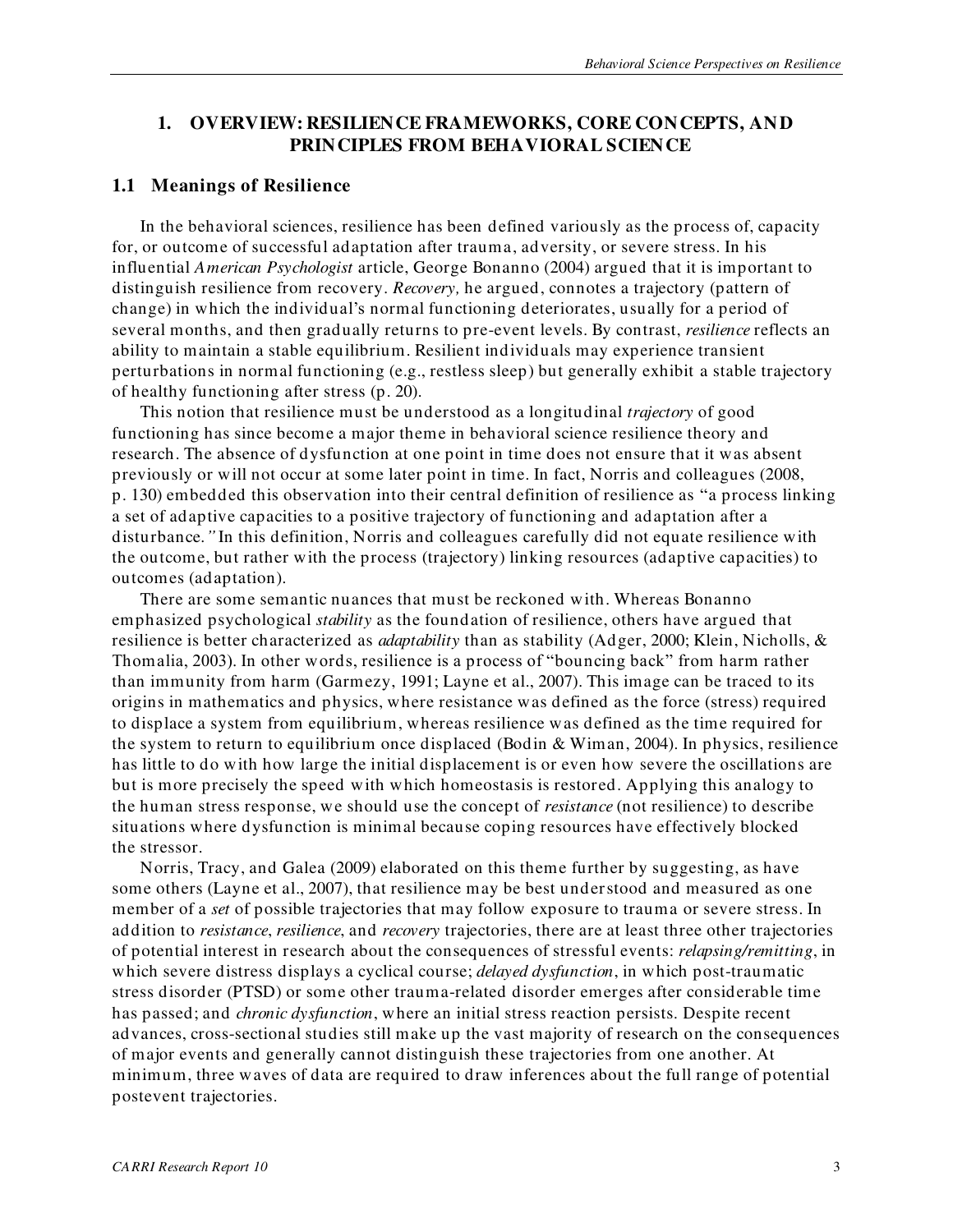Lepore and Revenson (2006) presented a somewhat different perspective on the theme of post-event trajectories. Resilience, in their view, can take any of three forms: resistance, recovery, or reconfiguration. They characterized resistance as being like the tree that stands still, undisturbed, in the face of the wind. Resistant people exhibit normal fu nctioning before, during, and after the stressor occurs. They characterized recovery as being like the tree that bends to accommodate the wind. The stressor disrupts the person's normal state of functioning, but when the stressor passes, the person resumes his or her normal or pre-stressor level of functioning. They viewed this process as a continuum, and while the sooner recovery occurs the better, persons who are slow to recover are still resilient relative to those who do not recover at all. Lepore and Revenson then added *reconfiguration* to the mix: in this case, the tree does not simply make temporary accommodation s and then resume its original shape; instead, it changes its shape. Likewise, individuals may reconfigure their beliefs and behaviors in a manner that allows them to adapt. "Post-traumatic growth" is one example of such a transformation.

Distinctions between various post-event symptom trajectories are important to consider because it is possible that resistance, resilience, and recovery have different determinants and are best promoted by different intervention strategies introduced at different times (Layne et al., 2007; Norris et al., 2009). I will revisit this point in Section 4. Nonetheless, for most of this review, resistance and resilience will be considered together as optimal patterns of change in the context of stressful events.

#### <span id="page-17-0"></span>**1.2 Psychological Manifestations of Resilience**

What is the end result of resilience? Adaptation is the theoretical result, but how is it manifested? There is not yet a consensus on this point in behavioral science. In developmental psychology (Masten & Obradovic, 2008), resilience encompasses three distinct phenomena: (1) achieving better than expected outcomes given risk; (2) sustaining competence/ funct ioning under adverse conditions; and (3) regaining normal functioning following a period of exposure to trauma or adversity. In the mental health arena, researchers have variously proposed that the appropriate individual outcome is minimal impairment of fu nctioning despite distress, rapid recovery from distress, no distress at all, and adversial growth (Bonanno, 2005; Linley & Joseph, 2005; Litz, 2005). In practice, resilience often has been operationalized as the absence of psychopathology, which is highly inadequate (Layne et al., 2007; Rutter, 1993). A strict focus on prevalence of disorders may cause us to erroneously or prematurely conclude that a community has recovered from an event when there is still considerable distress, dysfunction, or dissatisfaction present, and it dismisses the adverse consequences of suffering that does not qualify for strict definitions of pathology (Norris et al., 2008).

Norris et al. (2008) suggested that "wellness" is a viable indicator that adaptation has occurred on the individual level. They based this conclusion largely on the writings of Emory Cowen (1994; 2000), who contended that psychological wellness provides a broad and integrative frame for psychological questions and activities, including those related to primary prevention, empowerment, and resilience. By arguing that "wellness must be a matter of prime concern at all times, not just when it fails," Cowen (2000, p. 80) aimed to move psychology beyond a focus on repairing dysfunction to a prime focus on promoting wellness. Norris and colleagues defined psychological wellness according to four criteria: (1) absence of psychopathology; (2) healthy patterns of behavior; (3) adequate role functioning at home, school, and/ or work; and (4) high quality of life. Quality of life captures how people generally feel about their lives as a whole and in domains of work, family life, health, leisure, and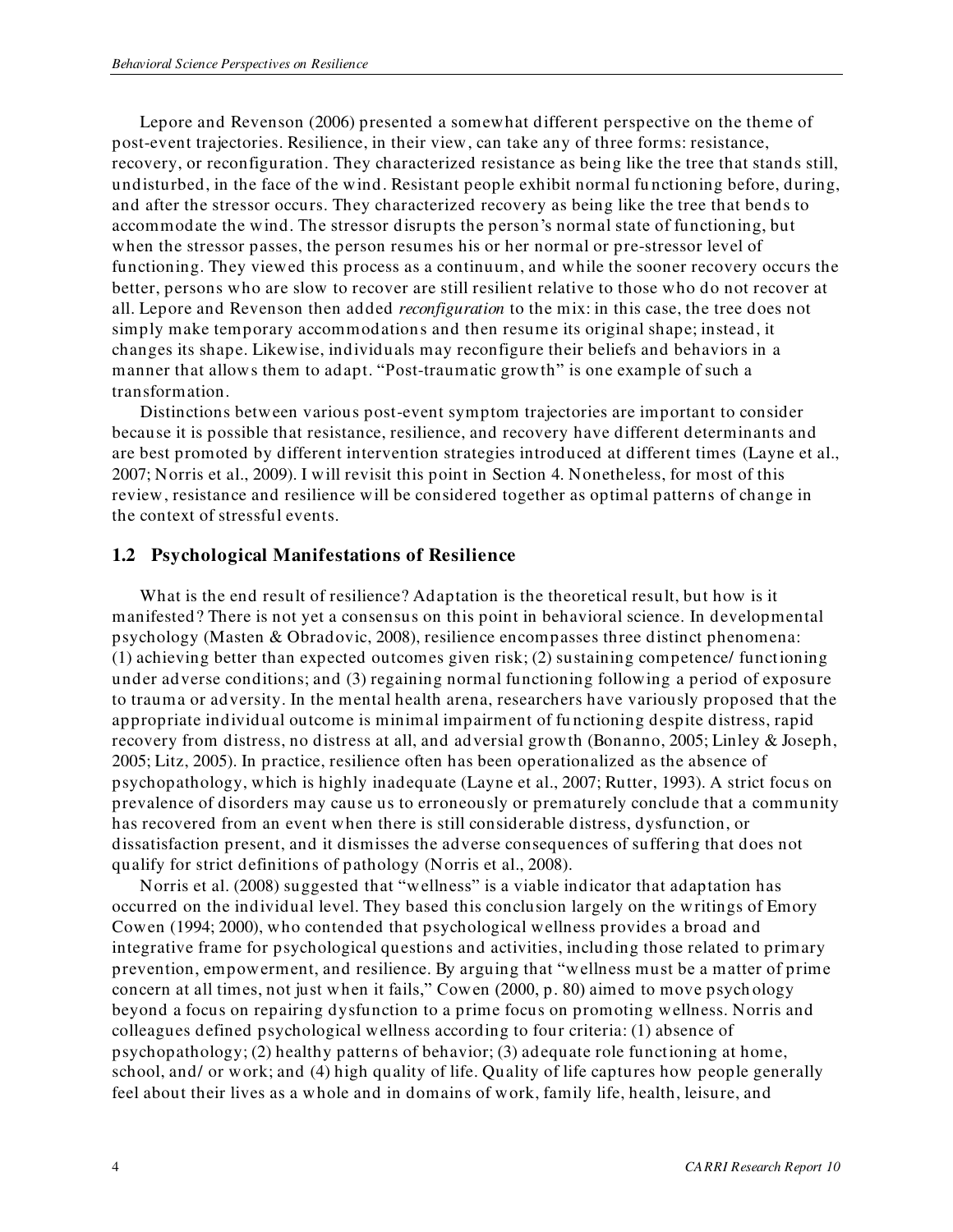neighborhood (e.g., Zautra & Bachrach, 2000). This definition of wellness is not identical to Cowen's (2000, p. 83) but consistent with it, as well as with areas of concern for public health and behavioral health policies and programs. A criterion of wellness serves to remind us that we must attend to disaster victims' abundant problems in living that may interfere with their quality of life (Norris et al., 2002a; 2002b). In making their recommendations for future research, Layne and colleagues (2007) argued that we must approach resilience and other post-event trajectories as domain-specific phenomena. As this recommendation suggests, one might observe resilience in one domain of wellness (e.g., psychopathology) but not necessarily in another (e.g., quality of life).

The criterion of wellness can be extended from the individual to the community level without difficulty. Although a community is not merely the sum total (or average) of its members, community-level adaptation can be understood as "population wellness," a high prevalence of wellness in the com munity, defined as high and non-disparate levels of mental and behavioral health, role functioning, and quality of life in constituent populations. If emergency management systems function effectively to protect lives, reduce injuries, minimize damage to public utilities, and connect community members to necessary services, it is reasonable to expect the population to remain well. Wellness levels in the community can and should be monitored in post-disaster needs assessment and surveillance initiatives to guide resource allocation.

#### <span id="page-18-0"></span>**1.3 Prevalence of Resilience**

As Bonanno (2004, p. 23) noted in the second key point of his article, available research suggests that resilience is not rare but is actually quite common. One of the precursors of the recent explosion of interest in adult resilience was the finding across several large-scale epidemiologic investigations (Breslau et al., 1998; Kessler et al., 1995; Norris, 1992) that rates of posttraumatic stress disorder (PTSD) in the general population were dramatically lower than rates of exposure to potentially traumatic events. Depending on the range of events assessed, these and similar studies found that from 50% to 90% of the U.S. population had experienced an event that might be considered traumatic, such as a physical or sexual assault, an injury-causing accident, or the sudden unexpected death of a loved one. In the Detroit Area Survey (Breslau et al., 1998), one of the strongest studies methodologically, the conditional risk of PTSD (the prevalence of PTSD given exposure) was 18% in women and 10% in men when estimated on the basis of the respondent's worst event. In other words, more than four out of five traumaexposed people *never* develop PTSD, although they usually do experience some symptoms of distress. PTSD takes a chronic course in about one-third of the persons who develop it (Kessler et al., 1995).

Longitudinal studies examining particular stressors and populations have provided further evidence that resilience and resistance are common rather than rare. For example, Orcutt, Erikson, and Wolfe (2004) studied a predominantly male sample of Gulf War veterans within 5 days of their return to the United States and approximately 2 and 6 years later. Two distinct growth curves characterized the data. The largest group of veterans showed low levels of PTSD symptoms initially and little change. The other group showed slightly higher symptoms initially, followed by significant increases over time. These trends would be m ost consistent with the resistance and delayed dysfunction trajectories defined by Norris et al. (2009), but the long intervals may have made it difficult to capture other potential patterns. O'Donnell, Elliott, Lau, and Creamer (2007) studied a predominantly male sample of injury survivors assessed prior to hospital discharge and 3 and 12 months post-event. Patterns in their data also pointed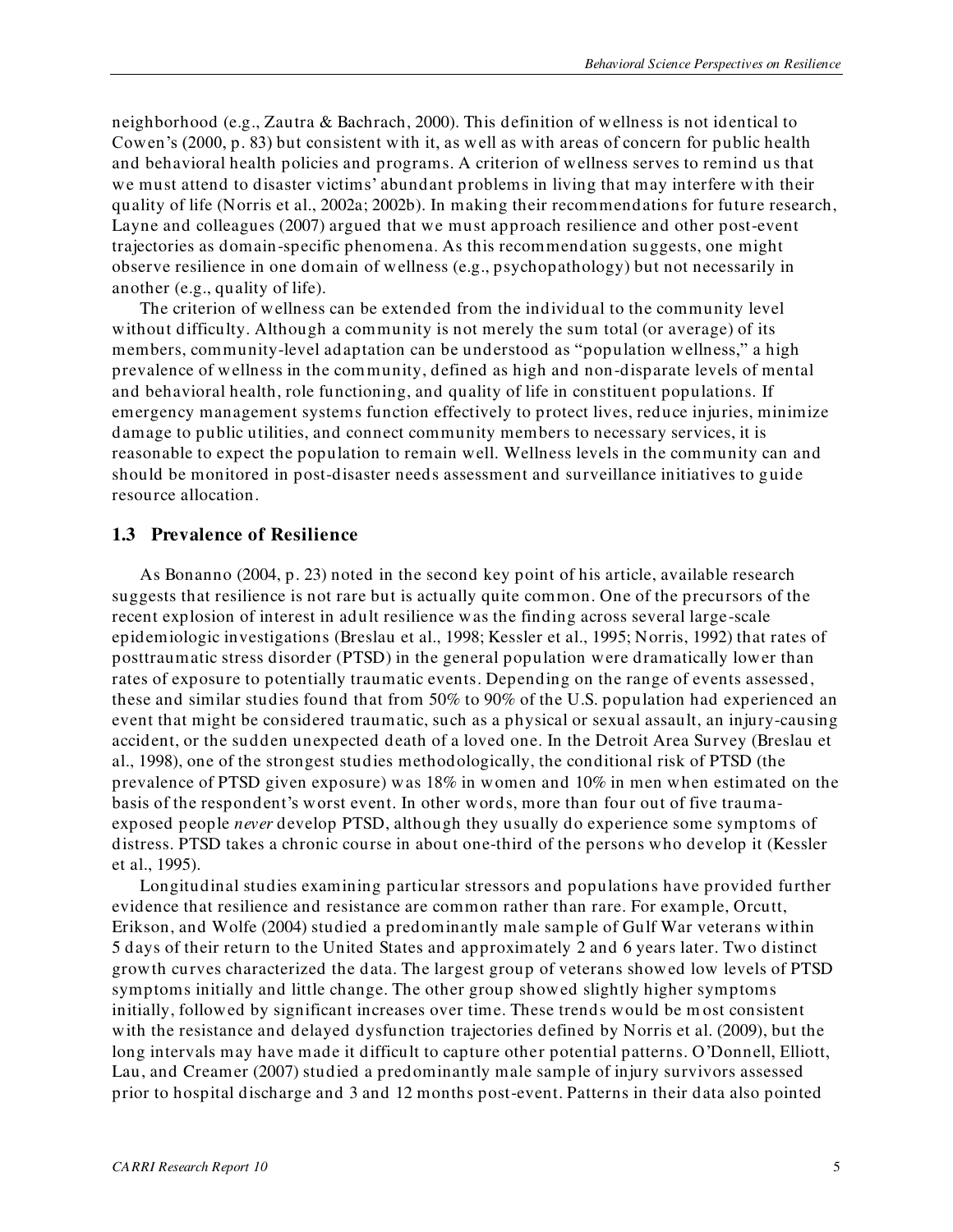to a larger resistant subgroup (these persons were low in PTSD symptoms at all time points) and a smaller subgroup with chronic dysfunction (these persons had higher levels of symptoms initially and grew more symptomatic over time). Ott, Lueger, Kelber, and Prigerson (2007) cluster analyzed longitudinal data (collected on average at 4, 9 and 18 months post-event) from a predominantly female sample of older bereaved spouses. The largest group of par ticipants followed a recovery trajectory by being high in symptoms at Time 1 and then showing slow, steady improvements. The second largest group followed a resilient trajectory, and the third and smallest group showed chronic dysfunction .

Resistance or resilience was clearly exhibited by the older adults studied by Bonanno, Wortman, and Neese (2004). The investigators tracked depressive symptoms in 185 older adults beginning on average 3 years prior to death of spouse (bereavement) and again 6 and 18 months after their spouse's death. Nearly half of the sample (46%) showed low levels of depression at all three time-points (before bereavement and 6 and 18 months after). Only 11% showed a marked increase in depression 6 months after the death followed by a subsequent return to normal at 18 months (the expected "typical" grief pattern), and only 16% showed a substantial increase in depression at 6 months that remained elevated at 18 months (chronic, unrelenting grief). The majority of study participants did experience som e yearning and emotional pangs, but these feelings were transient and interfered relatively little with day-to-day functioning.

In interpreting these findings, it should be noted that Bonanno et al. defined change in depression conservatively as more than one standard deviation (*SD*) on the psychological measure. In most studies, one *SD* would be characterized as a large change. With this point in mind, their findings are interesting to contrast to those of Hobfoll et al. (2009). Hobfoll and colleagues examined trajectories of distress during ongoing terrorism among 709 Jews and Arabs in Israel, longitudinally, 1 year apart. These investigators defined "distress" somewhat liberally as the presence of more than one symptom of traumatic stress or depression at the time of assessment. Longitudinally, 22% of participants were classified as showing resistance (distressed at neither time-point), 14% as showing resilience (distressed at Time 1 but not Time 2), 54% as showing chronic distress (distressed at both time-points), and 10% as showing delayed distress (distressed at Time 2 but not Time 1). Are the dramatic differences between Hobfoll's and Bonanno's findings the result of differences in events, populations, or method? These differences cannot be disentangled when results depend upon investigator -derived and inconsistent definitions. Moreover, the second study also raises the issue of whether the resilience concept even applies when the threat of exposure to violence persists.

Norris et al.'s (2009) trajectory analysis is especially relevant to this review, and thus will be described in some detail. Group-based modeling procedures were used to identify various trajectories of distress in the aftermath of two very different disasters: the 1999 flood and mudslides in Villahermosa and Teziutlán (Mexico) and the 2001 terrorist attacks in New York City. This study afforded several advantages relative to prior research. First, each study had four-wave longitudinal designs that allowed the full range of potential trajectories to be identified. Second, both the Mexico and New York studies were population based. Most previous studies on this topic had focused exclusively on selected groups, such as male combat veterans, hospitalized injury survivors, or older bereaved spouses. Third, although the studies lacked predisaster measures, the measures of post-traumatic stress were event specific and thus overcame the problem to the extent possible. Although posttraumatic stress (more precisely, the lack thereof) is incomplete as a manifestation of resilience, it has useful properties for research because of its hypothetical zero-point before the event. Finally, replication of the models across disaster types and settings increases confidence in the generalizability of results.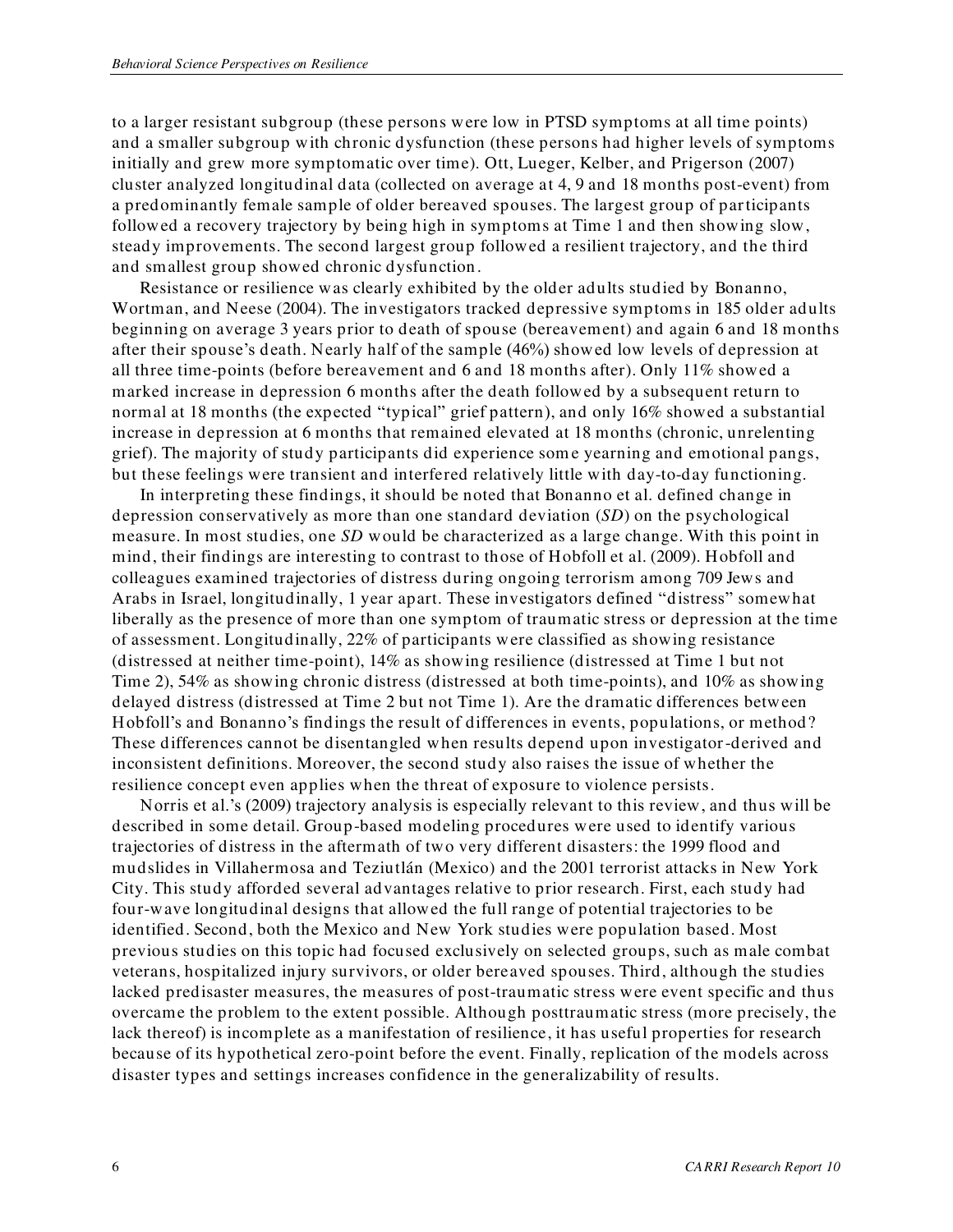Even though both disasters were quite serious, from one-third (Mexico) to one-half (New York) of participants exhibited *resistance* by never showing more than mild distress, operationally defined as  $\leq 3$  event-related symptoms (17 specific symptoms were measured in each sample at each time point). Although the authors characterized this trajectory as resistance, it is similar to the definition of resilience provided by Bonanno (2004). The prevalence of *resilience* was 32% in Mexico and 10% in New York. The resilient groups never showed severe distress but rather began with moderate distress, rapidly improved to mild distress, and subsequently showed no distress. The prevalence of *recovery* in Mexico was 11%; this group improved from severe to moderate distress during the course of the study, which concluded at 2 years post-disaster; extrapolation of the recovery trajectory indicates that it might take another year or two (i.e., until 3–4 years post-disaster) for this group to reach the mild levels of distress experienced by the resistant and resilient groups at 2 years post. The prevalence of recovery in NY (9%) was about the same as in Mexico, and most of this group's improvement took place between 2 and 3.5 years post. *Chronic dysfunction* trajectories were evident in both Mexico (22%) and New York (13%), but *delayed dysfunction* was observed only in New York (14%).

If one does some additional "lumping" to reduce detail, the findings from Mexico and New York are impressively similar: In Mexico and New York, respectively, 67% and 64% showed resistance or resilience (the two most desirable patterns), 11% and 9% showed recovery, and 22% and 27% showed chronic or delayed dysfunction. On the basis of these results, it might be reasonable to propose a "7:1:2" expectation for general populations post-disaster: just under 70% of adults will show resistance or resilience; 10% will recover, but more slowly; and 20% will show more enduring problems.

#### <span id="page-20-0"></span>**1.4 Sources of Resilience**

In his 2004 article, Bonanno's third and final key point was that there are multiple and sometimes unexpected pathways to resilience. This statement succinctly summarized a wealth of research examining the influence of risk and protective factors in the context of stress. As he stated, there is truly no single way of maintaining equilibrium.

Developmental psychologists have been particularly influential in calling attention to the diverse ways that children may overcome adversity to develop and function appropriately, beginning with the seminal research of Werner and Smith (1982). Developmental researchers who have followed the lives of at-risk children have observed everything from serious mental illness to remarkable success in adulthood. Recently, Masten and Obradovic (2008) reviewed the research on resilience in human development with the aim of informing plans for disaster response and recovery. They noted that resilience arises from interactions across multiple domains of life, and outlined the adaptive systems that are believed to be most important for human resilience. Their list provided an excellent outline, so I have followed it here, adding additional relevant concepts and commentary along the way. This list of base resources sets the stage for the themes that are developed more fully in Sections 2 and 3 of this review.

#### <span id="page-20-1"></span>**1.4.1 Attachments and Social Relationships**

Relationships provide the foundation for resilience. For young children, the potential for resilience depends primarily on the quality of early relationships with parent figures. Later, friends and romantic partners provide this base of security. All planning for disaster must account for the attachment system and how such relationships are likely to motivate behavior and provide a sense of security (Masten & Obradovic, 2008).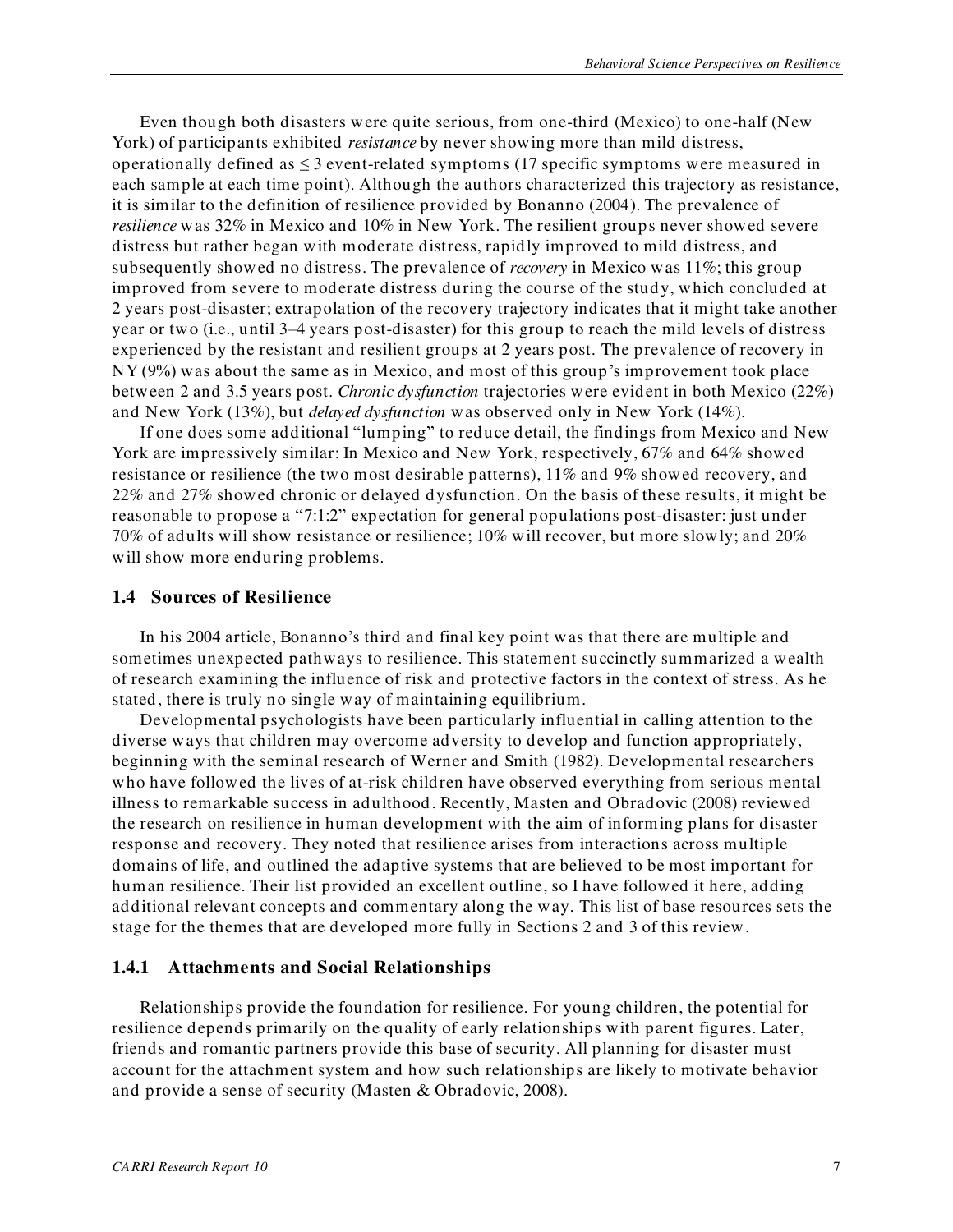A substantial body of research has developed regarding the influence of social support on individuals' ability to cope with and recover from significant sources of stress (Brewin, Andrews, & Valentine, 2000; Taylor & Stanton, 2007) including disasters and terrorist attacks (Norris et al., 2002b). In addition, it has been argued that Social Capital, defined as the aggregate of the actual or potential resources linked to the possession of a durable network of relationships (Bourdieu, 1985), is one of the four essential adaptive capacities that create community resilience (Norris et al., 2008). The mechanisms by which social support plays its protective role are more complex than often recognized because social relationships can themselves be damaged by disasters. This work is reviewed in Section 3 (Response and Recovery).

#### <span id="page-21-0"></span>**1.4.2 Agency**

"Agency" is an umbrella term for the various ways in which people exert personal control over their lives, futures, events, and environments. A behavioral science perspective on resilience must begin and end with the position that individuals are active agents in their own lives. They make plans and behave intentionally to bring about desired outcomes. Human beings do not simply respond passively to rewards and punishm ents or to larger sociological forces. Humans are motivated to adapt, although motivation can be extinguished by prolonged exposure to unresponsive environments or uncontrollable events. People with positive view s of their own efficacy exert more effort to succeed and are more likely to persist in face of adversity. Agency can be achieved either behaviorally or cognitively (Bandura, 1982). Whereas "behavioral control" occurs when people take actions that forestall or modify aversive events, "cognitive control" occurs when people believe they can manage threats, should they arrive. The fundamental importance of cognitive control in contemporary psychology has given rise to several specific theoretical frameworks that differ in their nuances and semantics but share much in common at their core. For an understanding of resilience, three of the most important concepts are *self-efficacy*, *optimism*, and *hope*.

Self-efficacy beliefs are a person's perceived ability to organize and execute courses of action to achieve desired outcomes. The psychologist who has written most extensively about selfefficacy is Albert Bandura. In a particularly influential paper (1982, p. 122), he wrote, "Efficacy in dealing with the environment is not a fixed act or simply a matter of knowing what to do. Rather it involves a generative capability in which component cognitive, social, and behavioral skills must be organized into integrated courses of action to serve innumerable purposes." Self-efficacy has been shown to influence precautionary behavior, as well as how people respond emotionally and behaviorally to stress. These specific functions will be revisited in Sections 2 and 3.

The related concept of optimism has been defined in two ways. First, it is an attributional style of making *external*, *variable*, and *specific* attributions for negative outcomes rather than *internal*, *stable*, and *global* ones (Seligman, 1991). In attribution theory, more broadly, people assess the causes of events on three dimensions. The internality dimension captures whether outcomes are ascribed to internal factors (personal characteristics) or to external factors; the stability dimension captures w hether outcomes are ascribed to enduring factors (immutable traits/ characteristics) or transient factors; and the generality factor captures whether the causes are believed to operate in many situations or only a few (Bandura, 1982). Optimists tend to see their failures as due to aspects of the specific situation that are unlikely to be repeated.

Second, optimism refers to generalized expectancies for success (Scheier & Carver, 1985). Optimism has been shown to be a key protective factor for disaster recovery (e.g., Carr et al., 1997; Dougall et al., 2001). However, the role of optimism in influencing risk perception and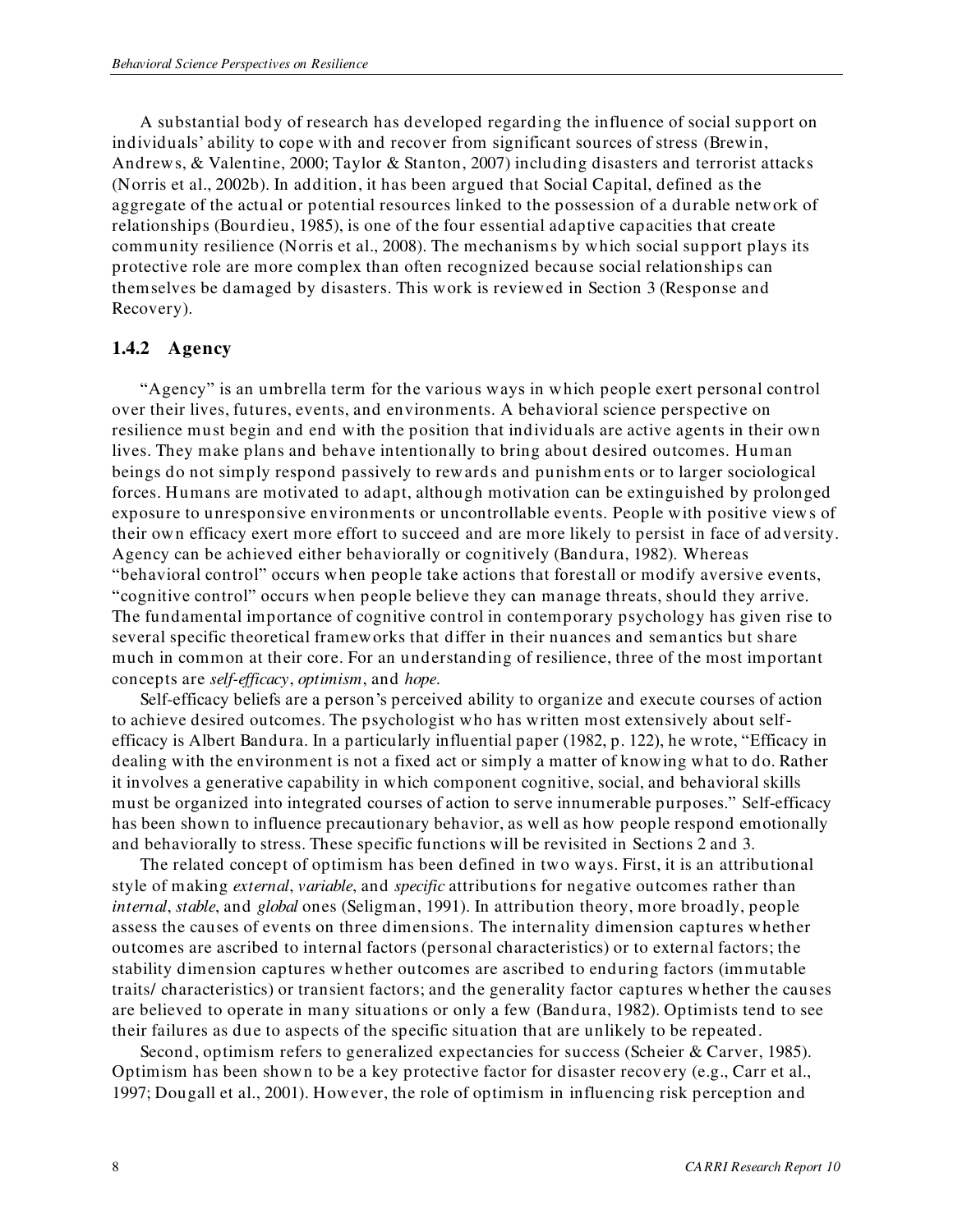precaution adoption is more complex, and it creates challenges for practitioners who seek to increase the public's preparedness for disaster. This theme is explored more fully in Section 2.

Hope subsumes some elements of both self-efficacy and optimism. As a mechanism relevant to understanding resilience, the goal-direction model of Charles Snyder (Feldman & Snyder, 2005; Snyder et al., 2000) is especially relevant. Hope, according to Snyder, has two elements: (1) *pathways* – the perceived capacity to produce routes to goals and (2) *agency* – the thoughts that people have regarding their ability to begin and continue movement on the pathways to their goals. Snyder et al. (2000) argued that prevention is an act of hope, a "positive, empowered view of one's ability to act so as to attain better tomorrows." They noted that interventions need to do more than enhance agentic thinking. They need to provide routes for moving forward (the pathways).

#### <span id="page-22-0"></span>**1.4.3 Intelligence, Problem-Solving, Information-Processing, and Self-Regulatory Systems**

Masten and Obradovic (2008) observed that better cognitive and problem-solving skills have been implicated in nearly every study comparing adaptive and maladaptive groups of atrisk youth, including Masten's (2001) study of a school sample followed over 20 years. Intelligent behavior rests on healthy brain development and functioning as well as learning processes and experiences. Overcoming adversity often requires individuals to regulate their thoughts, feelings, and behaviors in order to continue functioning. Fear and anxiety can interfere with higher cognitive abilities.

Information processing models have become hugely influential in the field of trauma research and PTSD treatment. These models make clear predictions about how the nature of an individual's initial response to a crisis can influence long-term outcomes. In contemporary behavioral science, the study of regulatory systems for controlling arousal, affect, and attention is usually intertwined with the study of information processing. This theme will be explored in Section 3.

#### <span id="page-22-1"></span>**1.4.4 Microsystems, Communities, and Macrosystems**

―Microsystems‖ refer to the families, peer networks, and settings (classrooms, work) in which individuals are embedded. As Masten and Obradovic (2008, p. 9) summarized, "Humans are social, and their adaptive functioning is embedded in a complex array of interdependent relationships and social systems that also serve many regulatory and protective roles." Family routines, rituals, beliefs, narratives, and values work to regulate and protect individuals. The resilience of individuals and families is also linked to the resilience of larger systems. This perspective underlies the growing interest of behavioral scientists in the concept of community resilience (e.g., Norris et al., 2008).

Masten and Obradovic (2008) noted that "macrosystems" (e.g., culture, media) have rarely been incorporated into behavioral studies, but can be assumed to influence the resilience of individuals. However, the influence of media has become a topic of some controversy with regards to understanding the impact of terrorism and disasters on persons who are not directly harmed. There is ample evidence (e.g., Ahern et al., 2002; Bernstein et al., 2007; Lau, Lau, Kim, & Tsui, 2006; Silver et al., 2002) that post-disaster symptoms are positively correlated with exposure to extreme media images (e.g., people jumping from the towers on 9/ 11/ 2001; dead bodies in the aftermath of the 2004 tsunami; the iconic dead child in footage of the Oklahoma City bombing). What these relations mean is not yet clear, and investigators generally caution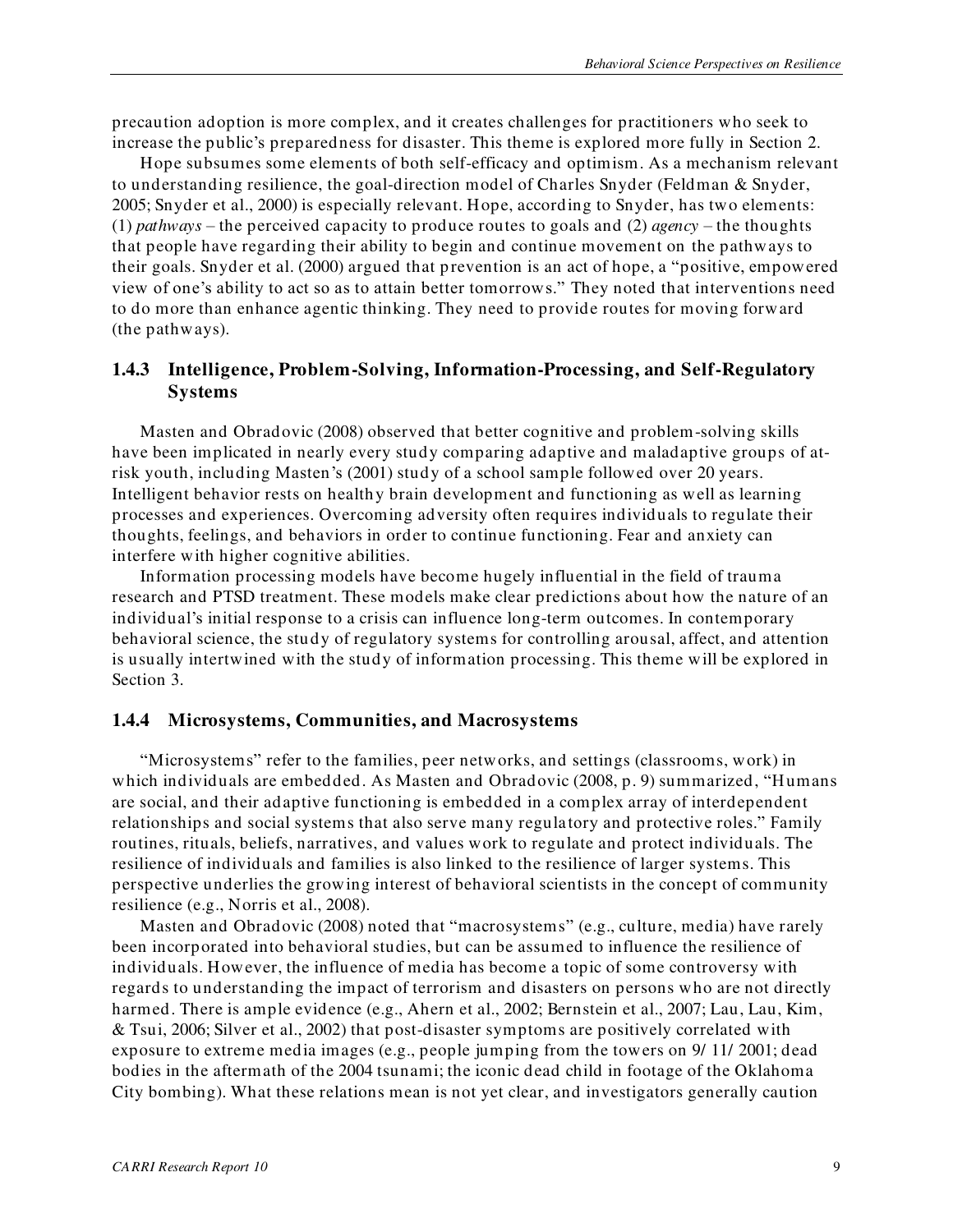against attributing causality. Marshall and colleagues (2007) proposed that media effects are explained by "relative risk appraisals" that mediate the relation between an event and its meaning. This point will be revisited in Section 2 of this review.

#### <span id="page-23-0"></span>**1.5 Conservation of Resources for Resilience**

Masten's list could be characterized as a menu of resources that combine and interact to create multiple pathways to resilience. Borrowing Hobfoll's (1989) definition of resources, Norris et al. (2008, p. 134) likewise concluded that resilience "depends on a host of objects, conditions, characteristics, and energies that people value – that is, resources." They also argued, however, that pre-event resources must possess one or more dynamic attributes in order to engender resilience. Drawing upon the earlier w ork of Bruneau et al. (2003), they characterized these dynamic attributes as *robustness*, the ability of the resource to withstand stress without suffering degradation; *redundancy*, the extent to which elements are substitutable in the event of disruption or degradation; and *rapidity*, the speed with which the resource can be accessed and used. By highlighting the necessity of these attributes, Norris and colleagues aimed to integrate resilience perspectives with evidence showing that resources are not static – they evolve, strengthen, weaken, and rebound – and these trajectories are of interest in their own right (Hobfoll, 1989).

This is important because resilience can fail when the necessary resources are themselves damaged or disrupted by the stressor. The concept of resource loss has become central in stress theory, primarily because of the influence of Hobfoll's (1989, 1998) theory of "conservation of resources" (COR). The basic tenet of COR theory is that individuals strive to obtain, retain, protect, and foster those things that they value, which are termed resources. In Hobfoll's theory, stress occurs when resources are threatened, when resources are lost, or when individuals fail to gain resources following a significant investment of other resources. COR theory has become highly influential in disaster research because disasters and terrorism threaten a host of object resources (housing), personal resources (optimism, safety), social resources (companionship), and energies (money, free time). This phenomenon wherein resources are themselves harmed by the stressors they are presumed to buffer severely limits the protection resources can afford.

In recent work, Hobfoll and colleagues (in press) have aimed to more explicitly apply COR theory to explain human resilience. In particular, they highlighted the principle of *resource investment* – people must invest resources in order to protect against resource loss, recover from losses, and gain resources. Persons with greater resources are therefore less vulnerable to resource loss and more capable of generating gain. They characterized resilience as an active process that demands the investment of personal and social resources. Hobfoll and colleagues also posited that, although resource loss is more potent than resource gain, the salience of gain increases under conditions of resource loss. Under conditions of high loss (such as in the aftermath of disasters), efforts that result in even small gains can elicit hope and lead to further goal-directed efforts. Additionally, Hobfoll and colleagues described the potential for resource loss and gain spirals: Initial loss begets future loss. As they noted, secondary stressors after traumatic events continue to tax personal resources, and thus the demand on resources continues until resources can be gained and loss halted. Efforts to enhance resource gain cycles and to minimize resource loss cycles should facilitate human resilience. Resource loss/ gain is a crucial theme for understanding stress recovery, and one more specific application (the mobilization and deterioration of social support) will be reviewed in Section 3.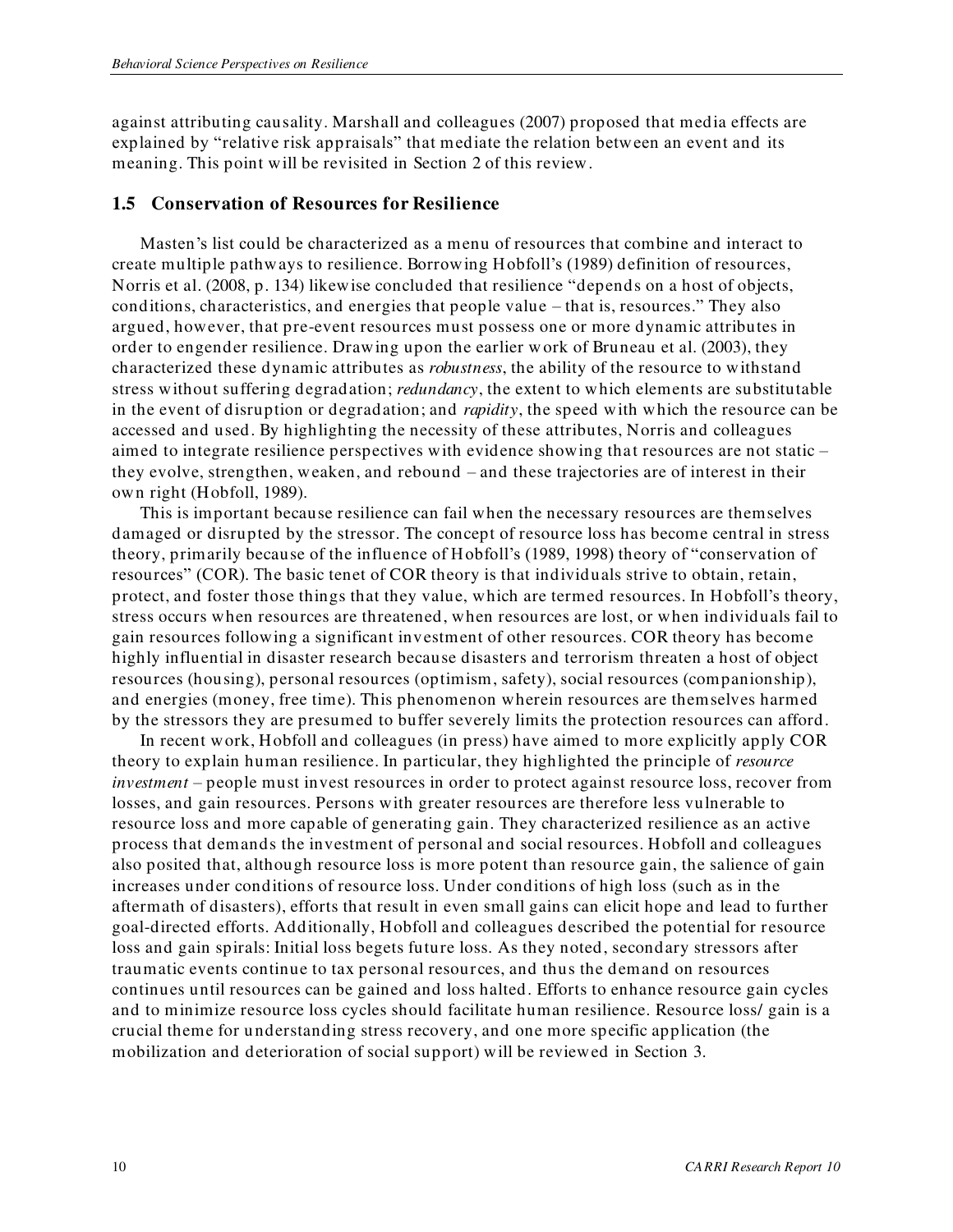# <span id="page-24-0"></span>**2. ANTICIPATION AND REDUCTION OF VULNERABILITIES: HOW INDIVIDUALS PERCEIVEAND REDUCE RISK**

According to CARRI, the first characteristic of a resilient community is that it anticipates problems and opportunities, and the second characteristic is that it takes action to reduce vulnerabilities. In Section 2 of this review, I summarize research and theory from behavioral science that is relevant to understanding how individuals anticipate or perceive risk and engage in behaviors design to reduce perceived vulnerabilities.

#### <span id="page-24-1"></span>**2.1 Roots of Anticipation: Cognitive Schemas, Assumptions, and Illusions**

As it is for community resilience, the ability to anticipate risk is central to individual resilience, although the process is complicated by a host of biases that regulate human thought and emotion. Research on cognitive "schemas" has been among the richest areas of progress in the past few three decades in psychology. By necessity, the works cited in this section represent only a small fraction of the total body of work on human thought.

A schema refers to an abstract knowledge structure that is stored in memory; it is the rich network of information about a given stimulus domain that provides the basis for anticipating the future (Janoff-Bulman, 1989; Taylor & Brown, 1988). It guides what we notice and remember and how we interpret new information. Schemas are strongly held expectations, and biases operate to maintain stability. Because we are conservative about changing schemas, we generally prefer to assimilate rather than accommodate discrepant information. Information processing is full of shortcuts, errors, and self-serving interpretations of data. Largely, these processes are adaptive, but not entirely.

Janoff-Bulman and Frieze (1983) advanced schema theory in stress research by arguing that victims' distress was due to the shattering of the basic assumptions they held about themselves and their world. There are three major sets of assumptions (or schema) that most of us hold . The first is the assumption of invulnerability, the belief that it "can't happen to me." As will be discussed in more detail shortly, people underestimate the likelihood of personally experiencing negative events. The second assumption is of the world as meaningful – events are comprehensible and controllable. This assumption builds on the "just world hypothesis," the notion that "people get what they deserve" (Lerner, 1980). The third assumption is of the self as positive – we tend to view ourselves as worthy, decent people, and have high self-esteem. Coping with trauma is in a large part a process of rebuilding the assumptive world.

In some ways, Janoff-Bulman and Frieze's (1983) contribution set the stage for Taylor and Brown's (1988) article that had widespread influence on the way mental health was understood in the behavioral sciences. Taylor and Brown summarized a wealth of experimental evidence to support their conclusion that mental health may rest more on illu sion than reality. They argued that overly positive self-evaluations, exaggerated perceptions of control, and unrealistic optimism are characteristic and adaptive properties of normal human thought. These themes corresponded roughly to the three assumptions (self as positive, world as meaningful, invulnerability) outlined by Janoff-Bulman and Frieze, but Taylor and Brown emphasized that these rosy assumptions were not necessarily rooted in objective fact. For the topic of ―Anticipation,‖ an illusion of particular relevance is unrealistic optimism. People typically believe that the future will be better than the present. This perspective is good for mental health, but unrealistic optimism may lead people to ignore legitimate risks in their environment. Janoff-Bulman and Frieze (1983) likewise noted that the assumption of invulnerability can be maladaptive if it keeps people from engaging in precautionary behaviors.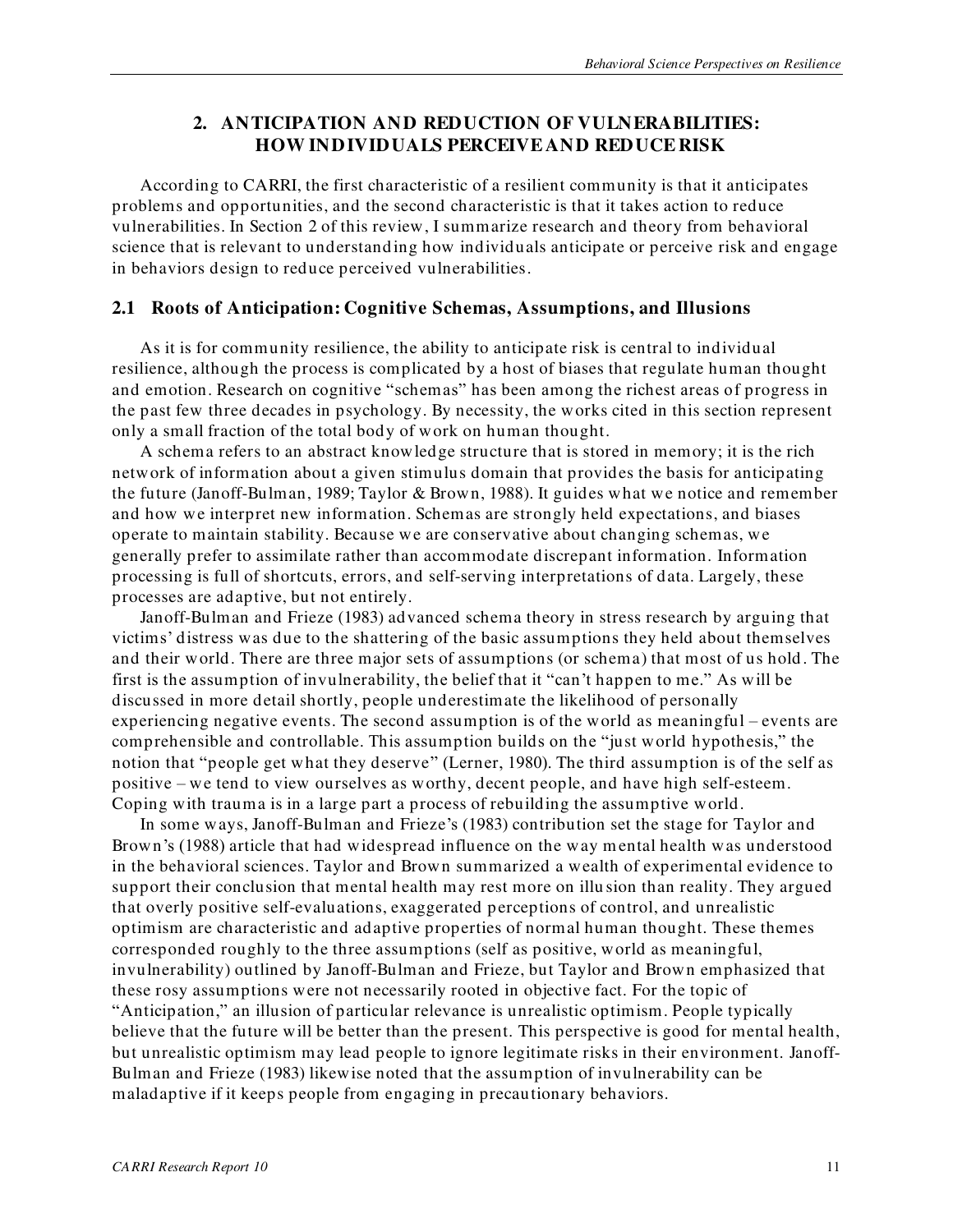#### <span id="page-25-0"></span>**2.2 Optimistic Bias**

The concept of unrealistic optimism can be more specifically understood and measured as "optimistic bias." Optimistic bias (also known as comparative optimism) is the tendency to see others as more vulnerable to risk than oneself. Optimistic bias has been a rich area for research since Weinstein (1980) first introduced the concept. A recent paper by Harris, Griffin, and Murray (2008) provided an excellent review of this research, and accordingly the rest of this section relies heavily on their exceptionally clear tests of the original tenets of the theory. They conducted their research using sophisticated multi-level modeling over seven samples.

First, they tested the fundamental question of whether people do, in fact, believe that negative events are less likely to happen to them than to other people. This hypothesis was supported. Averaged across all samples, for an event that is average in frequency, average in controllability, and average in severity, the expected self-risk rating was 4.3 on a 10 point scale, the expected other-risk rating was 5.2, and the difference was 0.9 – a substantial and significant overall optimistic bias.

Second, they tested whether optimistic bias (measured by the difference between self-risk ratings and other-risk ratings) was confined to only particular types of events. While bias was less pronounced with higher frequency events than with lower frequency events, it was eliminated only for extremely common events. It was influenced little by the relative undesirability of events; that is, the bias held across most events.

Third, they tested whether optimistic bias was confined to only particular types of people. Weinstein had proposed that individuals with high self-esteem would show *lower* self-risk ratings and thus *more* optimistic bias. This was supported; however, the bias was not unique to high-esteem individuals. Conversely, individuals with high trait anxiety were hypothesized to show *higher* self-risk ratings and thus *less* optimistic bias. In accord, anxiety was positively and significantly related to self-risk, but the findings also suggested that only very extremely anxious individuals would show an absence of comparative optimism .

Fourth, Weinstein proposed that the perceived controllability of events would influence the extent of optimistic bias. This was also strongly supported by the findings: the greater the perceived controllability of a negative event, the greater the tendency for people to believe that their own chances of experiencing the event were less than those of the average person.

In summary, Harris et al.  $(2008, p. 1235)$  found evidence for a "robust optimistic bias." The bias was strongest for controllable events and rare events, and for individuals with particularly high self-esteem or low trait anxiety, but it was limited neither to particular types of events nor to particular types of persons.

#### <span id="page-25-1"></span>**2.3 Risk Perception**

Optimistic bias is one facet of the larger construct of risk perception. Summarizing many years of thought and research on risk perception, Paul Slovic and colleagues (2004) discussed two fundamental ways in which human beings comprehend risk: the "analytic system" is rule based, slow, and effortful; the "experiential system" is intuitive, fast, relatively automatic, and the most natural and common way to respond to risk. The latter relies on images and associations, linked by experience to positive or negative effect. Slovic et al. strongly disputed the notion that affective responses are irrational. Rather, they argued, analytic and experiential systems work in parallel and depend on each other for guidance.

Feelings (emotions, affect) that become salient in the process of judging risk depend on both the individual and situation. Affective impressions of the context can be easier and more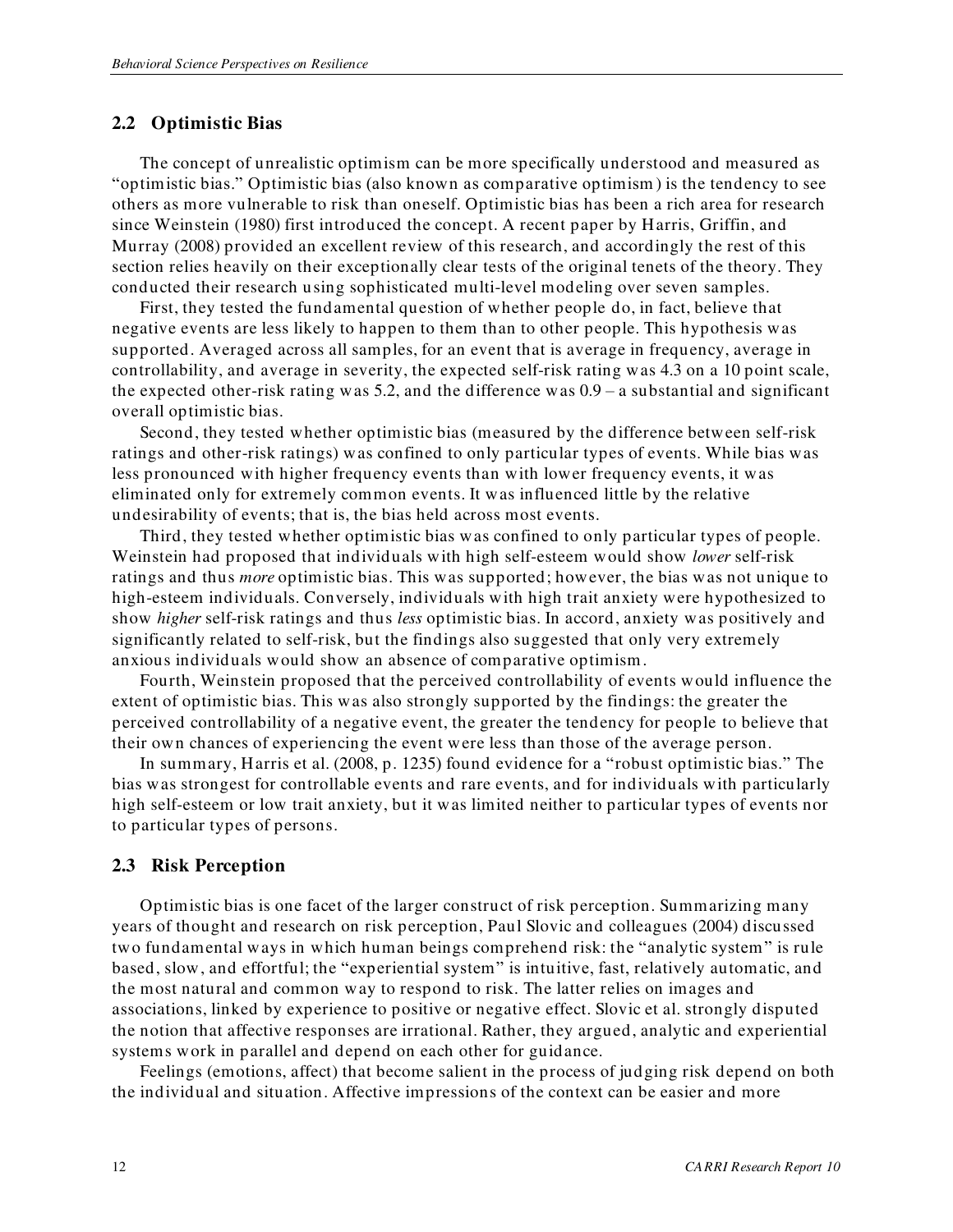efficient than weighing all of the pros and cons and retrieving relevant examples from memory. Affect, in a sense, becomes a mental shortcut, sometimes referred to as a "heuristic" in this field. Support for an "affect heuristic" comes from a diverse set of studies, a few of which were reviewed by Slovic et al. (2004). In particular, feelings of dread or outrage, which are associated with the voluntariness, lethality, controllability, and fairness of events and threats, strongly influence public perception and acceptance of risk for a wide range of hazards. The risk associated with dreaded events (those associated with strong feelings, such as nuclear accidents) is unacceptable even if the likelihood of their occurrence is remote.

Marshall and colleagues (2007) speculated on the role of risk perceptions and affect heuristics in explaining the far-reaching consequences of terrorist attacks, such as the September 11, 2001, attacks on the World Trade Center. Their goal was to explain why PTSD symptoms related to 9-11 occurred in large numbers of individuals who did not fit traditional definitions of exposure, and they argued that relative risk appraisals provided the missing psychological link. Basing their thinking in part on the work of Slovic (e.g., Slovic et al., 2004), Marshall and colleagues coined the term "relative risk appraisal" because it emphasizes the comparative process through which an environmental event is appraised in relation to prior experiences and risk expectations, including standards for acceptable risk (thus the qualifying term, relative). Moreover, terrorist attacks would activate affect heuristics associated with dreaded events because they are uncontrollable and engender risks that are not fully visible or known. The authors argued that 9-11 carried high "signal potential," which is a warning that a new ongoing threat has entered the environment. High impact events with high negative signal potential may be the exceptional events that can produce PTSD and other adverse mental health consequences even in persons who were not directly exposed. In a sense, returning to the original theme of this section, these events are emotionally powerful enough to shatter the perceptions of invulnerability and unrealistic optimism that otherwise pervade human thought about risk.

#### <span id="page-26-0"></span>**2.4 From Risk Perception to Action: the Precaution Adoption Process**

Of course, an important question – and one that has been of interest in both psychology and public health – is the extent to which risk perceptions influence preventive behavior. A good example of survey research on this topic was Brewer et al.'s (2004) tests of the relations between perceived risk and behavior over time in the context of Lyme d isease. Because an understanding of the attitude–behavior relation is central to CARRI's themes of anticipation and reduction of vulnerabilities, I have reproduced the figure used by the authors to outline the hypothesized effects over time (Figure 1).

Brewer et al. argued that it was important to clarify the distinctions between three "easily confused hypotheses." The *behavior motivation hypothesis* is that perceptions of risk cause people to take protective action; the *risk reappraisal hypothesis* states that when people take actions thought to be effective, they lower their risk perceptions; and the *accuracy hypothesis* is that risk perceptions accurately reflect risk behavior. These relationships cannot be disentangled in crosssectional data and must be tested longitudinally. All three hypotheses were supported: Participants with higher initial risk perceptions were much more likely than others to get vaccinated against Lyme disease over the next few months; being vaccinated led to reduction in risk perception; and people who got vaccinated correctly believed that their risk of future infection was lower than that of people not vaccinated.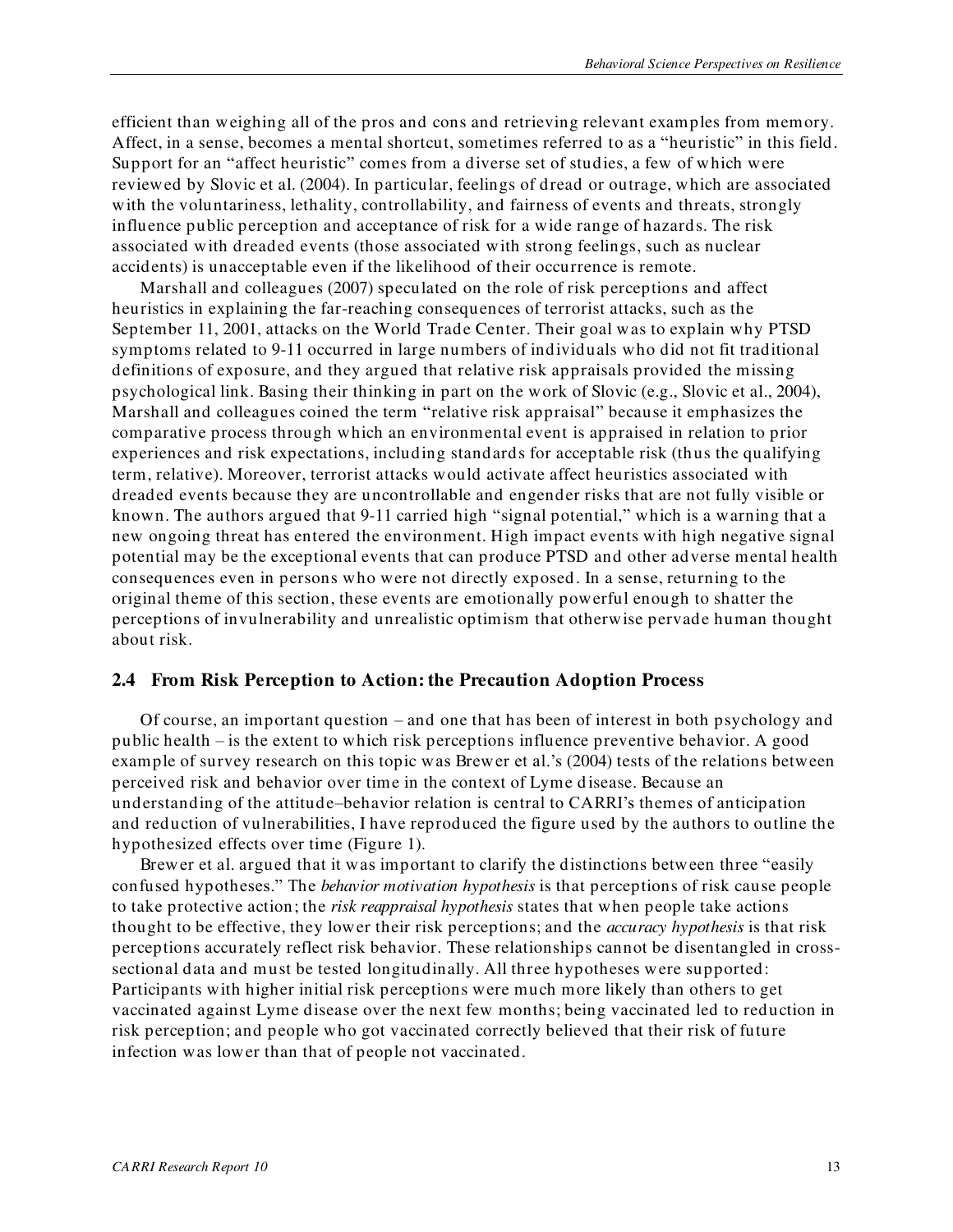

<span id="page-27-1"></span>**Figure 1. Relationship between perceived risk and behavior over time.** Variables are in bold font; processes are in italics; the sign (+/ -) is the direction (positive, negative) of the observed correlation. With kind permission from Springer Science+Business Media: *Annals of Behavioral Medicine,* "Risk perceptions and their relation to risk behavior," vol. 27, 2004, p. 126, N. Brewer, N. Weinstein, C. Cuite, and J. Herrington.

#### <span id="page-27-0"></span>**2.5 Other Psychological Influences on Precautionary Behavior**

The relatively recent example of Brewer et al.'s research illustrates themes that have been prominent in the prevention literature for some time, but there are numerous other factors that have been proposed or found to be related to precaution adoption. That is, perceived risk is one factor, but only one factor that influences behavior (perhaps it is necessary, but not sufficient).

One of the earliest and best known researchers in this area was Ronald Rogers (e.g., Maddux & Rogers, 1983), a social psychologist whose work focused on fear appeals, persuasion, and attitude change. Fear appeals w ork to increase threat, thereby increasing protection motivation. The 1983 article by Maddux and Rogers, a classic work in this field, revised Rogers' original theory of protection motivation by incorporating self-efficacy into the predictive models. Influenced by Bandura's views that were introduced in Section 1 of this report, Maddux and Rogers argued that all processes of psychological change should operate through alteration of an individual's expectancies of personal mastery or efficacy. Using a factorial laboratory experiment, Maddux and Rogers investigated the effects of *threat* (a manipulation of the probability of the threat's occurrence) together with the effects of *coping response efficacy* (a manipulation of the effectiveness of the recommended coping response), and *self-efficacy* (a manipulation regarding the relative ease or difficulty involved in the coping response) on intentions to adopt a recommended preventive behavior. One example might help to clarify the conditions: cigarette smoking is likely or unlikely to lead to heart disease (threat); cessation of smoking now is likely or unlikely to un-do the damage and reduce risk (coping response efficacy); and quitting smoking is easy or difficult to do (self-efficacy).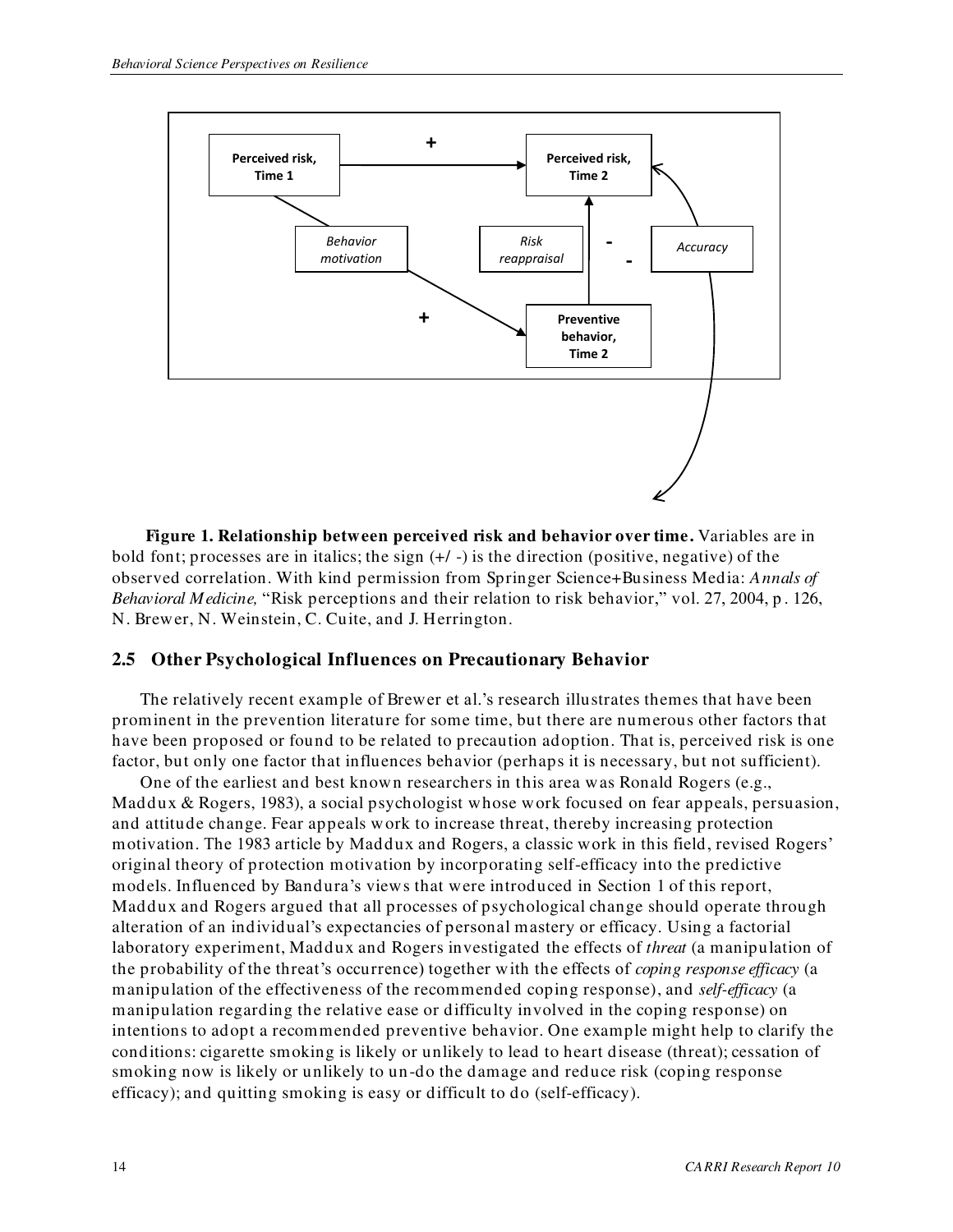The findings were instructive. First, the probability of the threat's occurrence and the effectiveness of a coping response both had main effects on intentions to adopt a recommended preventive behavior. Self-efficacy had both main and interactive effects on intentions. In fact, self-efficacy was the single most powerful predictor of behavioral intentions. The important point here is that messages designed to encourage precautions cannot focus solely on threats. Fear alone may have minimal effect on behavior unless individuals are also informed about specific actions that can be taken to reduce the threat and are given reason to believe they have the ability to perform the action. This fundamental principle from behavioral science is violated when warnings have no counterpart in how individuals are expected to behave.

Roger's protection motivation theory is only one of several prominent theories of precaution adoption. Neil Weinstein (1993) compared and contrasted four competing theories: the health belief model, the theory of reasoned action (revised as the theory of planned behavior), protection motivation theory, and subjective expected utility theory. Although the focus was on health behavior, conceptually there is much overlap between health behavior, hazard preparedness, and other self-protective behaviors (Norris, 1997). The nuances that differentiate the theories, for example, their combinatorial rules, are important for investigators undertaking research on precautions, but for the purp oses of this report, a simpler outline of predictors should suffice. As discussed by Weinstein (1993, pp. 325-6) in the first section of his paper, the primary variables, found in most theories, are these:

- *Perceived severity* the individual's evaluation of the undesirability of a particular outcome assuming no change in behavior; in different theories, this concept has been labeled perceived severity, negative utility, and negative evaluation, but the underlying meanings of these terms are the same.
- *Perceived probability* the perceived likelihood that a particular negative outcome will occur; this factor is variously referred to as perceived vulnerability, perceived susceptibility, subjective probability, and expectancy in different theories.
- *Perceived effect*  the perceived effectiveness of the precaution; essentially, the expected benefit is the difference between (a) beliefs about the severity and probability of an outcome assuming no change in behavior and (b) beliefs about the severity and probability of an outcome assuming the adoption of a protective m easure.
- *Expected cost* the expected costs of adopting the precaution, including time, effort, money, inconvenience, and loss of satisfactions obtained from the current behavior.
- *Self-efficacy* the person's perceived ability to perform the behavior, that is, the ease or difficulty of the action; this factor is emphasized most strongly in protection motivation theory, as was discussed above, but the concept is implicit in most theories within the category of costs/ barriers to behavioral change.
- *Social influence*  the extent to which other people in the individual's social circle want him or her to perform a given behavior (normative beliefs) in combination with the individual's motivation to comply with each of their preferences; this factor is unique to the theory of reasoned action, which may be one of the strengths of that theory.

None of the models predicts amount of behavior but rather its likelihood . Also, in research, the focus is often on predicting behavioral *intentions* rather than behavior per se.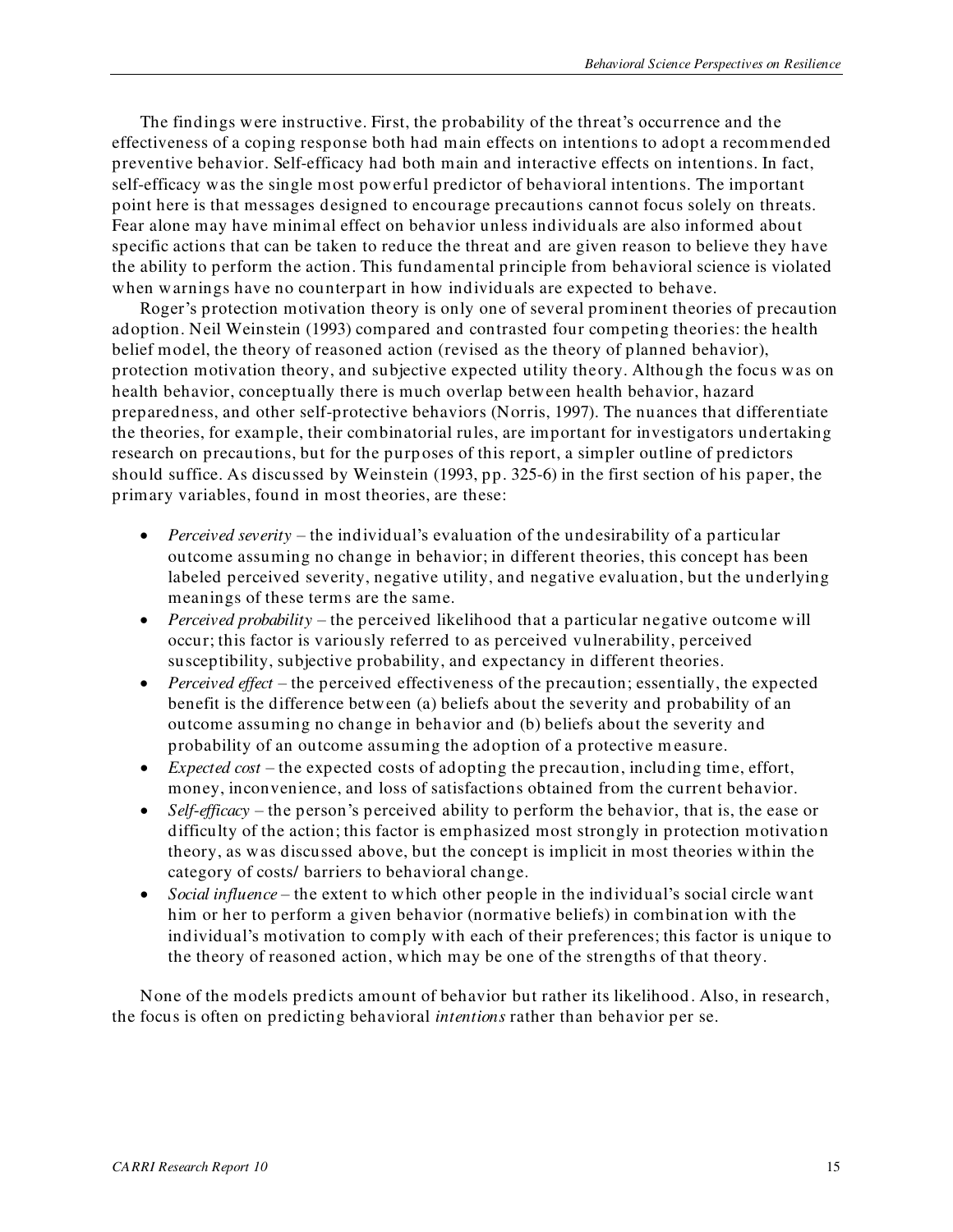#### <span id="page-29-0"></span>**2.6 Reducing Vulnerability through Collective Action**

Community resilience depends not only on individuals' motivations to protect themselves but also on their motivations to protect their communities. Thus, I searched for behavioral science research that might elucidate the factors that lead individuals to participate in collective action to reduce vulnerabilities or disadvantages. I was fortunate to find a recent meta-analysis published in *Psychological Bulletin* (the highest ranking journal for such analyses) by van Zomeren, Postmes, and Spears (2008). This was an amazingly rich article for any reader with interest in this topic; all of the research summarized in this section on collective action was drawn from this paper, to which the reader is referred for original citations and a comprehensive reference list.

Van Zomeren and colleagues described the key challenge for their meta-analysis as one of bridging subjective (psychological) and social (structural) perspectives on when, why, and how people engage in social protest. They aimed to integrate three perspectives that focus on *subjective injustice*, *efficacy*, and *identity* as the primary predictors of collective action.

P*erceived injustice* refers to individuals' subjective experience of unjust disadvantage. According to relative deprivation theory, it is only when social comparisons result in a *subjective* sense of injustice that collective action to redress injustice is likely to occur. Group-based emotions, such as anger, often intervene. The meta-analysis examined (a) whether people's subjective experience of injustice in terms of group -based inequality or deprivation predicts collective action and (b) whether the affective experience of injustice produces stronger effects than non-affective perception of injustice. Both predictions held across studies in the metaanalysis.

*Efficacy* reflects the idea being that people engage in collective action if they believe this will make it more likely that relevant goals are achieved. Efficacy emerged as a significant predictor across studies in the meta-analysis, but it was more important for predicting behavior related to "incidental disadvantages" (e.g., protesting the building of a plant in one's neighborhood) than for "structural disadvantages" (e.g., discrimination). Incidental disadvantages revolve around issue-based or situation-based disadvantages, and may be the most appropriate research to consider for understanding how individuals may become involved in actions to boost their community's resilience to hazards.

The third factor explored by the authors was *identity*. According to social identity theory, people strive for and benefit from positive social identities associated with group memberships, and social identity serves to mobilize people for social change. When members of a lower status group perceive their status differential to be illegitimate and unstable, they are more likely to identify with the group and to engage in collective action to change their intergroup status differential. In the meta-analysis performed by the authors, politicized identities, such as those associated with social movement organizations, were more strongly linked to collective action than were non-politicized social identities. Nevertheless, non-politicized identities still predicted substantial variance in outcome measures, suggesting that social identity in general predicts collective action.

Van Zomeren et al. (2008) proposed a new model, the "integrative social identity model of collective action" (SIMCA), that accounts for relations between the three predictors as well as for their effects on collective action. In SIMCA (p. 511), social identity is the most fundamental precursor of collective action because it has both direct and indirect effects on action. This is illustrated in Figure 2, reproduced from their paper (Figure 2, p. 521) but modified to emphasize the distinction between direct and indirect effects. Identity influences perceived injustice because it provides the basis for a group-based experience of injustice. It influences efficacy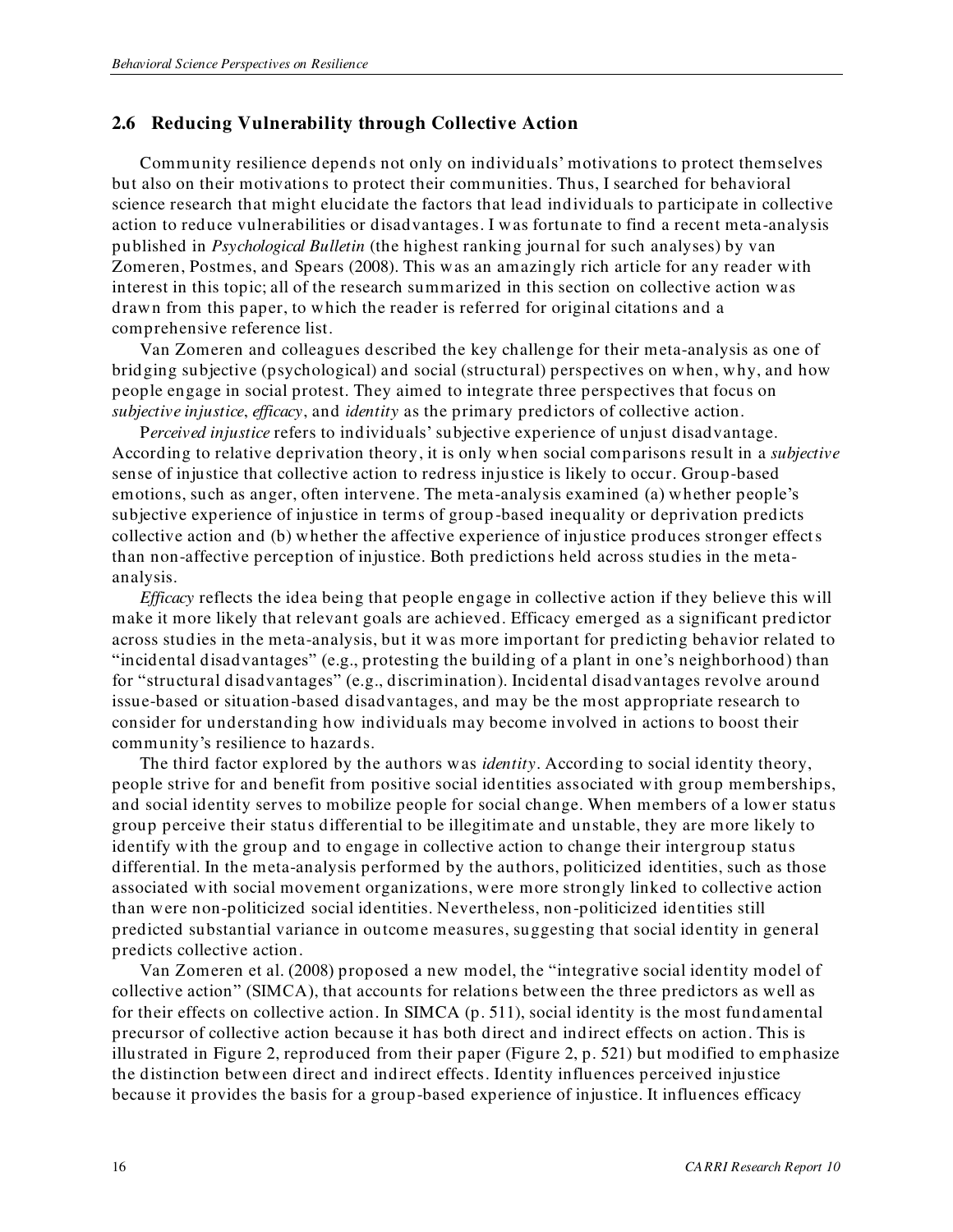because a stronger sense of identity empowers individuals to act. In the subset of studies that had all relevant measures, the SIMCA model provided the best fit to the data. Van Zomeren and colleagues concluded that social identity is "at the very heart of explanations of collective action."



<span id="page-30-1"></span>**Figure 2. The direct effects of injustice, identity, and efficacy (paths** *a, b***, and** *c***) on**  collective action; identity also has indirect effects through injustice  $(d^*a)$  and efficacy  $(e^*c)$ . Copyright 2008 by the American Psychological Association. Reproduced with permission. M. Van Zomeren, T. Postmes, and R. Spears (2008, p. 521). "Toward an integrative social identity model of collective action: A quantitative research synthesis of three sociopsychological perspectives,‖ *Psychological Bulletin*, vol. 134, July 2008. DOI:10.1037/ 0033- 2909.134.4.504. The use of APA information does not imply endorsement by APA.

The centrality of identity in SIMCA suggests that *sense of community* and *place attachment*, two primary foci of research in community and environmental psychology, are potentially relevant for understanding collective action to reduce vulnerabilities. Norris et al. (2008) discussed these two concepts as central elements of Social Capital, one of the four adaptive capacities required for community resilience. Sense of community is an attitude of bonding (trust and belonging) with other members of one's group or locale (Perkins et al., 2002, p. 37). Individuals who possess a strong sense of community tend to show concern for community issues, respect for and service to others, and a deep sense of connection. Place attachment is closely related to one's sense of community. It implies an emotional connection to one's neighborhood or city, somewhat apart from connections to the specific people who live there. Brown and Perkins (1992) argued that place attachments are integral to self-definitions; these attachments are holistic and multi-faceted and provide stability. Place attachment often underlies citizens' efforts to revitalize a community (Perkins et al., 2002) and thus may be especially relevant when community members perceive in cidental disadvantages that require action.

#### <span id="page-30-0"></span>**2.7 Closing Note for Section 2**

In closing Section 2 of this behavioral science review with a model of *collective* behavior, I should be clear that collective action ultimately rests on the perceptions, motivation, and behavior of individuals who see themselves as agents for change in their community. This is one concept that illustrates the transactional nature of individual and community resilience. In the Norris et al. (2008) model of community resilience (p. 136), collective action was a key element of Community Competence, one of the four adaptive capacities required for community resilience. We now see that collective action rests heavily on individual perceptions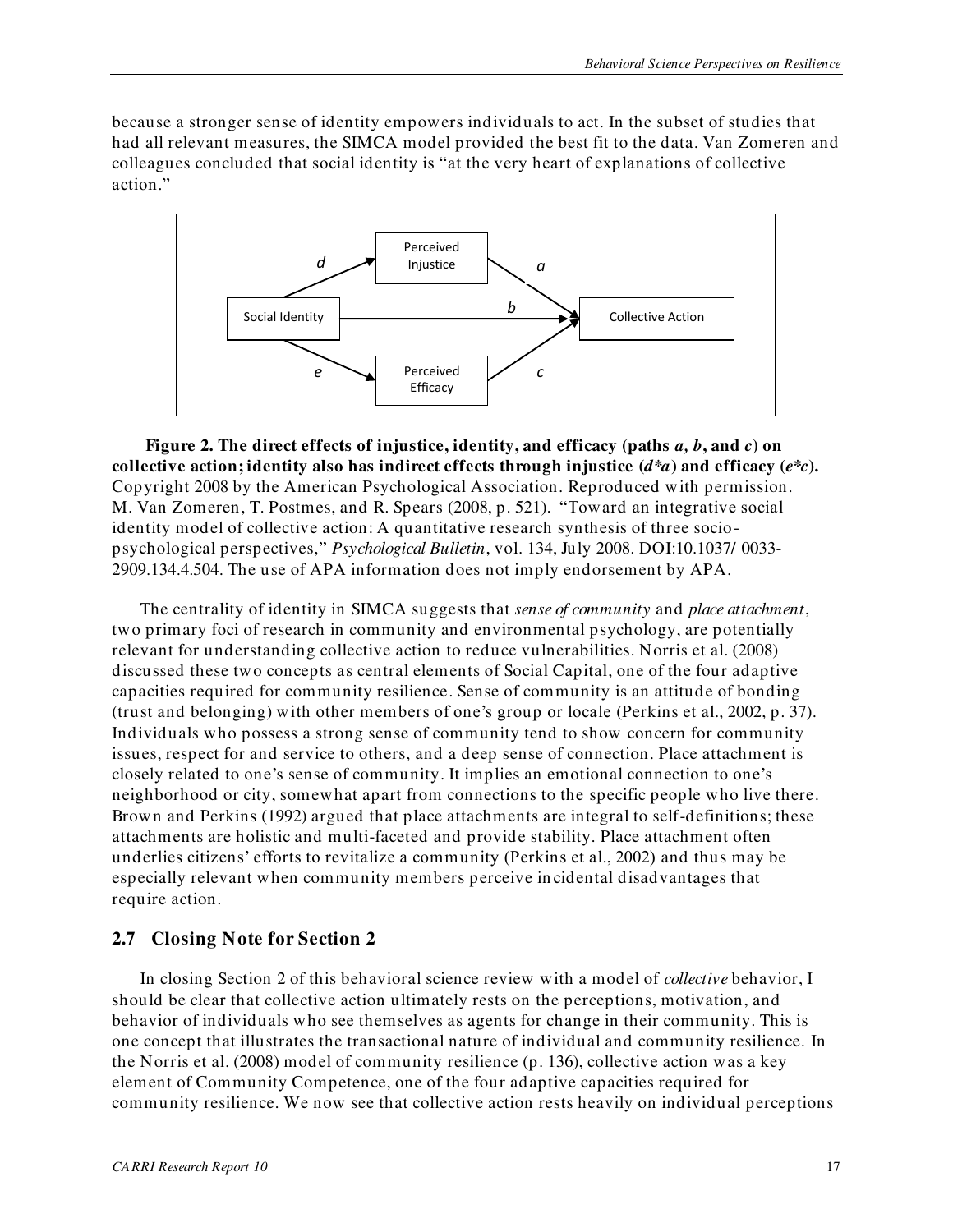of injustice, efficacy, and identity. As Norris et al. noted, residents of endangered communities must be able to learn about their risks and options and work together flexibly and creatively to solve problems. The inclusion of Community Competence in the community resilience model reflects behavioral science's fundamental concern with agency, mastery, and control (see also Brown & Kulig, 1996). As evidenced in concepts such as self-efficacy and optimistic bias, human agency has pervaded behavioral science research and theory related to CARRI's themes of anticipation and reduction of vulnerabilities. If I were to summarize Section 2 in a single sentence, it would be that an individual's capacity for meaningful, intentional action is what underlies his or her potential to anticipate problems and opportunities and to transform his or her environment to reduce vulnerabilities.

# <span id="page-31-0"></span>**3. RESPONSE AND RECOVERY: HOW INDIVIDUALS REACT TO, COPE WITH, AND RECOVER FROM STRESSFUL EVENTS**

In Section 2, I reviewed research and theory from behavioral science relevant to understanding CARRI's first two characteristics of a resilient community: (1) It anticipates problems and opportunities and (2) takes action to reduce vulnerabilities. In this section, I review research and theory from behavioral science relevant to understanding the remaining two characteristics: (3) It responds effectively and (4) recovers rapidly. Stress response and recovery has been a huge topic of research in the behavioral sciences for about 40 years, and much has been learned about how individuals respond to and recover from stressors of various kinds, including disasters and terrorist attacks.

#### <span id="page-31-1"></span>**3.1 Overview of the Stress Process**

Models of the stress process typically consider (a) characteristics of the stressor, (b) appraisals of the stressor, (c) the response to or effects of the stressor, and (d) various conditions that influence the relations between the stressor, stress appraisal, and stress response. In stress-diathesis theory, level of exposure is proposed to interact with preexisting vulnerabilities to influence the stress response. The influence of this theory is evident in some of the earliest published frameworks for disaster research (see Benight, McFarlane, & Norris, 2006, for further discussion of these points). As an example, Norris et al.'s (2008) model of stress resistance and resilience is provided in Figure 3. This model owes its fundamental structure to Barbara Dohrenwend's (1978) early model of psychosocial stress. I will revisit her model in Section 4 because it was a forward -thinking attempt to relate the stress process to different points and types of intervention. Like most models of the stress process, Norris et al. emphasizes *interactions* between the stressor and resources. Resistance occurs when resources are sufficiently strong (robust, redundant, or rapid ) to buffer or counteract the immediate effects of the stressor such that no dysfunction occurs. Resilience occurs when resources are sufficiently strong to buffer or counteract the effects of the stressor such that a return to functioning occurs. Vulnerability occurs when resources are not sufficiently strong to create resistance or resilience, resulting in persistent dysfunction. The more severe, enduring, and surprising the stressor, the stronger the resources must be to create resistance or resilience.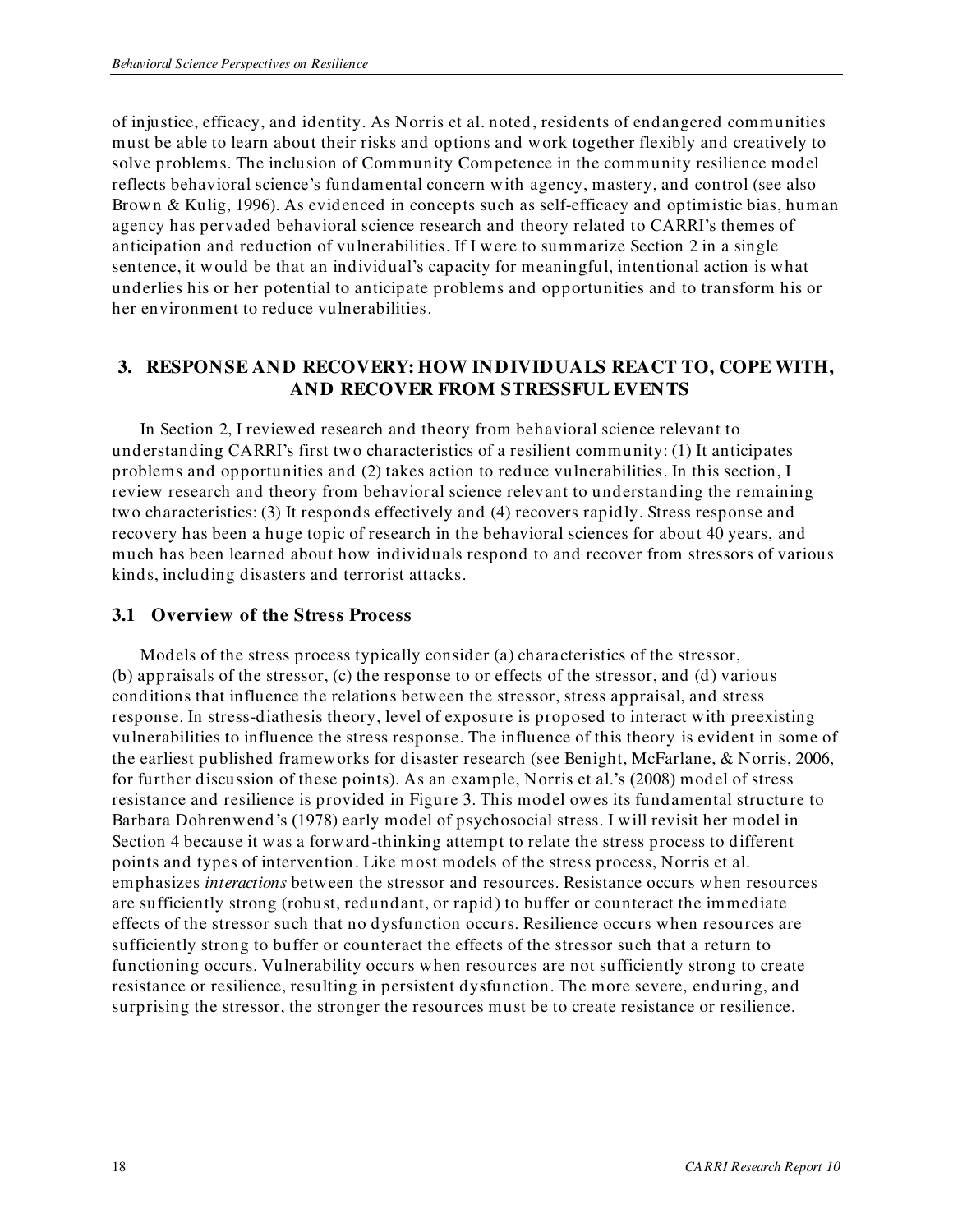

<span id="page-32-1"></span>**Figure 3. Model of stress resistance and resilience.** *Source*: Norris et al. (2008, p. 130).

The process begins when a stressor, such as a disaster, occurs. Stressors are aversive circumstances that threaten well-being or functioning. Stressors vary on a number of dimensions, including severity, duration, and surprise. Severity of exposure is a consistent risk factor for adverse psychosocial consequences in the aftermath of disasters (Norris et al., 2002a; 2002b). Specific stressors that have been found to affect post-disaster well-being include bereavement, injury to self or family member, life threat, property damage, financial loss, community destruction, and displacement. Objectively defined stressors are modified by stress appraisals and related cognitions, coping responses, and social support. It is somewhat artificial to separate these topics into "response" and "recovery" because appraisals, coping, and social support all occur continuously, over time, from the first moments of an event until its effects have dissipated.

#### <span id="page-32-0"></span>**3.2 Cognitive Appraisals of Stress**

Contemporary understandings of stress owe much to the groundbreaking work of Richard Lazarus and Susan Folkman. Folkman (1984) provided an excellent overview and summary of the key features of Lazarus' cognitive theory of stress (Lazarus & Folkman, 1984). This theory posits two central processes, cognitive appraisal and coping. In this theory, stress was defined as a relationship between person and environment that is *appraised* by the person as taxing or exceeding his or her resources and as endangering his or her well-being. Note that stress is not a property of the person or environment, not a stimulus or response, but a relationship between person and environment. The meaning of an event is determined by an individual's cognitive appraisal.

There are two major forms of appraisals (Folkman, 1984). In a *primary appraisal*, the person evaluates the significance of the transaction with respect to his or her well-being: Is it irrelevant, benign–positive, or stressful? Stressful appraisals include (a) harm/ loss – the injury or damage is already done; (b) threat – the potential for harm/ loss exists; and (c) challenge – there is an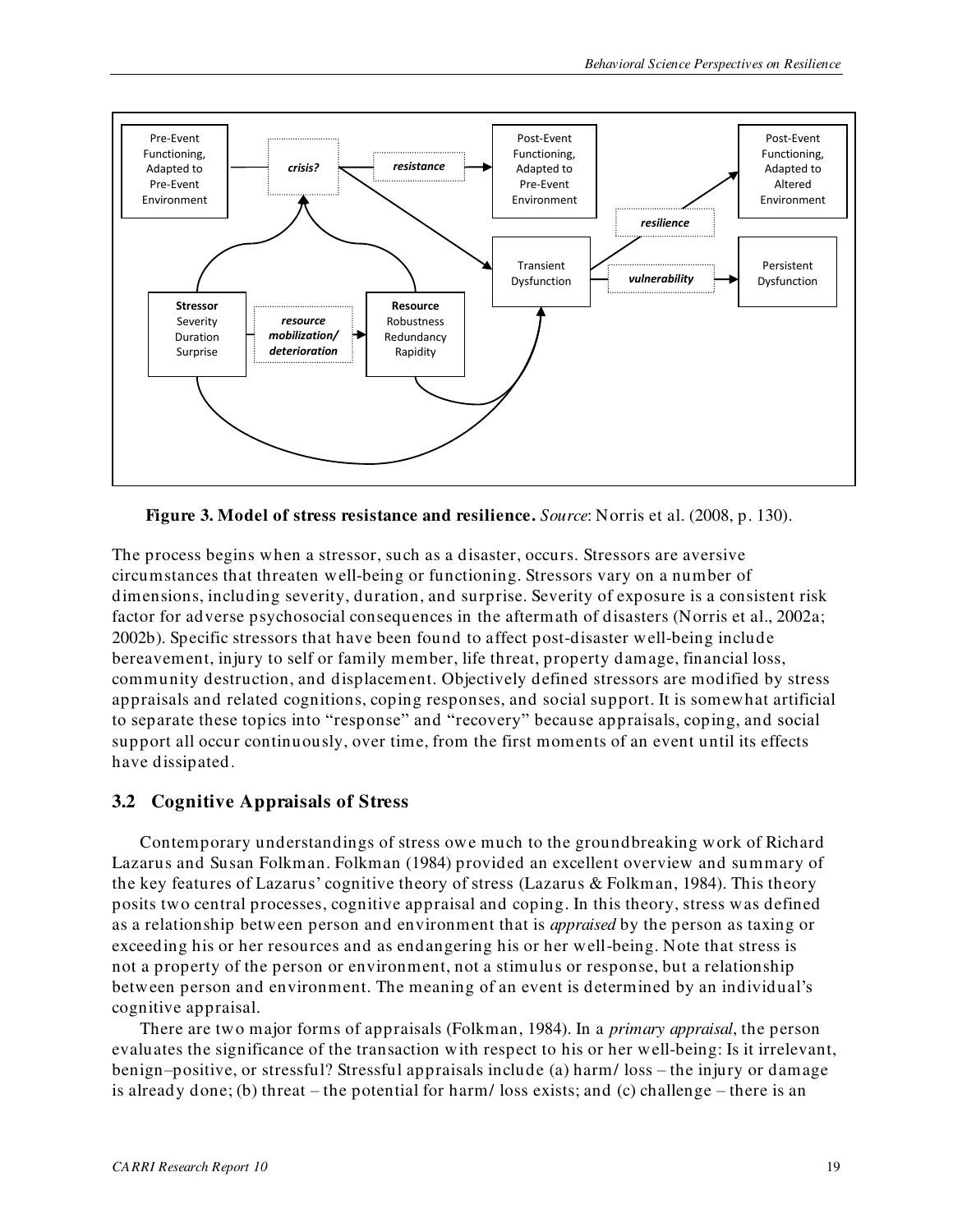opportunity for growth, mastery, or gain . Which appraisal occurs is determined by an array of person and situation factors, including beliefs (preexisting notions about reality that serve as the perceptual lens), generalized control expectancies, and commitments (what is important, what has meaning). In a *secondary appraisal*, the person evaluates his or her coping resources and options: What can I do? This appraisal is influenced by situational judgments about the possibility of control. (I will return to the topic of "coping" in a subsequent section of Section 3.)

Primary appraisals of an event's meaning are especially relevant for understanding responses to different types of disasters. Some behavioral researchers have argued that in the case of terrorism, the objective, observable experience of an event should be de-emphasized, relative to the subjective, psychological experience of what that event implies for the future, as evidenced in perceptions of threat (Marshall et al., 2007). From this perspective, what the event means to the individual is more important than his or her tangible losses. The recent attention to understanding terrorism is actually not the first time that the disaster field has struggled with exposure definitions and determined that psychological meanings cannot be ignored. For example, the nuclear accident at Three Mile Island (TMI) in 1979 posed similar dilemmas. Although there was an extensive and frightening emergency evacuation, residents experienced no property damages, no injuries, and minimal exposure to radiation. How could this event then be a disaster? What accounted for the chronic stress and psychological distress evident in TMI (e.g., Baum, Gatchel, & Schaeffer, 1983)? Discussions of these consequences often emphasized the long-term uncertainties regarding the nature of the impact, fears that there might be unseen or delayed consequences, and anxieties regarding threat of recurrence (Bolin, 1985). The adverse meanings of disasters are not limited to threat and uncertainty regarding future harm. The long-standing concern about the heightened potential of human-caused disasters (including various failures of technology) to affect mental health arises essentially because of what these events mean to people about the larger society. As Bolin (1985, p. 24) noted, human-caused disasters "represent in the eyes of victims a callousness, carelessness, intentionality, or insensitivity on the part of others" and make the sense of victimization intense. Residents of areas afflicted by technological accidents often bitterly debate the severity of the threat, and antagonisms may yield high levels of anger, alienation, and mistrust (Kaniasty & Norris, 1999).

The process of appraising events begins immediately but continues throughout the stress response and recovery phases. Dalgleish (2004) reviewed contemporary cognitive theories of PTSD (the primary adverse outcome of interest following trauma exposure) that have evolved from the recognition of cognitive appraisals as central to the stress response. He identified four theories that have influence today. The first is *schema theory*, which was discussed here in Section 2. To recap, schema theory (e.g., Janoff-Bulman & Frieze, 1983) emphasizes the basic assumptions people hold. Schemas are strongly held expectations that guide what we notice and remember and how we interpret new information. According to Dalgleish, schema theory has two primary explanatory principles: (1) past experience is the filter through which new experiences are processed; and (2) new material that is sufficiently inconsistent with past experience is disruptive and leads schemas to either assimilate the information or become changed (accommodation). The second theory is actually a set of *associative network theories* that emphasize the connectivity between various mental representations of the world. Disparate pieces of information can activate each other and lead to generation of affect and emotion. For example, Foa, Steketee, and Rothbaum (1989) described a fear network composed of (a) information about the feared object; (b) information about the individual's cognitive, behavioral, and physiological reactions to the feared object; and (c) information that links (connects) these stimulus and response elements together. The third theory, Brewin, Dalgleish,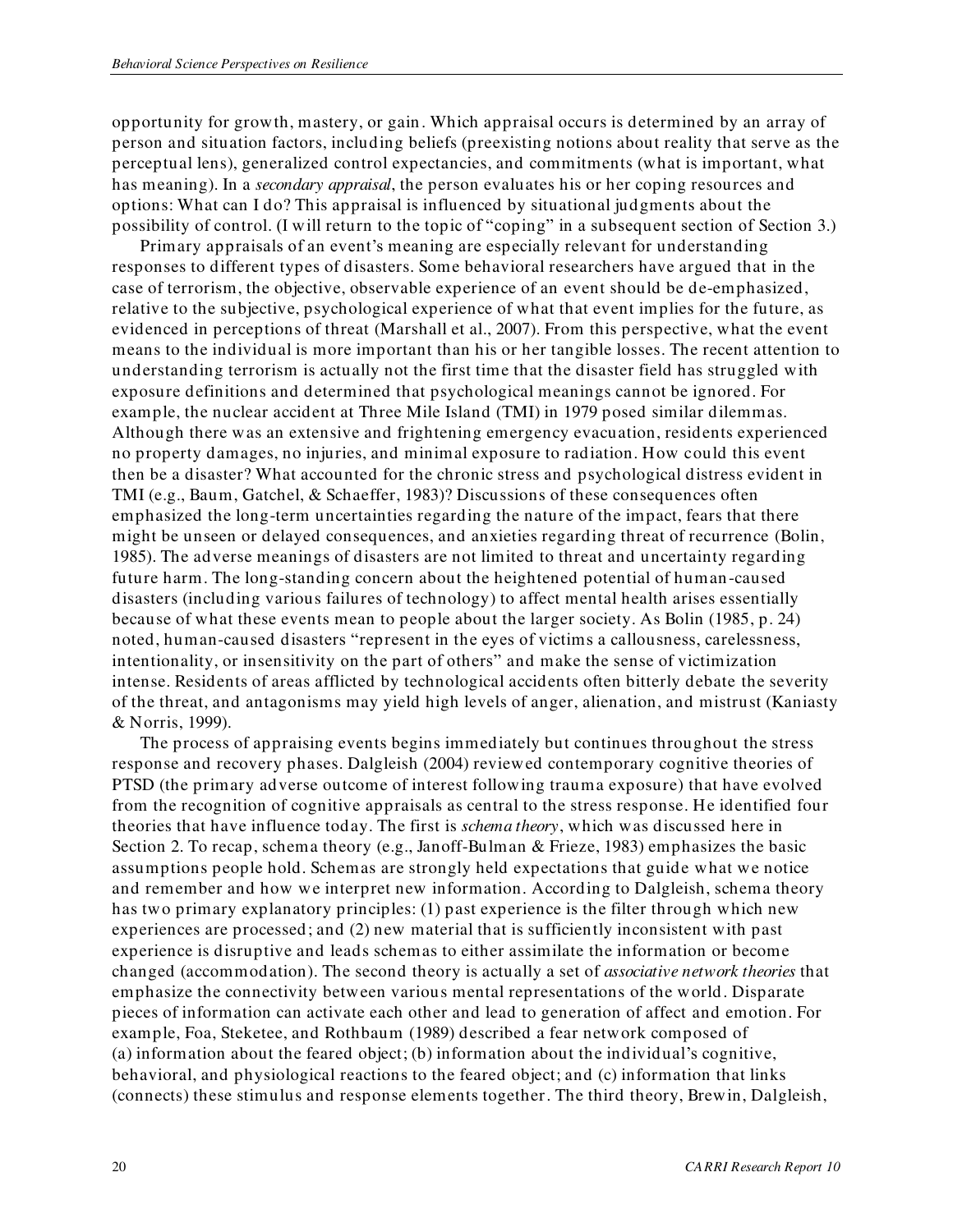and Joseph's (1996) *dual representation theory*, emphasizes the role of memory in processing stressors over time. This theory emphasizes the distinctions between (a) verbally accessible memories (VAM) that can be deliberately retrieved and are fully contextualized in autobiographical memory and (b) situationally accessible memories (SAM) that cannot be deliberately accessed and are not contextualized but rather are triggered by stimuli reminiscent of the trauma. If SAM can be made more accessible and integrated into VAM, the person can recover from the event more effectively. The fourth and final theory is Ehlers and Clark's (2000) *cognitive model of PTSD*, in which the notion of current threat is central. PTSD becomes persistent when individuals process the trauma in a way that leads to a sense of current threat rather than a memory of a threat experienced in the past. The initial threat tied to the original trauma is transformed through ongoing appraisal processes and memory representations. Appraisals of ongoing threat lead to fear, the dominant emotion in PTSD.

Ehlers and Clark's (2000) cognitive model of PTSD highlights the continuing role of cognitive appraisals in stress response and recovery. In short, people who develop PTSD after trauma exposure can be distinguished from those who do not by their *excessively negative appraisals of the event, its sequellae, or both*. Ehlers and Clark (2000) nicely illustrated their points in a table (Table 1, p. 322) that showed particular negative appraisals related to the event or its sequellae. A few of these examples are provided as follows:

- Fact that trauma happened: Nowhere is safe.
- Trauma happened to me: I attract disaster.
- Behaviors, emotions during event: I deserved it, I cannot cope with stress.
- Emotional numbing: I'm dead inside, I'll never be able to relate to people again .
- Difficulty concentrating: My brain is damaged, I'll lose my job.
- Other people's positive response: They think I'm too weak to cope on my own.
- Other people's negative response: *Nobody is there for me.*

Thus one's initial appraisal of an event may foretell long-term outcomes (and thus the likelihood of resilience). For example, Ehlers et al. (1998) found that the nature of the emotional response *during* a motor vehicle crash predicted the likelihood that the survivor would *later*  develop PTSD. Studies of disasters and terrorist attacks (Norris et al., 2002b) have also found that self-reported panic during the period of impact is a particularly powerful predictor of subsequent adverse mental health consequences, including depression and anxiety, as well as PTSD. Severely negative appraisals (panic, "catastrophizing") prompt dysfunctional cognitions and behaviors that have the short-term aim of reducing distress but have the long-term consequence of creating and maintaining disorder (Foa et al., 1999). According to Ehlers and Clark, the factors that influence cognitive processing during the trauma include characteristics of the trauma, previous experience, intellectual ability (if low, processing is less conceptual), prior beliefs, and state factors, such as alcohol, exertion, and arousal. The authors recommended thinking through how survivors' interactions with police, hospital procedures, medication, and other matters could be modified to lessen the likelihood of problematic appraisals. "Cognitive restructuring" may be a particularly helpful form of PTSD treatment because it challenges inaccurate, unhealthy beliefs and threats.

#### <span id="page-34-0"></span>**3.3 Ways of Coping**

At the outset, it may be useful to distinguish coping resources from coping processes (Taylor & Stanton, 2007). *Coping resources* are those relatively stable personal characteristics that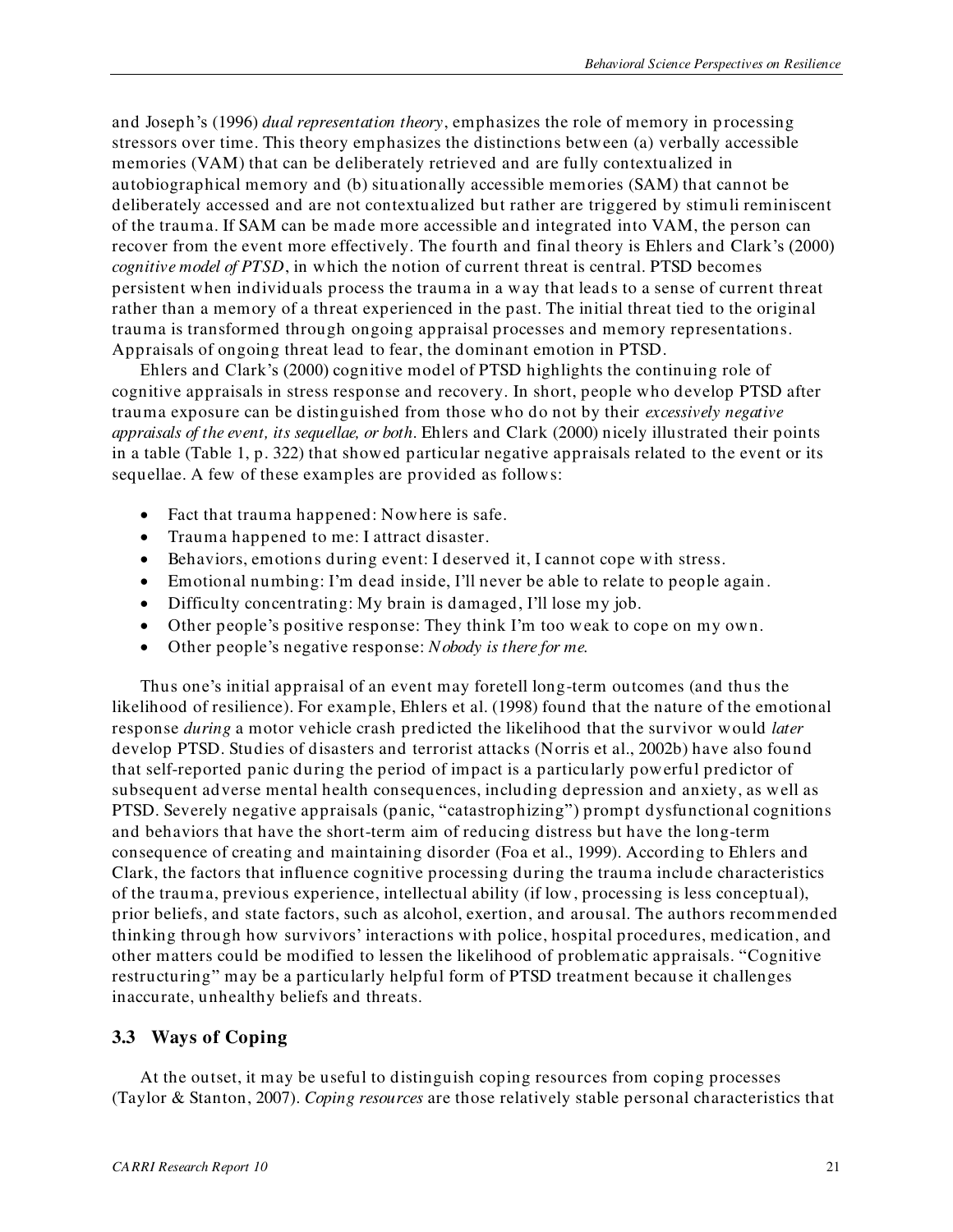protect individuals from stress, for example, optimism, mastery, self-efficacy, self-esteem, and perceived social support. Note the overlap between members of this list and the sources of resilience described in Section 1. One illustrative program of work in this vein – and one that augments previous themes in Section 2 – is a series of studies conducted by Bonanno and colleagues to explore the idea that "self-enhancing biases" may be particularly efficacious under conditions of adversity, a time when threats to the self are prominent. Their interest in this topic stemmed from Taylor and Brown's (1988) thesis regarding illusions and mental health, in which such self-enhancing biases featured prominently. In a study conducted after the civil war in Bosnia (Bonanno, Field, Kovacevic, & Kaltman, 2002), participants who rated themselves more favorably than their peers rated them (self-enhancers) also tended to rate themselves as better adjusted, and these discrepancies also correlated positively with the ratings provid ed by mental health experts. These findings supported speculations that self-enhancement is adaptive. In a longitudinal study of persons who were in or near the World Trade Center on September 11, 2001 (Bonnano, Rennicke, & Dekel, 2005), average self-enhancement scores were higher in the group of participants who showed little distress over time (defined as resilience in this study) than in groups who were distressed at one or the other or both of the time-points in the study.

*Coping processes* subsume a variety of thoughts, feelings, and behaviors reflecting the individual's efforts to "manage, master, tolerate, reduce, or minimize the demands of a stressful environment" (Taylor & Stanton, 2007, p. 378). Often, reference is made to "ways of coping," basic categories used to classify how people manage stress. Ways of coping can be (1) primary – coping efforts to influence objective events or conditions; (2) secondary – coping efforts aimed at maximizing one's fit to current conditions; or (3) relinquished – absence of any coping attempt, including acceptance and adjustment (Skinner, Edge, Altman, & Sherwood, 2003). Most commonly, researchers distinguish between *problem-focused coping* (efforts directed toward the stressful situation) and *emotion-focused coping* (efforts directed toward reducing distress). The former have been more consistently associated with positive outcomes in research (e.g., lower psychological distress, better health) than have the latter (Taylor & Stanton, 2007). Janoff-Bulman and Frieze (1983) viewed coping as the process of rebuilding one's assumptive world, of coming to terms with shattered assumptions. Survivors seek to redefine the event to minimize threat and the perception of oneself as a victim. This way of coping can involve comparing oneself to less fortunate others, creating hypothetical worse worlds, construing benefit, and manufacturing normative standards of adjustment.

Skinner et al.'s (2003) extraordinary *Psychological Bulletin* article summarized a variety of conceptual issues that have plagued coping theory and research almost from the beginning. They noted the lack of consensus about core coping strategies, and they recommended abandoning the three most common classification schemes: problem-focused vs. emotionfocused coping; approach vs. avoidance; and cognitive vs. behavioral coping efforts. Instead, they advocated for developing a hierarchical understanding of coping actions. At the lowest level of the hierarchy are *instances of coping*, the "countless changing real-time responses that individuals use in dealing with specific stressful transactions"  $(p. 217)$ . Instances are concrete examples of *ways of coping*, which in turn, are nested within higher-order *families of coping*. Finally, families of coping can be organized into even higher-order adaptive processes, called *concerns* in this scheme. The three primary concerns are organized around challenges and threats to achieving/ protecting (1) competence or control, (2) attachment or relatedness, and (3) autonomy*.* On the basis of an exhaustive search and analysis of past research on coping, Skinner et al. (2003) identified 12 families of coping that appear to be most consistently important. These are listed as follows, in a modified version of Figure 4 (p. 245) from their paper. For example, *planning* is a way of coping within the family of *problem-solving*, which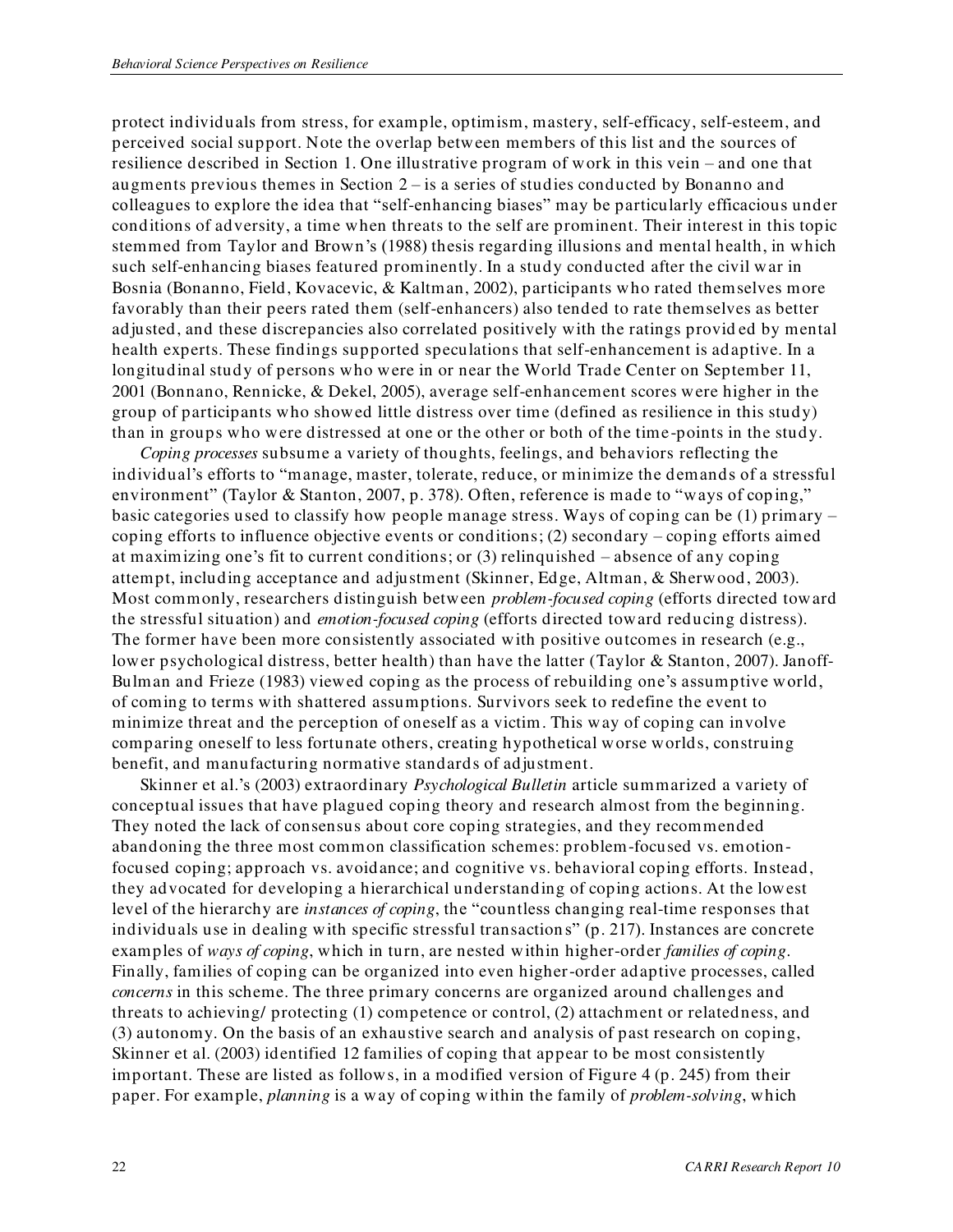| Concerns<br>(Adaptive Processes)                                | <b>Families of Coping</b><br>(Functions)                      | <b>Illustrative Ways of Coping</b>                   |
|-----------------------------------------------------------------|---------------------------------------------------------------|------------------------------------------------------|
|                                                                 | Problem-solving<br>(adjust action to be effective)            | Strategizing, instrumental<br>action, planning       |
| Competence/ Control<br>(efforts to coordinate                   | Information seeking<br>(find additional contingencies)        | Reading, observing, asking<br>others                 |
| actions and contingencies in<br>the environment)                | Helplessness<br>(find limits of actions)                      | Confusion, cognitive<br>interference or exhaustion   |
|                                                                 | Escape<br>(flee danger or environment)                        | Cognitive avoidance,<br>behavioral avoidance, denial |
|                                                                 | Self-reliance<br>(protect available social resources)         | Emotional regulation,<br>behavioral regulation       |
| Attachment/Relatedness<br>(efforts to coordinate                | Support Seeking<br>(use available social resources)           | Proximity seeking, yearning,<br>other alliance       |
| reliance and social<br>resources available)                     | Delegation<br>(find limits of resources)                      | Complaining, self-pity                               |
|                                                                 | Isolation<br>(withdraw from unsupportive<br>context)          | Social withdrawal,<br>concealment of problem         |
|                                                                 | Accommodation<br>(flexibly adjust preferences and<br>options) | Cognitive restructuring,<br>minimization, acceptance |
| Autonomy<br>(efforts to coordinate<br>preferences and available | Negotiation<br>(find new options)                             | Bargaining, persuasion,<br>priority-setting          |
| options)                                                        | Submission<br>(give up preferences)                           | Rumination, intrusive<br>thoughts                    |
|                                                                 | Opposition<br>(remove constraints)                            | Other-blame, projection,<br>aggression               |

encompasses one class of approaches to managing challenges or threats to one's *competence or control*.

#### <span id="page-36-0"></span>**3.3.1 Coping Self-Efficacy**

A variation on the theme of ways of coping is *coping self-efficacy*. As noted earlier in this report, self-efficacy is a fundamental expression of human agency. "Whatever other factors serve as guides and motivators, they are rooted in the core belief that one has the power to produce desired effects by one's actions, otherwise one has little incentive to act or to persev ere in the face of difficulties" (Benight & Bandura, 2004, p. 1131). Within the context of stress and coping, self-efficacy perceptions are often labeled coping self-efficacy. General self-efficacy is a trait-like factor, which relates to capacities to manage demands across different situations. Coping self-efficacy is usually defined and measured within particular domains; situation specific beliefs of coping efficacy are more proximally related to behaviors, although these beliefs may be influenced by the general trait (Benight & Bandura, 2004).

One way of thinking about coping self-efficacy is that it has less to do with *how* one copes – that is, it matters little whether the way of coping is problem solving, avoidance, or cognitive restructuring – and more to do with whether or not one believes he or she can manage the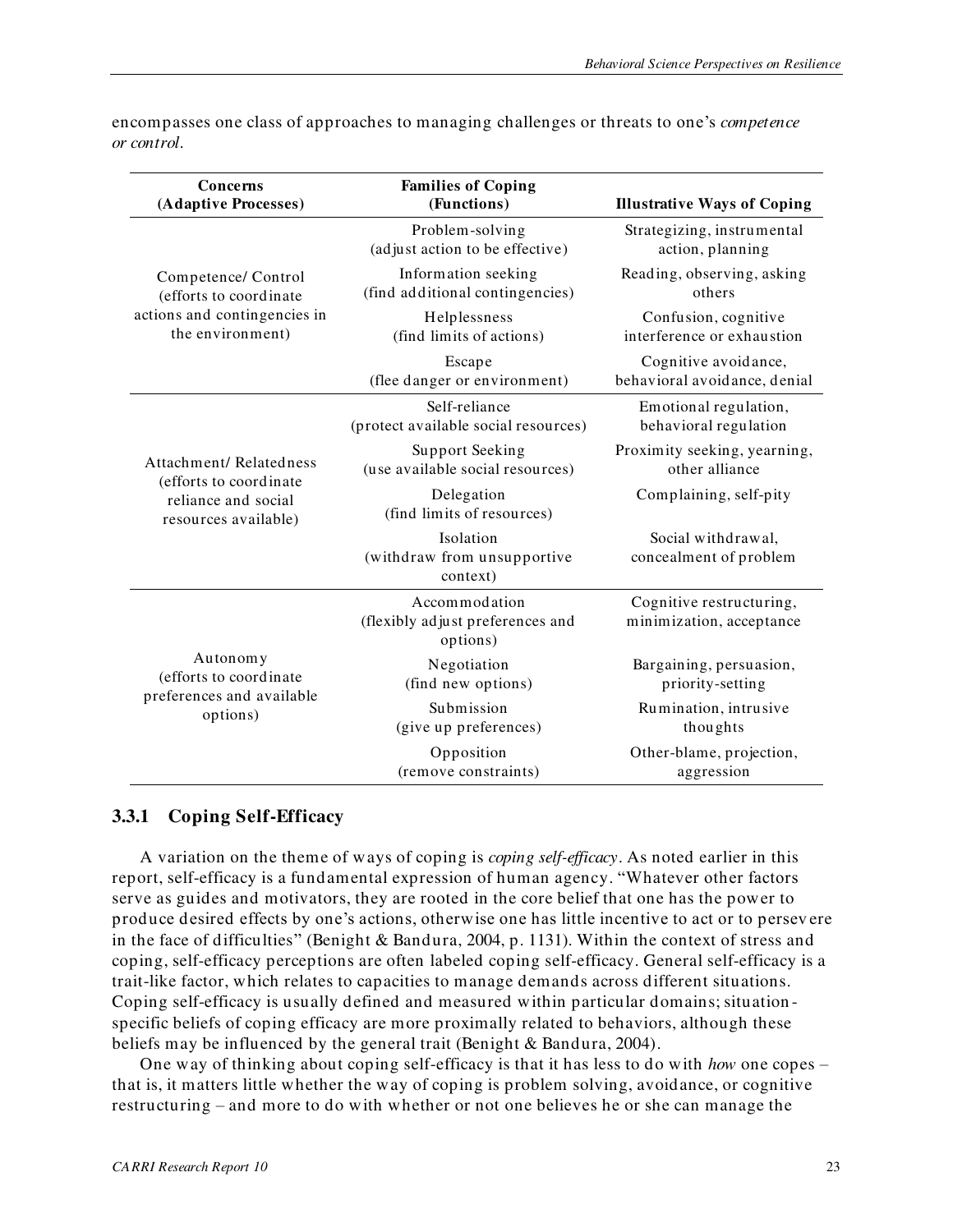particular problem or threat. This concept has much face validity. Chip Benight has been especially influential in advancing the importance of coping self-efficacy in the context of disasters. Through a series of studies of events ranging from hurricanes in Florida to floods in Colorado to the bombing in Oklahoma, Benight has shown that coping self-efficacy is proximal to well-being and often mediates the effects of other coping resources, such as dispositional optimism and social support (Benight & Bandura, 2004). For example, in this view, social support influences mental health primarily because it raises the recipient's self-efficacy to manage environmental demands.

In a recent meta-analysis, Lusczcynska, Benight, and Cieslak (2009) systematically reviewed research for relations between self-efficacy and psychological outcomes within the context of mass trauma. They found medium to large effects of self-efficacy on distress and PTSD symptoms in cross-sectional studies and large effects in longitudinal studies.

#### <span id="page-37-0"></span>**3.4 Social Support Dynamics**

Decades of research have consistently demonstrated that social support reduces distress and promotes adjustment under conditions of stress (Taylor & Stanton, 2007). Social support refers to social interactions that provide individuals with actual assistance and embed them into a web of social relationships perceived to be loving, caring, and readily available in times of need (Barrera, 1986). This general definition points to three major facets of social support: *social embeddedness* (quantity and types of relationships with others), *received support* (actual receipt of help), and *perceived support* (the belief that help would be available if needed, together with a sense of belonging and being cared for). In a nutshell, *perceived support* refers to helping behavior that *might* happen, *received support* refers to helping behavior that *does* happen, and *social embeddedness* represents the most basic structural component from which these functional components emerge. In this section, I will first discuss social support conceptually, and then I will summarize results from empirical tests of its functions in the aftermath of disaster. This conceptual summary borrows heavily from previous reviews of the disaster social support literature (Kaniasty & Norris, 1999; 2004).

Social support is a powerful protective factor for all types of stress and trauma (Brewin, Andrews, & Valentine, 2000; Cobb, 1976; Cohen & Wills, 1985; Cutrona & Russell, 1990; Sarason et al., 1991) but is complicated after disasters. Initially, there is a strong *mobilization* of social support, but later, paradoxically, there is a *deterioration* of social support. In the immediate aftermath of disasters, high levels of mutual helping materialize. Temporarily, at least, people spontaneously share experiences and are uplifted by the recognition that others care. This phase during which the mobilization of support predominates and help is abundant has earned a variety of heartwarming labels, such as "altruistic community," "heroic phase," "honeymoon phase," and "postdisaster utopia." In the longer period that follows, the realities of loss and the formidable challenges of recovery must be faced. The heightened level of helping and cohesion seldom last. The attentive media and generous outsiders leave to another crisis. With the passage of time, camaraderie is replaced by grief, anger, and disillusionment.

Many things can lead to postdisaster declines in perceived social support. Because disasters affect entire communities, the need for support may simply exceed its availability, causing expectations of support to be violated. Relocation and job loss – and even death following the most severe events – remove important others from victims' supportive environments. Disaster victims often abandon routine social activities, leaving fewer opportunities for companionship and leisure. Social networks become saturated with stories of and feelings about the event and may escape interacting. Whereas victims want and need to be listened to, they and others in their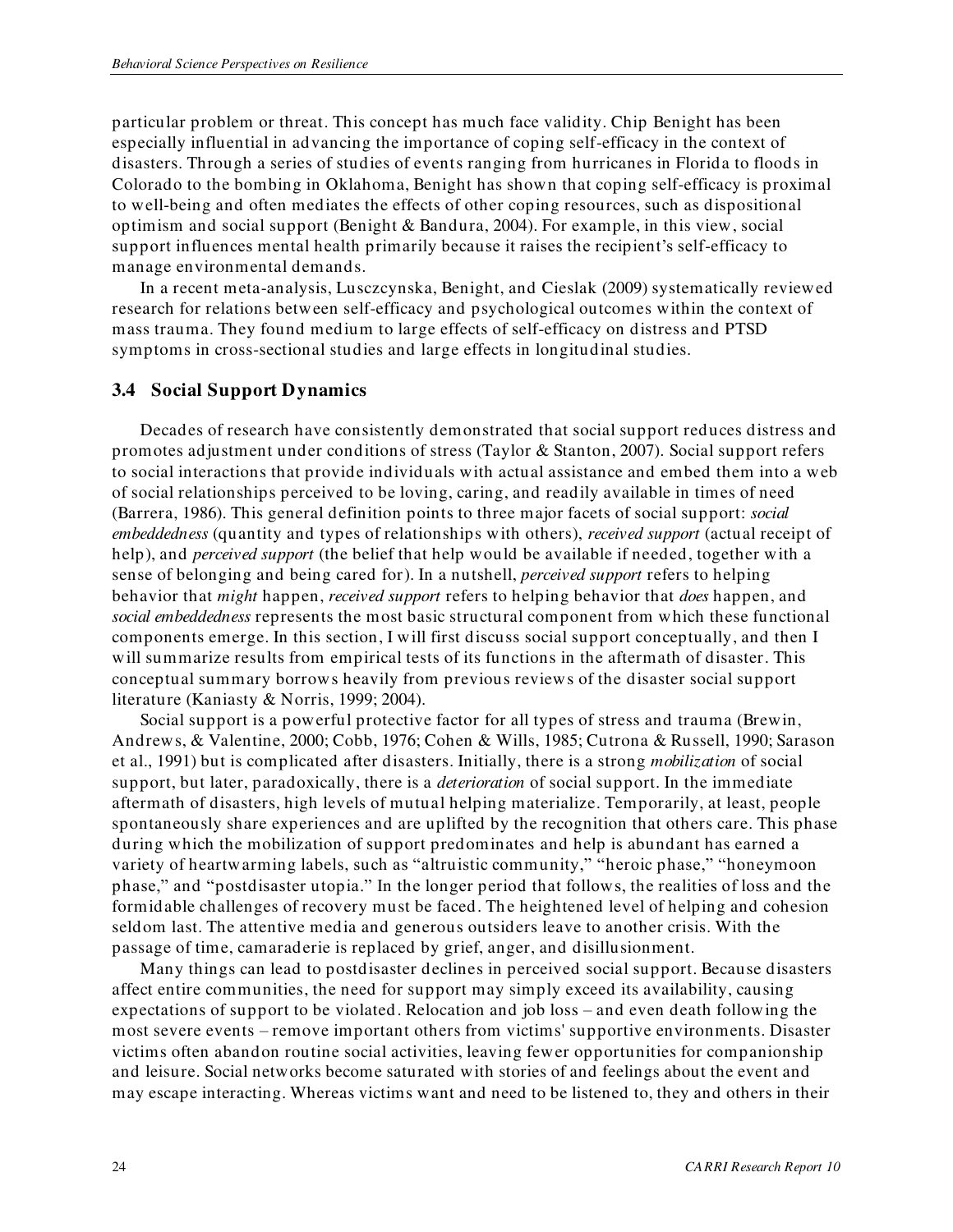social environments may not necessarily wish to be the listeners. Physical fatigue, emotional irritability, and scarcity of resources increase the potential for interpersonal conflicts and social withdrawal. Different groups of victims may sometimes find themselves at odds.

In tests of their *social support deterioration* model, Kaniasty and Norris (1993) showed that declines in perceived support occurred after disasters and that these declines affected mental health adversely. These tests were based on data collected from victims of floods in Kentucky for whom both predisaster and postdisaster data were available. Flood victims reported lower perceived social support after the flood than they had reported before the flood. The erosion of social support was one path through which the disaster led to distress. That is, flood victims experienced the impact of the disaster both directly and indirectly, through deterioration of their social support. Since this time, evidence has continued to grow regarding the adverse impact of disasters on perceived support and social embeddedness (e.g., Norris et al., 2005) as well as regarding the protections afforded by postdisaster social support over time (e.g., Kaniasty & Norris, 2008).

The deterioration of support is, fortunately, not inevitable. Extending their previous model of social support deterioration, Norris and Kaniasty (1996) proposed and tested a model of *social support deterioration deterrence* (SSDD)*.* The hypothesized relations between exposure, social support, and distress are shown in the various paths of the SSDD model, as shown in Figure 4. In the SSDD model, the mobilization of support is evidenced in the hypothesized *positive* effect of severity of exposure on *received* social support; the more severe the exposure, the more help is received. The deterioration of support is evidenced in the hypothesized *negative* effect of severity of exposure on *perceived* social support; the more severe the exposure, the greater the likelihood that perceptions of social support availability and belonging will suffer. ―Deterioration deterrence‖ occurs because received support protects against declines in perceived support (protective assistance); the mobilization of received support to a greater or lesser extent *offsets* or *counteracts* the forces that lead to the deterioration of perceived support. All effects of received support (actual help received from family/ friends) operated through the maintenance of positive perceptions/ expectations of social support and belonging. The mobilization of support to an extent, although not completely, counteracted the deterioration of support.

Using data collected 12 and 24 months after Hurricane Hugo and 6 and 28 months after Hurricane Andrew, and the methods of structural equation modeling, Norris and Kaniasty (1996) found strong evidence for the hypothesized SSDD model. Although more severe disaster exposure was associated with lower perceptions of support, the *total* effects of disaster on perceived support were *less severe than they might have been* because exposure was positively associated with received support, and received support was positively associated with subsequent perceived support. In other words, survivors who received very high levels of help following the hurricanes were protected against salient erosion in expectations of support. This finding indicates that the more we can do to help disaster survivors mobilize – and sustain – social support, the more resilient they will be.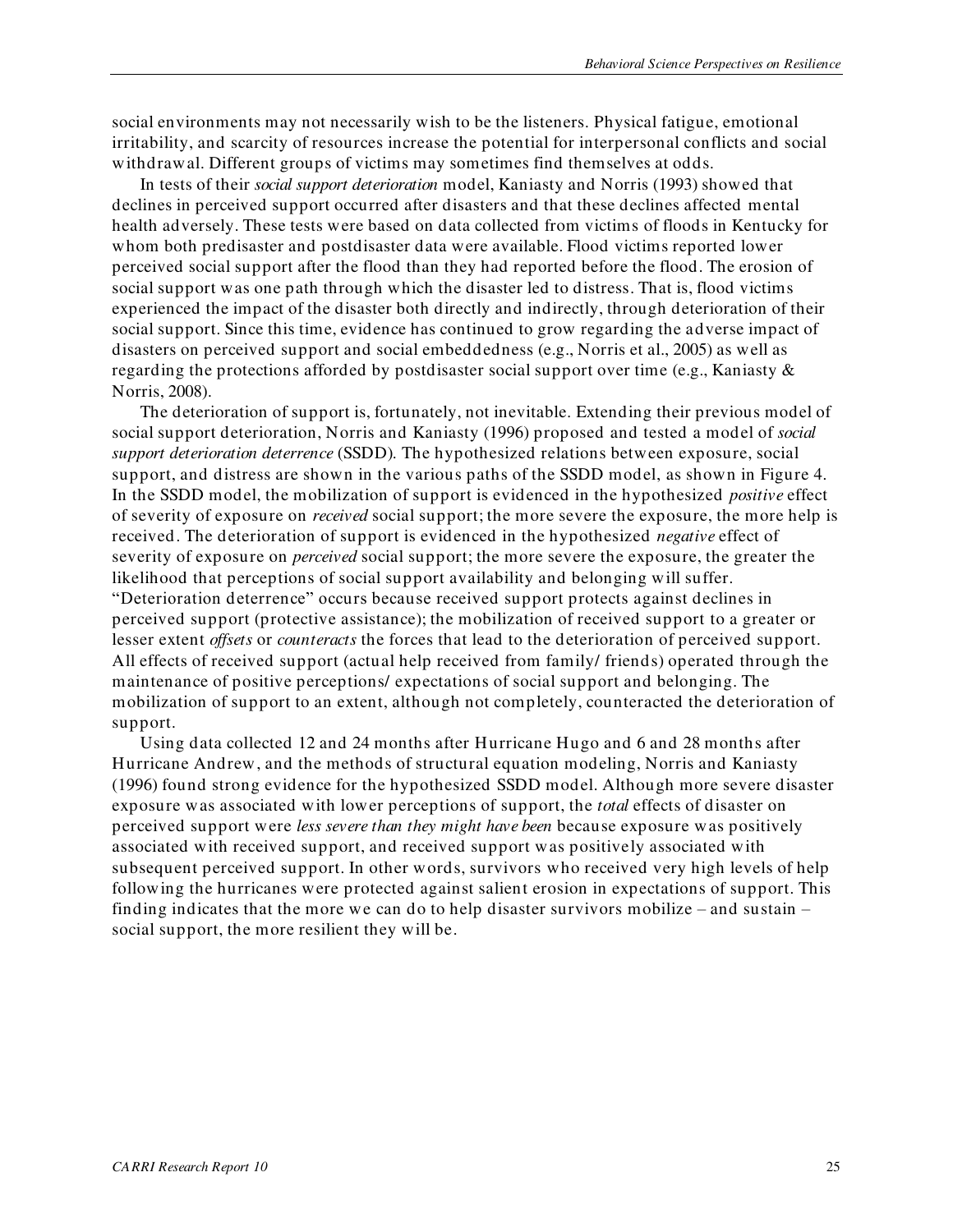

<span id="page-39-1"></span>**Figure 4. Social support deterioration deterrence model.** Solid lines indicate paths hypothesized (and shown) to be significant; the dashed line indicates the path hypothesized (and shown) to be non-significant. *Source:* Norris and Kaniasty (1996, p. 502).

Tangible, informational, and emotional forms of help are all needed after disasters (Kaniasty & Norris, 2004). Tangible support may be the easiest form to provide. Indeed, both governmental and non-governmental agencies provide victims of disaster with essential shelter, food, money, and loans to hasten physical and fiscal recovery. Family and friends' orientation to *do* something further augments the abundance of tangible support. However, informational support may be even more important than tangible support after human -caused disasters characterized by invisibility, confusion, and uncertainty. Emotional support is also important after disasters, as it is in most times. Notwithstanding the essential role government agencies and other formal sources of support play in the aftermath of disasters, the greatest challenge lies in fostering naturally occurring social resources, which are most vital for disaster survivors, especially with regard to the exchange of emotional support.

The SSDD model documents processes wherein helping activities counteract the forces of support deterioration. Unfortunately, our research has also shown that various factors interfere with the adequacy of support receipt. Disaster-stricken communities are not always ruled in the most egalitarian way (Kaniasty & Norris, 1995). Ideally, the mobilization of support in a community follows the *rule of relative needs*, as represented in the figure by the path from severity of exposure to received support. Simply put, the most support goes to those who need it the most. Sometimes, however, the distribution of support follows the *rule of relative advantage.*  Factors such as ethnicity and economic status are key variables affecting receipt of support after disasters. Socially and economically disadvantaged groups are frequently too overburdened to provide ample help to other members in time of additional need.

#### <span id="page-39-0"></span>**3.5 Closing Note for Section 3**

It is often observed that "what is stressful for one individual is not necessarily so for another." This truism is strained in the disaster context, where the stress is profound, farreaching, and objectively inarguable. Yet, individual differences in resilience and recovery cannot be denied. Individuals who possess stronger psychosocial resources before the event are likely to show greater resilience after. Their post-event appraisals, coping efforts, and social interactions further shape and define the rapidity of their adaptation. Importantly, the stress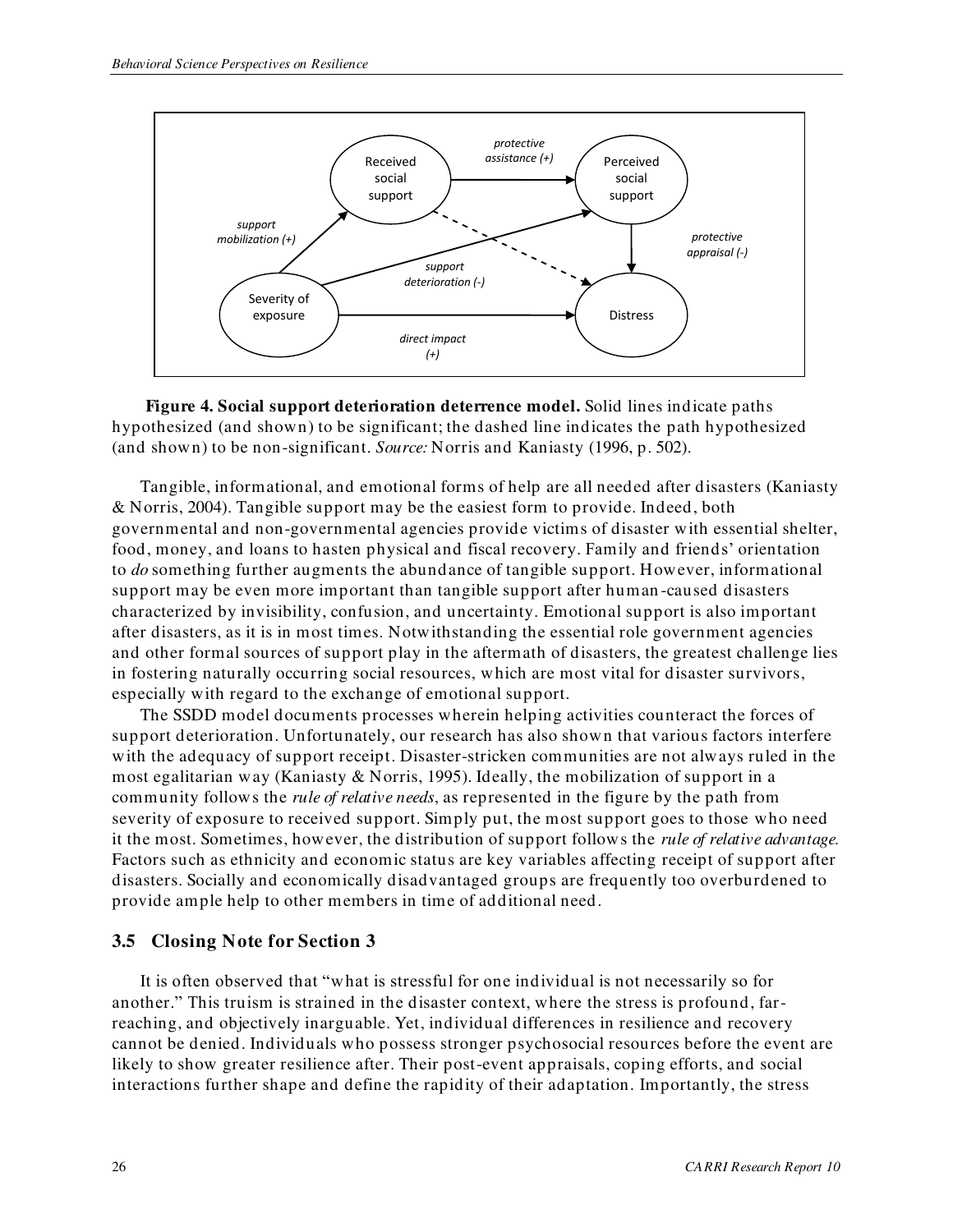process is amenable to change, and this is where our attention turns for the final part of this report.

#### <span id="page-40-0"></span>**4. IMPLICATIONS OF BEHAVIORAL SCIENCE: RESILIENCE AND INTERVENTION**

While behavioral scientists often conclude papers by drawing an implication or two for intervention, certain writers have aimed more intentionally to derive lessons from research that are useful for programs or policy. Masten and Obradovic (2008), for example, reviewed the literature on resilience to draw principles for disaster planning. Cogently, they observed that ―the best surveillance, equipment, communication systems, antiviral supplies, military, and emergency services in the world will not be effective without equal attention to the issues posed by human behavior under conditions of life-threatening danger to children and families (p. 9)." These authors discussed the importance of considering the nature of the threat and the developmental timing of the experience. They noted that the experiences and responses of individuals will be influenced by the functioning of systems in which they are embedded and particularly by the behavior of the people they trust or who provide a secure base in an attachment relationship. They recommended that planners identify the most likely "first responders" for vulnerable populations, for example, parents and teachers in the case of children, and help them prepare to respond effectively.

For concluding this report, I will return to a "big picture" perspective on resilience. Over  $30$  years ago, Barbara Dohrenwend (1978, p. 2) presented "a model of the process whereby psychosocial stress induces psychopathology and some conceptions of how to counteract this process.‖ This model is reproduced in Figure 5.

The heart of Dohrenwend's model is the idea of the *transient stress reaction*, a reaction that resembles disorder but is inherently transient or self-limiting. Three possible outcomes follow the natural stress reaction: (1) *growth*, in which the individual uses the event to develop further psychologically; (2) *status quo*, in which the individual returns to pre-event psychological state; and (3) *disorder*, in which the stress reaction persists and ap pears to become self-sustaining. The next layer of the model consisted of the various personal and situational assets that come into play at various stages of the stress sequence, potentially influencing the very occurrence of stress as well as the final outcome (i.e., growth, status quo, or disorder). The final layer of Dohrenwend's model illustrated potential points of intervention, ranging from political action to corrective therapy. One of the appealing features of this model was how seemingly disparate activities took on, in Dohrenwend's words, "a satisfying coherence and directedness." The prevention/ intervention activities were all directed at undermining the process whereby stress generates psychopathology, but *they tackled it at different points.* This message remains ever so critical for a field (resilience) guided by multiple disciplinary perspectives.

Norris and Thompson (1995) elaborated on Dohrenwend's framework with a focus on traumatic events, especially disasters. The final layer of their mod el organized potential points of intervention along two dimensions. The first dimension was the *timing of the intervention*. Here the authors distinguished between interventions taking place before the crisis (primary prevention), during or shortly following the crisis (secondary prevention), or after the crisis (tertiary prevention). The second dimension was the *level of the intervention*. Here the authors distinguished between interventions targeting individual-level attitudes and practices or societal-level attitudes and practices.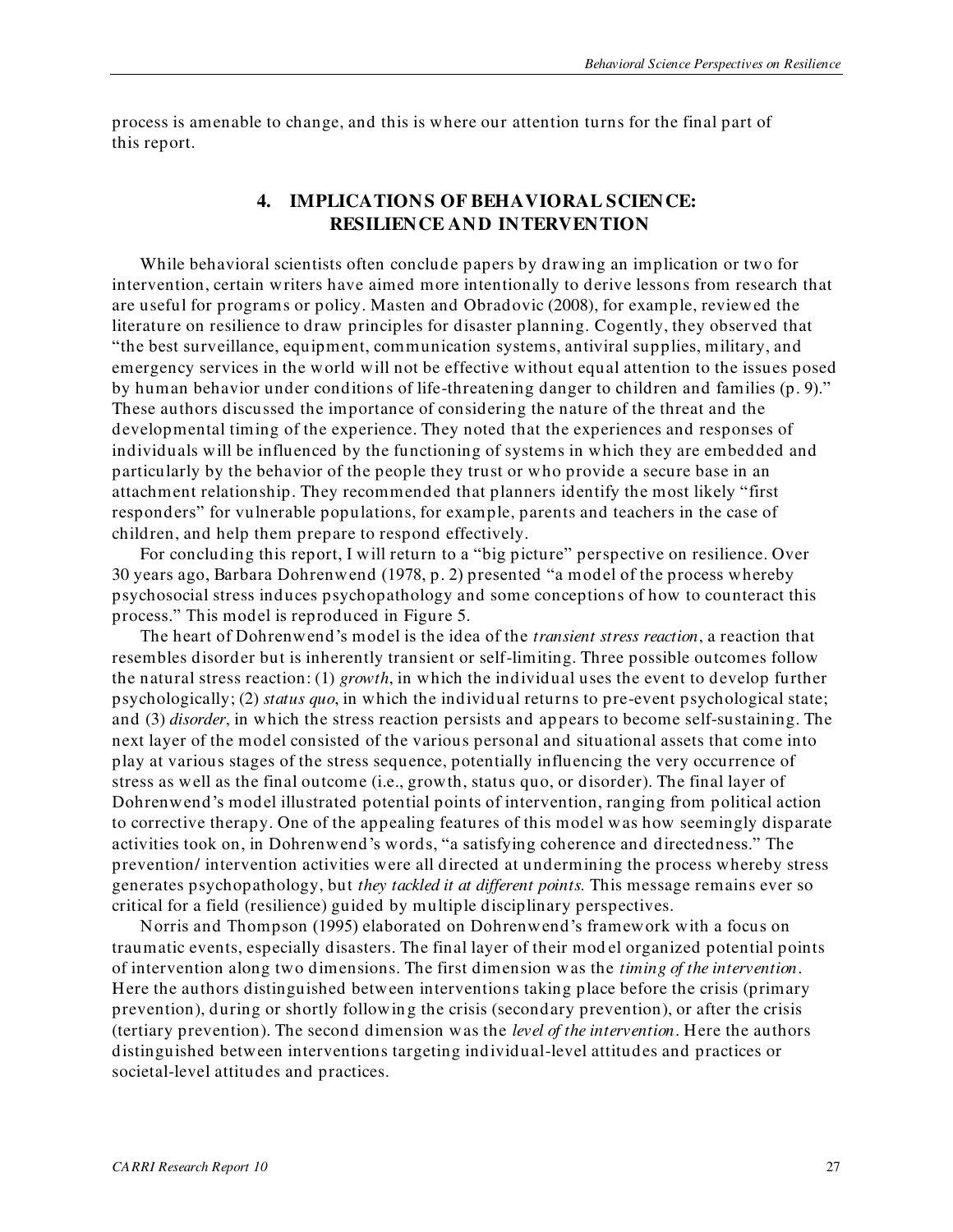

<span id="page-41-0"></span>**Figure 5. A model of the process whereby psychosocial stress induces psychopathology and some conceptions of how to counteract this process.** With kind permission from Springer Science+Business Media: *American Journal of Community Psychology*, "Social stress and community psychology," vol. 6, 1978, p. 2, B. S. Dohrenwend.

It is not difficult to translate these earlier models into contemporary ones that use a resilience frame. Primary prevention activities taking place before the stressful event or disaster aim to boost *resistance*; secondary prevention activities taking place during or shortly after the event aim to boost *resilience*; and tertiary prevention activities taking place later in time aim to foster *recovery*. Whereas resistance is the hypothetical ideal, the best possible outcome is not always resistance, nor is it always resilience. Appropriate interventions should increase the likelihood of resilience among people who were not resistant and the likelihood of recovery among people who were not resilient. All prevention strategies are necessary to provide a continuum of postdisaster care (Norris & Rosen, 2009; Norris et al., 2009).

Behavioral scientists are increasingly interested in intervention research, including tests of particular psychotherapies for survivors of disasters and terrorism. For example, Hamblen and colleagues (2009) tested the effectiveness of Cognitive Behavior Therapy for Postdisaster Distress (CBT-PD) in a sample of survivors of Hurricane Katrina. This manualized intervention emphasizes cognitive restructuring, a technique that challenges inaccurate, unhealthy beliefs. Participants were assessed at referral, pretreatment, intermediate treatment, and posttreatment and showed significant and large improvements. Brewin and colleagues described a "screen and treat" approach that was implemented after the 2005 London bombings. Outcome data revealed large effect sizes for cognitive behavioral treatments of persons who screened positive for PTSD.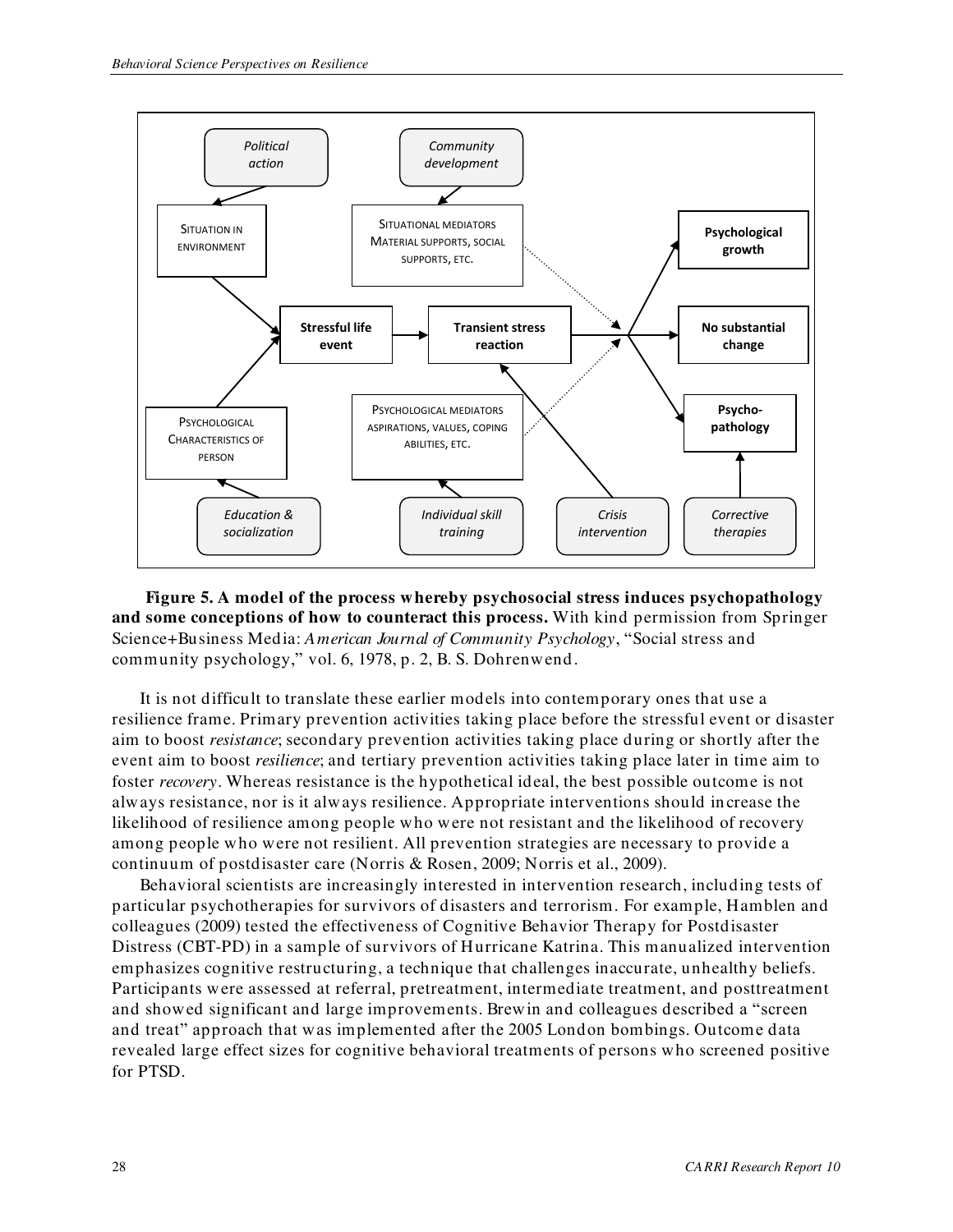However, despite some progress, it remains largely true as of this writing that the evidence base for psychological interventions in the aftermath of disasters is weak. Because of a variety of real-world challenges, clinical interventions are rarely tested , and programs are rarely evaluated (but see Norris & Rosen, 2009). A few years ago, noting that it was unlikely that evidence from clinical trials would be forthcoming soon, the National Center for PTSD organized a worldwide panel of experts and charged them to reach consensus on intervention principles. This led to the publication of a seminal *Psychiatry* paper by Stevan Hobfoll and a long list of collaborators (2007), in which the authors drew recommendations from the empirical literature about immediate and mid -term interventions in the aftermath of mass trauma. They defined intervention in the broadest sense, ranging from provision of community support and public health messaging to clinical assessment and intensive therapy. They looked for intervention related foci that were best supported by the literature as promoting stress-resistant and resilient outcomes following exposure to extreme stress.

Organizing their conclusions as "five essential elements of mass trauma intervention," these experts believed that post-disaster interventions should aim to promote safety, calming, efficacy, connectedness, and hope. The overlap of this list of essential elements with the constructs reviewed in this report is notable. The panel's concern for *promoting safety* arose from investigations relating to both objective and subjective risk. For example, the belief that the world is dangerous is a dysfunctional cognition that mediates development of PTSD (see Section 3). Safety includes safety from bad news, rumors, and other factors that may increase threat perception. As for *promoting calming*, the panel observed that exposure to mass trauma often results in marked increases in emotionality. Some anxiety is normal. The question is whether such arousal increases and remains at such a level as to interfere with sleep, eating, and performance. "Normalization" is a key intervention principle to enhance calming. The element of *promoting efficacy* should come as no surprise; the importance of having a sense of control over outcomes has already been discussed several times in this report. Hobfoll et al. noted that the principle can be extended to collective efficacy, which is the sense that one belongs to a group that is likely to experience positive outcomes. As support for the goal of *promoting connectedness*, the authors referenced the tremendous body of research on the central importance of social support, but noted the complexities of sustaining support highlighted by the Social Support Deterioration Deterrence model (Norris & Kaniasty, 1996). Finally, the authors reviewed evidence for the element of *promoting hope* following mass trauma. Disagreeing to an extent with Snyder's construal of hope as composed of agency and pathways (see Section 1), Hobfoll et al. (2007) argued that hope has a religious connotation for many and is not necessarily action oriented. Such individuals find hope not through agency but through belief in God.

In greater detail than I can present here, Hobfoll and colleagues outlined a series of public health measures and individual/ group measures that could be taken to promote safety, calming, efficacy, connectedness, and hope. They identified approaches that should not be used as well as those that were recommended. This paper should be required reading for anyone charged with developing interventions to promote the resilien ce of individuals after disasters or terrorist attacks.

Hobfoll et al.'s *Psychiatry* article was followed by a series of invited commentaries, prepared by experts in the trauma field. These papers drew additional conclusions for programs and policies. In their contribution to this set, Norris and Stevens (2007) discussed areas of overlap between the Hobfoll et al. framework and the Norris et al. (2008) community resilience model. In particular, they highlighted how efforts to promote *community* resilience would achieve the five essential elements of mass trauma intervention. This observation circles back to the point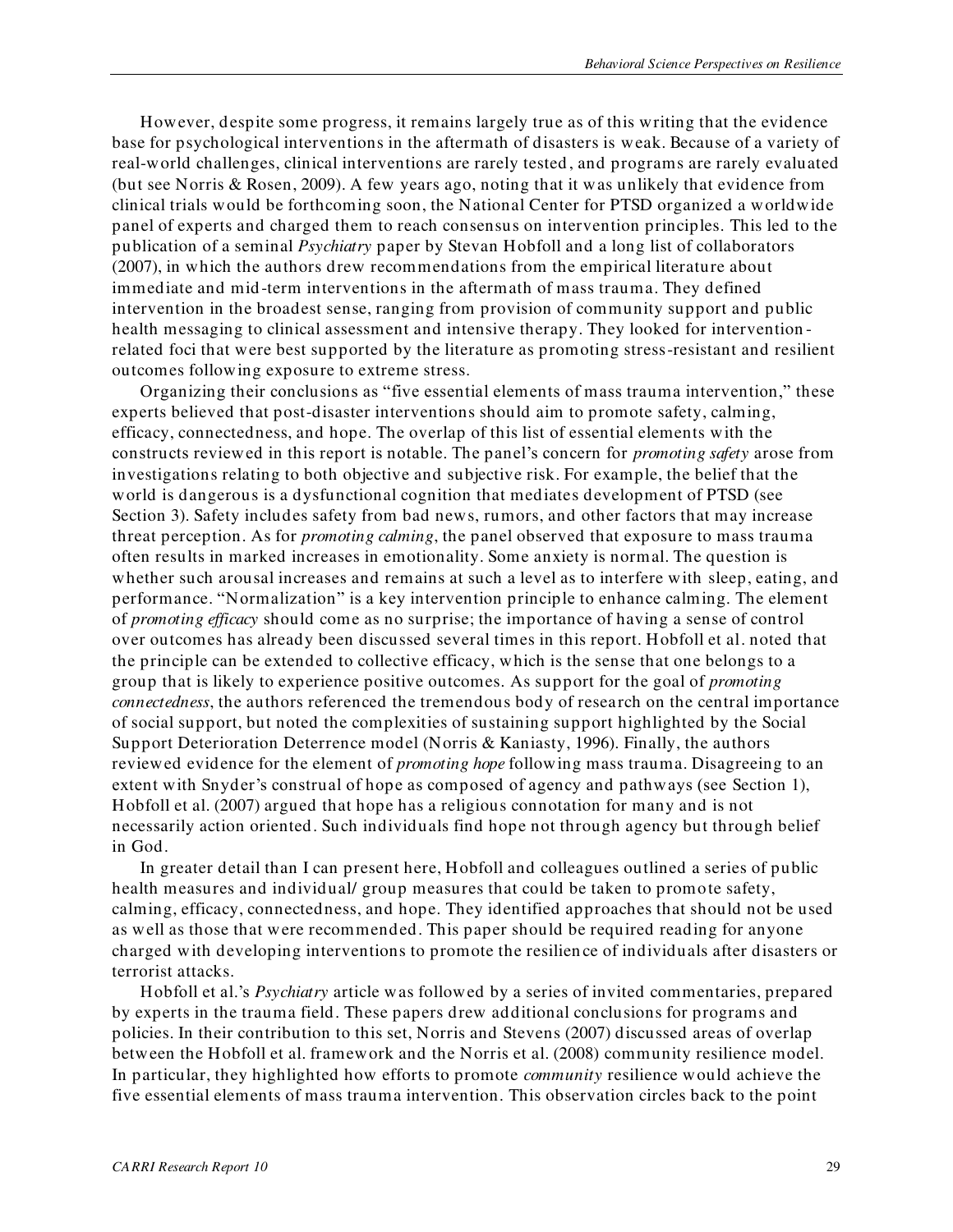made in introducing this review regarding the mutual, transactional relationship between individual and community. The resilience of one cann ot be determined in isolation from the other.

# **5. REFERENCES**

- <span id="page-43-0"></span>Adger, W. (2000). Social and ecological resilience: Are they related? *Progress in Human Geography, 24*, 347–364.
- Ahern, J., Galea, S., Resnick, H.S., Kilpatrick, D.G., Bucuvalas, M., Gold, J., et al. (2002). Television images and psychological symptoms after the September 11 terrorist attacks. *Psychiatry, 65*(4), 289–300.
- Bandura, A. (1982). Self-efficacy mechanism in human agency. *American Psychologist, 37,* 122–147.
- Barrera, M. (1986). Distinctions between social support concepts, measures, and models. *American Journal of Community Psychology, 14*, 413–445.
- Baum, A., Gatchel, R., & Schaeffer, M. (1983). Emotional, behavioral and physiological effects at Three Mile Island. *Journal of Consulting and Clinical Psychology, 51,* 565–572.
- Benight, C. C., & Bandura, A. (2004). Social cognitive theory of posttraumatic recovery: The role of perceived self-efficacy. *Behaviour Research and Therapy*, *42*, 1129–1148.
- Benight, C., McFarlane, A., & Norris, F. (2006). Formu lating questions about postdisaster mental health. In F. Norris, S. Galea, M. Friedman, & P. Watson (Eds.), *Methods for disaster mental health research* (pp. 62–77). New York: Guilford Press.
- Bernstein, K. T., Ahern, J., Tracy, M., Boscarino, J. A., Vlahov, D., & Galea, S. (2007). Television watching and the risk of incident probably posttraumatic stress disorder: a prospective evaluation. *Journal of Nervous and Mental Disease, 195*(1), 41–47.
- Bodin, P., & Wiman, B. (2004). Resilience and other stability concepts in ecology: Notes on their origin, validity, and usefulness. *ESS Bulletin, 2,* 33–43.
- Bolin, R. (1985). Disaster characteristics and psychosocial impacts. In B. Sowder (Ed.), *Disasters and mental health: Selected contemporary perspectives* (pp. 3–28). Rockville, MD: NIMH.
- Bonanno, G. A. (2004). Loss, trauma, and human resilience: Have we underestimated the human capacity to thrive after extremely aversive events? *American Psychologist, 59*(1), 20–28.
- Bonanno, G. (2005). Clarifying and extend ing the construct of adult resilience. *American Psychologist, 60,* 265–267.
- Bonanno, G. A., Field, N. P., Kovacevic, A., & Kaltman, S. (2002). Self-enhancement as a buffer against extreme adversity: Civil war in Bosnia and traumatic loss in the United State s. *Personality and Social Psychology Bulletin, 28*(2),184–196.
- Bonanno, G. A., Rennicke, C., & Dekel, S. (2005). Self-enhancement among high-exposure survivors of the September 11th terrorist attack: Resilience or social maladjustment? *Journal of Personality and Social Psychology, 88*(6), 984–998.
- Bourdieu, P. (1985). The forms of capital. In J. Richardson (Ed.), *Handbook of theory and research for the sociology of education* (p. 248). New York: Greenwood.
- Breslau, N., Kessler, R., Chilcoat, H., Schultz, L., Davis, G., & Andreski, P. (1998). Trauma and posttraumatic stress disorder in the community. The 1996 Detroit Area Survey of Trauma. *Archives of General Psychiatry, 55*, 627–632.
- Brewer, N., Weinstein, N., Cuite, C., & Herrington, J. (2004). Risk perceptions and their relation to risk behavior. *Annals of Behavioral Medicine, 27*, 125–130.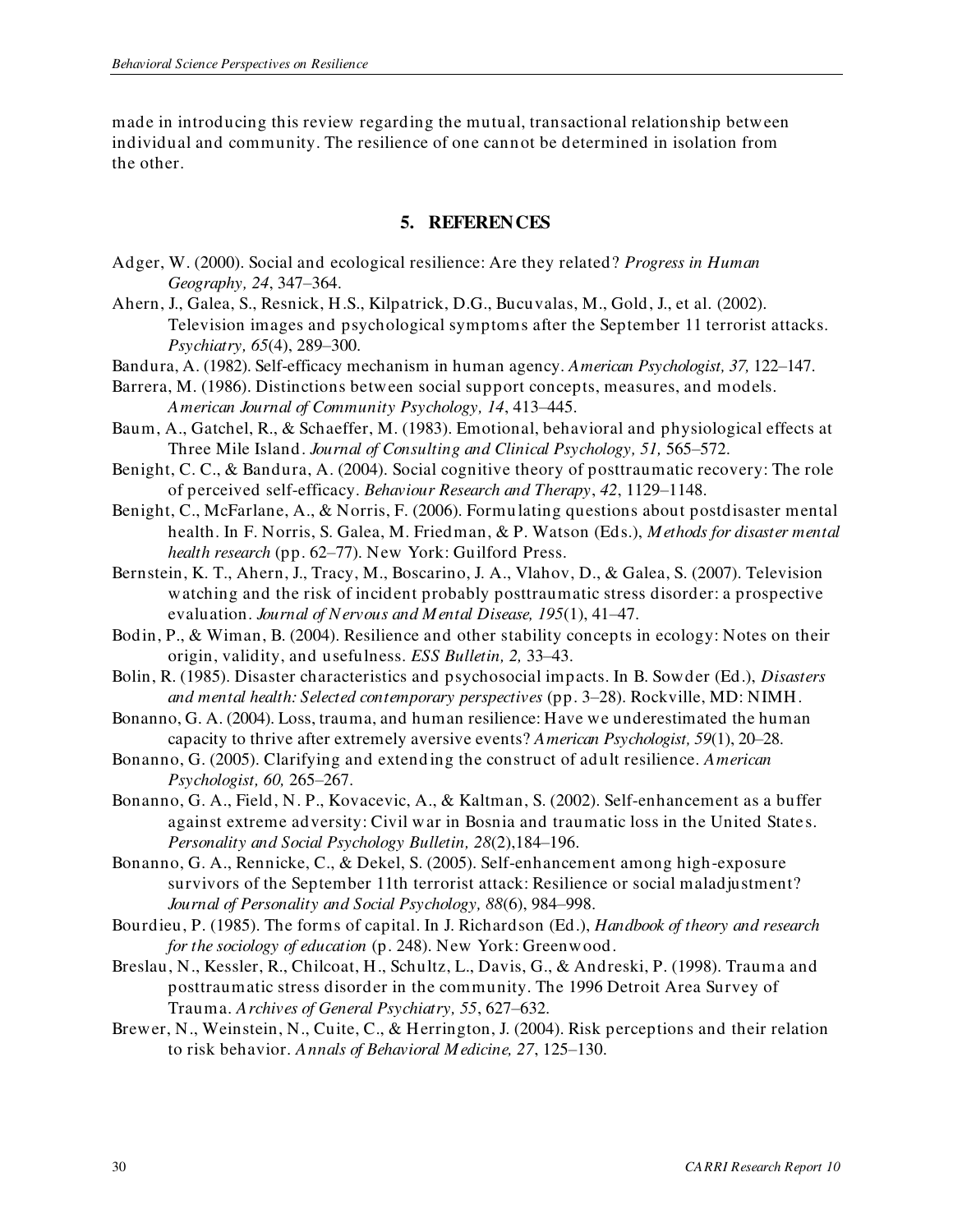- Brewin, C., Andrews, B., & Valentine, J. D. (2000). Meta-analysis of risk factors for Posttraum atic Stress Disorder in trauma-exposed adults. *Journal of Consulting and Clinical Psychology, 68*, 748–766.
- Brewin, C., Dalgleish, T., & Joseph, S. (1996). A dual representation theory of post traumatic stress disorder. *Psychological Review*, *103*, 670–686.
- Brown, B., & Perkins, D. (1992). Disruptions in place attachments. In I. Altman, & S. Low (Eds.), *Place attachment* (pp. 279–304)*.* New York: Plenum Press.
- Brown, D., & Kulig, J. (1996/ 97). The concept of resiliency: Theoretical lessons from community research. *Health and Canadian Society, 4*, 29–52.
- Bruneau, M., Chang, S., Eguchi, R., Lee, G., O'Rourke, T., Reinhorn, A., et al. (2003). A framework to quantitatively assess and enhance the seismic resilience of communities. *Earthquake Spectra, 19*, 733-752.
- Carr, V., Lewin, T., Kenardy, J., Webster, R., Hazell, P., Carter, G., et al. (1997). Psychosocial sequelae of the 1989 Newcastle earthquake: III. Role of vulnerability factors in postdisaster morbidity. *Psychological Medicine, 27,* 179–190.
- Cobb, S. (1976). Social support as a moderator of life stress. *Psychosomatic Medicine, 38*, 300–314.
- Cohen, S., & Wills, T. A. (1985). Stress, social support, and the buffering hypothesis. *Psychological Bulletin, 98*, 310–357.
- Cowen, E. (1994). The enhancement of psychological wellness: Challenges and opportunities. American *Journal of Community Psychology, 22*, 149–179.
- Cowen, E. (2000). Community psychology and routes to psychological wellness. In J. Rappaport & E. Seidman (Eds.), *Handbook of community psychology* (pp. 79–99). Dordrecht, Netherlands: Kluwer Academic Publishers.
- Cutrona, C., & Russell, D. (1990). Type of social support and specific stress: Toward a theory of optimal matching. In B. R. Sarason, I. G. Sarason, & G. R. Pierce (Eds.), *Social support: An interactional view*. New York: Wiley.
- Dalgleish, T. (2004). Cognitive approaches to posttraumatic stress disorder: The evolution of multirepresentational theorizing. *Psychological Bulletin, 130*, 228–260.
- Dohrenwend, B. S. (1978). Social stress and community psychology. *American Journal of Community Psychology, 6,* 1–14.
- Dougall, A., Hyman, K., Hayward, M., Mcfeeley, S., & Baum, A. (2001). Optimism and traumatic stress: The importance of social support and coping. *Journal of Applied Social Psychology, 31,* 223–245.
- Ehlers, A., & Clark, D. M. (2000). A cognitive model of posttraumatic stress disorder, *Behaviour Research and Therapy, 38,* 319–345.
- Ehlers, A., Mayou, R., & Bryant, B. (1998). Psychological predictors of chronic posttraumatic stress disorder after motor vehicle accidents. *Journal of Abnormal Psychology, 107,* 508-519.
- Feldman, D., & Snyder, C. R. (2005). Hope and the meaningful life: Theoretical and empirical associations between goal-directed thinking and life meaning. *Journal of Social and Clinical Psychology, 24*, 401–421.
- Foa, E., Ehlers, A., Clark, D. M., Tolin, D. F., & Orsillo, S. M. (1999). The Posttraumatic Cognitions Inventory (PTCI): development and validation. *Psychological Assessment*, *11*, 303–314.
- Foa, E., Steketee, G., & Rothbaum, B. (1989). Behavioral/ cognitive conceptualization of posttraumatic stress disorder. *Behavior Therapy, 20*, 155–176.
- Folkman, S. (1984). Personal control and stress and coping processes: A theoretical analysis. *Journal of Personality and Social Psychology*, *46*(4), 839–852.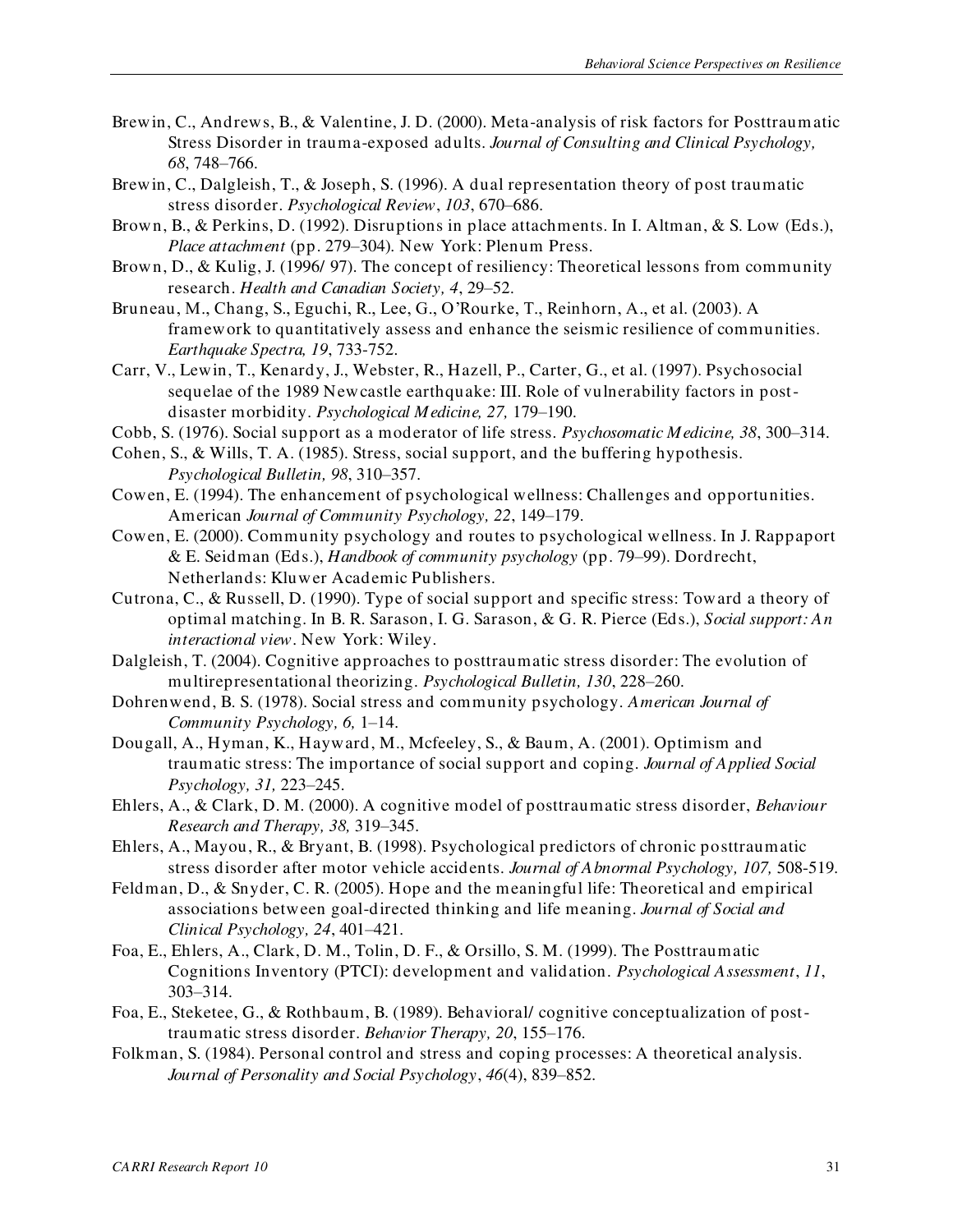- Garmezy N. (1991). Resilience and vulnerability to adverse developmental outcomes associated with poverty. *American Behavioral Scientist, 34*(4), 416–430.
- Hamblen, J. L, Norris, F., Pietruszkiewicz, S., Gibson, L. E, Naturale, A., & Louis, C. (2009). Cognitive Behavioral Therapy for Postdisaster Distress: A community based treatment program for survivors of Hurricane Katrina. *Administration and Policy in Mental Health and Mental Health Services Research, 36,* 206–214.
- Harris, P., Griffin, D., & Murray, S. (2008). Testing the limits of optimistic bias: Event and person moderators in a multilevel framework. *Journal of Personal and Social Psychology, 95*, 1225–1237.
- Hobfoll, S. E. (1989). Conservation of resources: A new attempt at conceptualizing stress. *American Psychologist, 44,* 513–524.
- Hobfoll, S. E. (1998). *Stress, culture and community: The psychology and philosophy of stress*. New York: Plenum Press.
- Hobfoll, S. E., Hall, B., Horsey, K., & Lamoureux, B. (in press). Resilience in the face of terrorism: Linking resource investment with engagement. In S. Southwick, D. Charney, M. Friedman, & B. Litz (Eds.), *Resilience: Responding to Challenges across the Lifespan.*
- Hobfoll, S., Palmieri, P., Johnson, R., Canetti-Nisim, B., Hall, B., & Galea, S. (2009). Trajectories of resilience, resistance, and distress during ongoing terrorism: The case of Jews and Arabs in Israel. *Journal of Consulting and Clinical Psychology, 77,* 138–148.
- Hobfoll, S., Watson, P., Bell, C., Bryant, R., Brymer, M., Friedman, M. J., et al. (2007). Five essential elements of immediate and mid -term mass trauma intervention: Empirical evidence. *Psychiatry 70*, 283–315.
- Janoff-Bulman, R. (1989). Assumptive worlds and the stress of traumatic events: Applications of the schema construct. *Social Cognition, 7,* 113–136.
- Janoff-Bulman, R., & Frieze, I. (1983). A theoretical perspective for understanding reactions to victimization. *Journal of Social Issues, 39*, 1–17.
- Kaniasty, K., & Norris, F. (1993). A test of the support deterioration model in the context of natural disaster. *Journal of Personality and Social Psychology, 64*, 395–408.
- Kaniasty, K., & Norris, F. (1995). In search of altruistic community: Patterns of social support mobilization following Hurricane Hugo. *American Journal of Community Psychology, 23*, 447–477.
- Kaniasty, K., & Norris, F. H. (1999). The experience of disaster: Individuals and communities sharing trauma. In, R. Gist & B. Lubin (Eds.), *Response to disaster: Psychosocial, community, and ecological approaches.* Philadelphia, PA: Brunner/ Maze.
- Kaniasty, K., & Norris, F. H. (2004). Social support in the aftermath of disasters, catastrophes, and acts of terrorism: Altruistic, overwhelmed, uncertain, antagonistic, and patriotic communities. In R. Ursano, A. Norwood, & C. Fullerton (Eds.), *Bioterrorism: Psychological and public health interventions*. Cambridge, UK.: Cambridge University Press.
- Kaniasty, K., & Norris, F. (2008). Longitudinal linkages between perceived social support and psychological distress: A test of sequential model of social causation and social selection. *Journal of Traumatic Stress, 21,* 274–281.
- Kessler, R. C., Sonnega, A., Bromet, E., Hughes, M., & Nelson, C. B. (1995). Posttraumatic stress disorder in the National Comorbidity Survey. *Archives of General Psychiatry, 52*(12), 1048–1060.
- Klein, R., Nicholls, R., & Thomalla, F. (2003). Resilience to natural hazards: How useful is this concept? *Environmental Hazards, 5*, 35–45.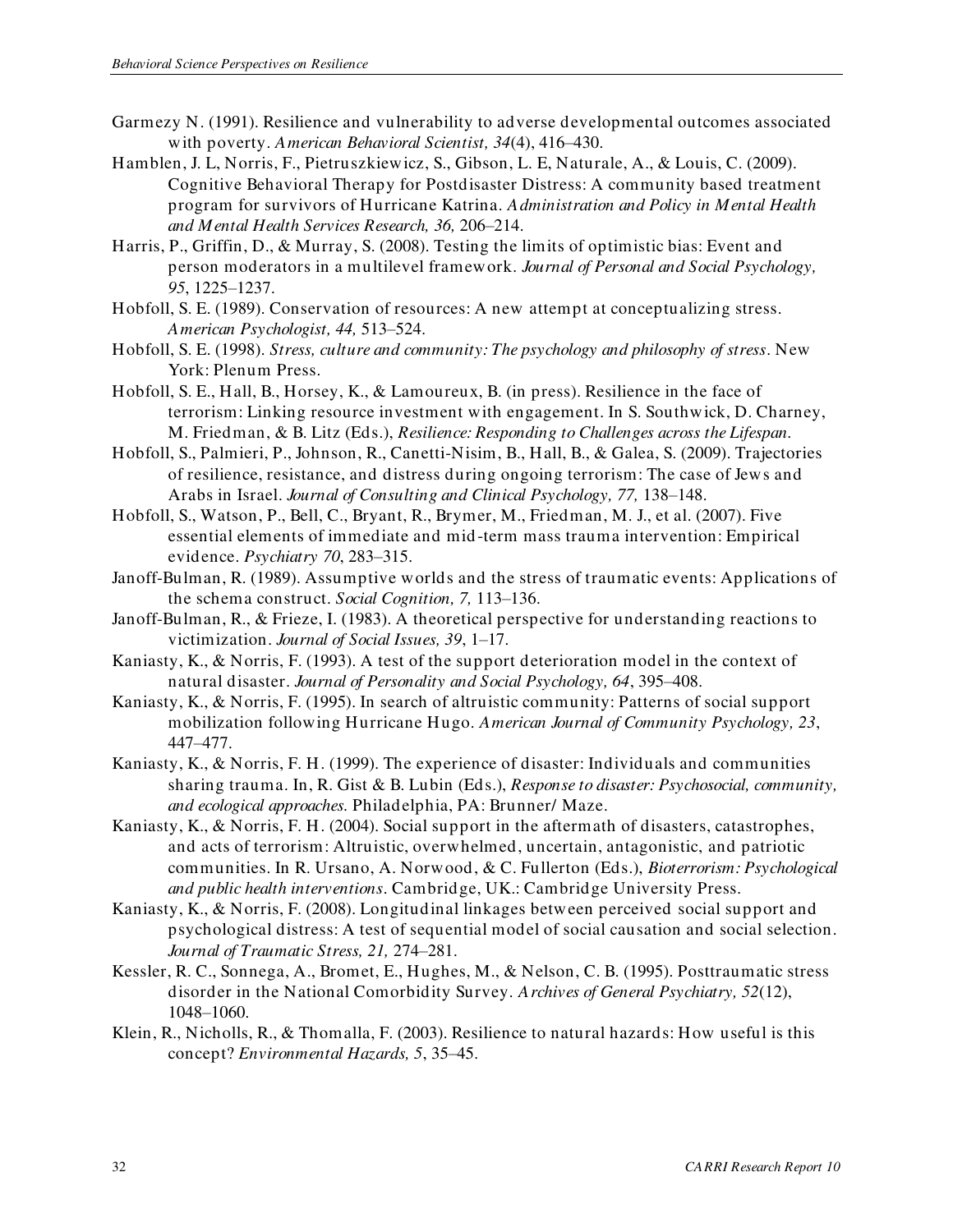- Lau, J.T.F., Lau, M., Kim, J.H., & Tsui, H.Y. (2006). Impacts of media coverage on the community stress level in Hong Kong after the tsunami on 26 December 2004. *Journal of Epidemiology and Community Health, 60*(8), 675–682.
- Layne, C. M., Warren, J. S., Watson, P. J., & Shalev, A. Y. (2007). Risk, vulnerability, resistance, and resilience: Toward an integrative conceptualization of posttraumatic adaptation. In M. Friedman, T. Keane, & P. Resick (Eds). *Handbook of PTSD: Science and practice* (pp. 497–520) New York: Guilford Press.
- Lazarus, R., & Folkman, S. (1984). *Stress, appraisal, and coping*. New York: Springer.
- Lepore, S., & Revenson, T. (2006). Resilience and posttraumatic growth: Recovery, resistance, & reconfiguration. In L. Calhoun & R. Tedeschi (Eds.), *The handbook of posttraumatic growth: Research and practice* (pp. 24–46). Mahwah, NJ: Erlbaum.
- Lerner, M. (1980). The belief in a just world. New York: Plenum.
- Linley, P., & Joseph, S. (2005). The human capacity for growth through adversity. *American Psychologist, 60*, 262–264.
- Litz, B. (2005). Has resilience to severe trauma been underestimated? *American Psychologist, 60*, 262.
- Lucszcynska, A., Benight, C., & Cieslak, R. (2009). Self-efficacy and health-related outcomes of collective trauma: A systematic review. *European Psychologist, 14*, 49–60.
- Maddux, J., & Rogers, R. (1983). Protection motivation and self-efficacy: A revised theory of fear appeals and attitude change. *Journal of Experimental Social Psychology, 19,* 469–479.
- Marshall, R.D., Bryant, R. A., Amsel, L. V., Suh, E. J., Cook, J. M., & Neria, Y. (2007). The psychology of ongoing threat: relative risk appraisal, the September 11 attacks, and terrorism-related fears. *American Psychologist, 62*(4), 304–316.
- Masten, A. S. (2001). Ordinary magic: Resilience processes in development. *American Psychologist, 56*(3)*,* 227–238.
- Masten, A., & Obradovic, J. (2008). Disaster preparation and recovery: Lessons from research on resilience in human development. *Ecology and Society, 13*, 9 [on-line].
- Norris, F. (1992). The epidemiology of trauma: Frequency and impact of different potentially traumatic events on different demographic groups. *Journal of Consulting and Clinical Psychology, 60*, 409–418.
- Norris, F. (1997).The frequency and structure of precautionary behavior in the domains of hazard preparedness, crime prevention, vehicular safety, and health maintenance. *Health Psychology, 16*, 566–575.
- Norris, F., Baker, C., Murphy, A., & Kaniasty, K. (2005). Social support mobilization and deterioration after Mexico's 1999 flood: Effects of context, gender, and time*. American Journal of Community Psychology*, *36*, 15–28.
- Norris, F. H., Friedman, M. J., & Watson, P. J. (2002a). 60,000 disaster victims speak: Part II. Summary and implications of the disaster mental health research. *Psychiatry*, *65*, 240-260.
- Norris, F. H., Friedman, M. J., Watson, P. J., Byrne, C. M., Diaz, E., & Kaniasty, K. (2002b). 60,000 disaster victims speak: Part I. An empirical review of the empirical literature, 1981–2001. *Psychiatry*, *65*, 207–239.
- Norris, F. H., & Kaniasty, K. (1996). Received and perceived social support in times of stress: A test of the social support deterioration deterrence model. *Journal of Personality and Social Psychology*, *71,* 498–511.
- Norris, F., & Rosen, C. R. (2009). Innovations in disaster mental health services and evaluation: National, state, and local responses to Hurricane Katrina (Introduction to the special issue). *Administration and Policy in Mental Health and Mental Health Services Research, 36,*159–164*.*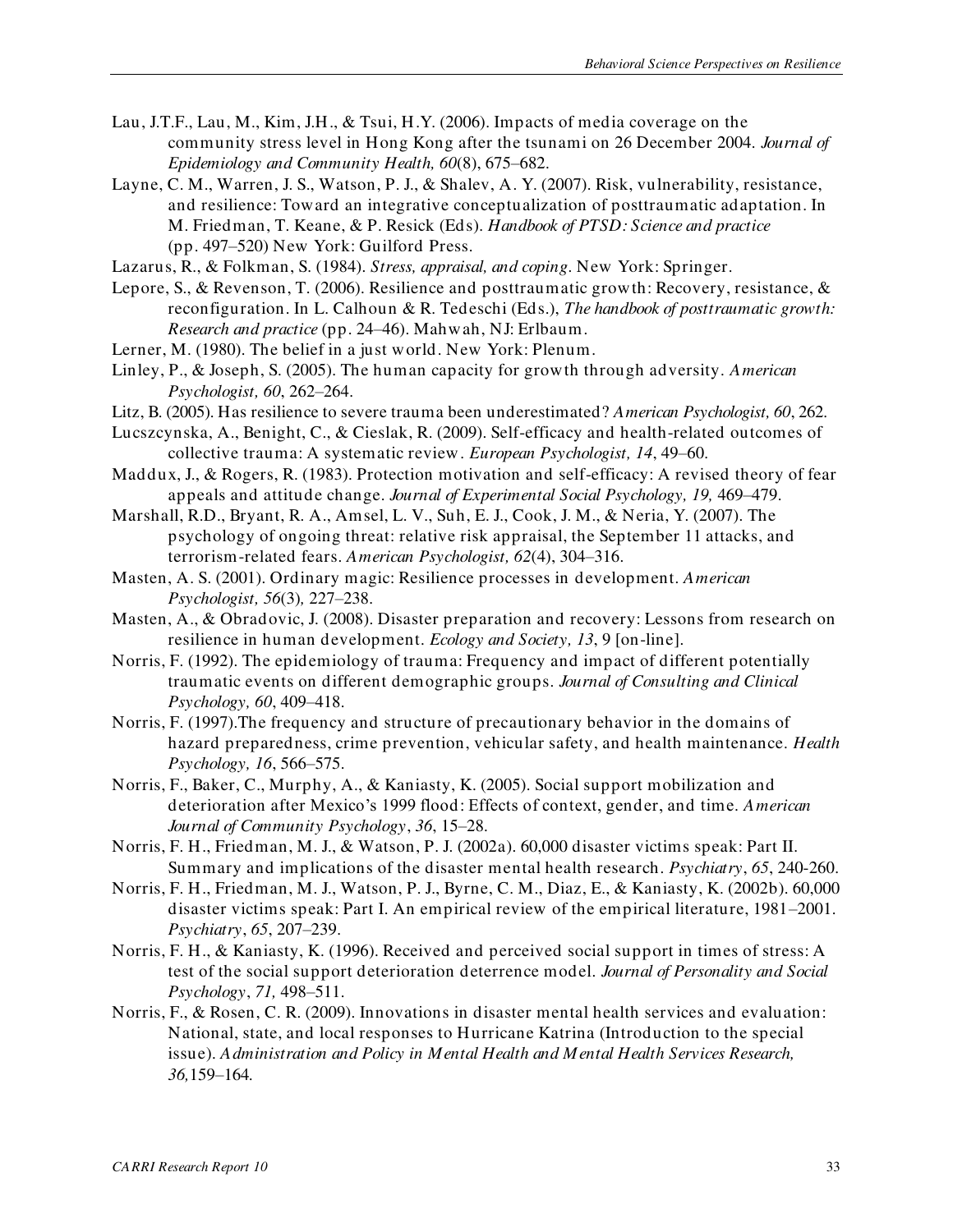- Norris, F., & Stevens, S. (2007). Community resilience and the principles of mass trauma intervention. *Psychiatry, 70,* 320–328.
- Norris, F., Stevens, S., Pfefferbaum, B., Wyche, K., & Pfefferbaum, R. (2008). Community resilience as a metaphor, theory, set of capacities, and strategy for disaster readiness. *American Journal of Community Psychology, 41,* 127–150*.*
- Norris, F., & Thompson, M. (1995). Applying community psychology to the prev ention of trauma and traumatic life events. In J. Freedy & S. Hobfoll (Eds.) *Traumatic stress: From theory to practice (*pp. 49–71). New York: Plenum.
- Norris, F., Tracy, M., & Galea, S. (2009). Looking for resilience: Understanding the longitudinal trajectories of responses to stress. *Social Science & Medicine, 68*, 2190–2198.
- O'Donnell, M. L., Elliott, P., Lau, W., & Creamer, M. C. (2007). PTSD symptom trajectories: From early to chronic response. *Behaviour Research and Therapy, 45*(3), 601–606.
- Orcutt, H. K., Erickson, D. J., & Wolfe, J. (2004). The course of PTSD symptoms among gulf war veterans: A growth mixture modeling approach. *Journal of Traumatic Stress, 17*, 195–202.
- Ott, C. H., Lueger, R. J., Kelber, S. T., & Prigerson, H. G. (2007). Spousal bereavement in older adults: Common, resilient, and chronic grief with defining characteristics. *Journal of Nervous and Mental Disease, 195*(4), 332–341.
- Perkins, D., Hughey, J., & Speer, P. (2002). Community psychology perspectives on social capital theory and community development practice. *Journal of the Community Development Society, 33*, 33–52.
- Rutter, M. (1993). Resilience: some conceptual considerations. *Journal of Adolescent Health, 14*, 626–631.
- Sarason, B. R., Pierce, G. R., Shearin, E. N., Sarason, I. G., Waltz, J.A., & Poppe, L. (1991). Perceived social support and working models of self and actual others. *Journal of Personality and Social Psychology,* 60, 273–287.
- Scheier, M. F., & Carver, C. S. (1985). Optimism, coping, and health: Assessment and implications of generalized outcome expectancies. *Health Psychology, 4*, 219–247.
- Seligman, M. (1991). *Learned optimism*. New York: Knopf.
- Silver, R.C., Holman, E. A., McIntosh, D. N., Poulin, M., & Gil-Rivas, V. (2002). Nationwide longitudinal study of psychological responses to September 11. *Journal of the American Medical Association, 288*(10), 1235–1244.
- Skinner, E., Edge, K., Altman, J., & Sherwood, H. (2003). Searching for the structure of coping: A review and critique of category systems for classifying ways of coping. *Psychological Bulletin, 129,* 216–269.
- Slovic, P., Finucane, M., Peters, E., & MacGregor, D. (2004). Risk as analysis and risk as feelings: Some thoughts about affect, reason, risk, and rationality. *Risk Analysis, 24*, 311–322.
- Snyder, C. R., Feldman, D., Taylor, J., Schroeder, L., & Adams, V. (2000). The roles of hopeful thinking in preventing problems and enhancing strengths. *Applied & Preventive Psychology, 9*, 249–270.
- Taylor, S. E., & Brown, J. D. (1988). Illusion and well-being: A social psychological perspective on mental health. *Psychological Bulletin, 103*, 193–210.
- Taylor, S. E., & Stanton, A. L. (2007). Coping resources, coping processes, and mental health. *Annual Review of Clinical Psychology, 3*, 377–401.
- Van Zomeren, M., Postmes, T., & Spears, R. (2008). Toward an integrative social identity model of collective action: A quantitative research synthesis of three socio-psychological perspectives. *Psychological Bulletin, 134*, 504–535.
- Weinslein, N. (1980). Unrealistic optimism about future life events. *Journal of Personality and Social Psychology, 39,* 806–820.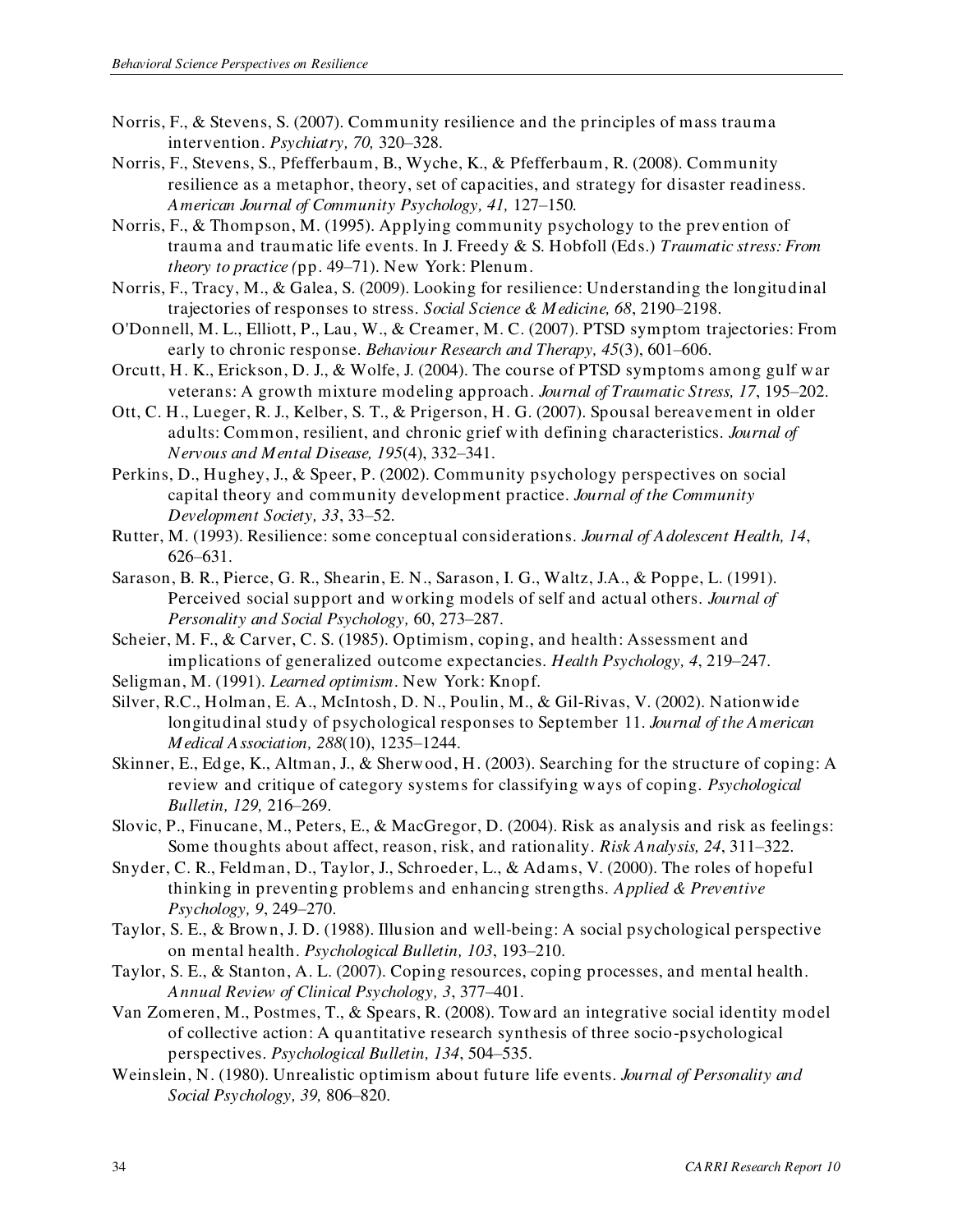- Weinstein, N. (1993). Four competing theories of health-protective behavior. *Health Psychology, 12,* 324–333.
- Werner, E. S., & Smith, R. S. (1982). *Vulnerable but invincible: A longitudinal study of resilient children and youth*. New York: Adams, Bannister, & Cox.
- Zautra, A., & Bachrach, K. (2000). Psychological dysfunction and well-being: Public health and social indicator approaches. In J. Rappaport & E. Seidman (Eds.), *Handbook of community psychology* (pp. 165–186). Dordrecht, Netherlands: Kluwer Academic Publishers.